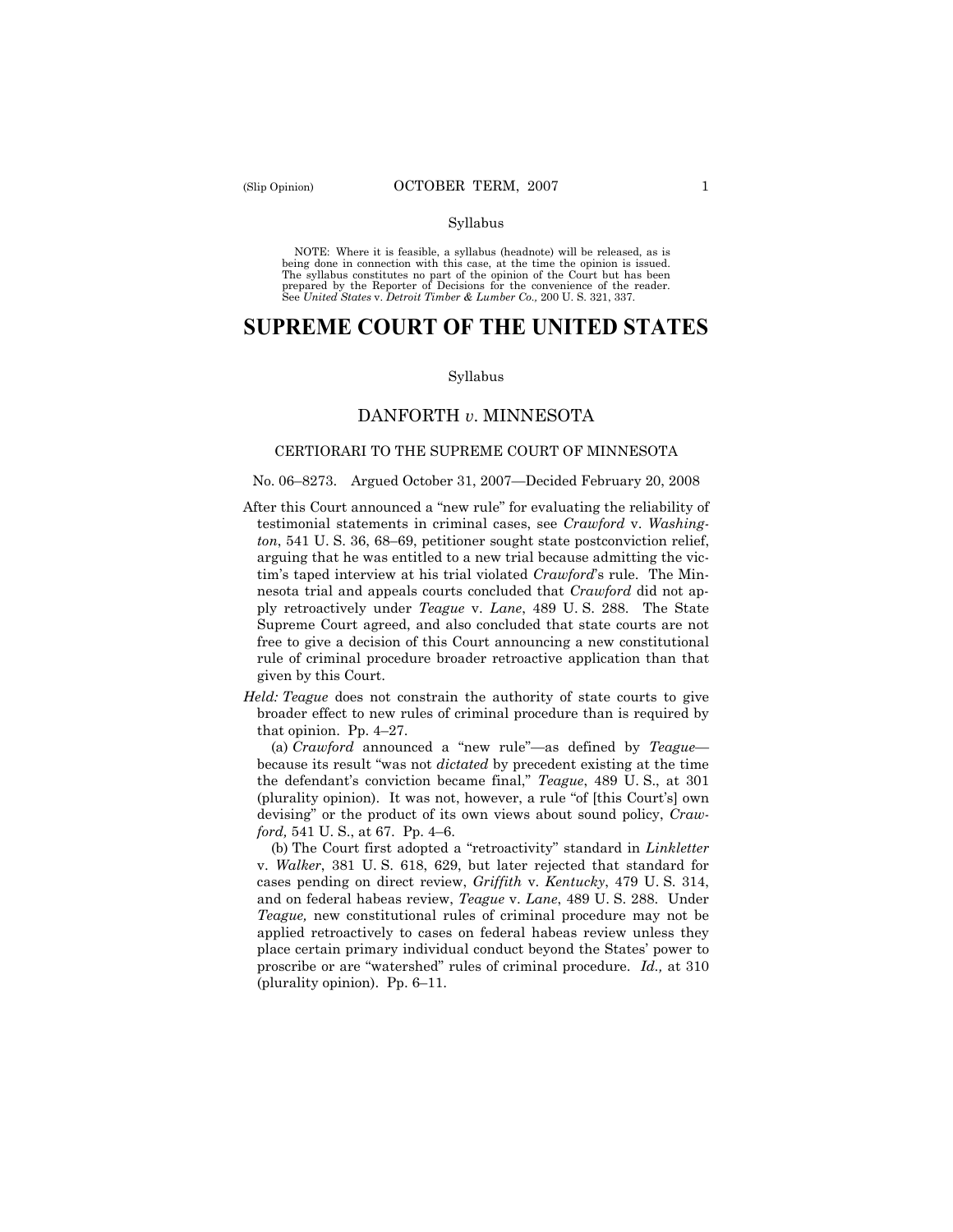#### Syllabus

 (c) Neither *Linkletter* nor *Teague* explicitly or implicitly constrained the States' authority to provide remedies for a broader range of constitutional violations than are redressable on federal habeas. And *Teague* makes clear that its rule was tailored to the federal habeas context and thus had no bearing on whether States could provide broader relief in their own postconviction proceedings. Nothing in Justice O'Connor's general nonretroactivity rule discussion in *Teague* asserts or even intimates that her definition of the class eligible for relief under a new rule should inhibit the authority of a state agency or state court to extend a new rule's benefit to a broader class than she defined. Her opinion also clearly indicates that *Teague*'s general nonretroactivity rule was an exercise of this Court's power to interpret the federal habeas statute. Since *Teague* is based on statutory authority that extends only to federal courts applying a federal statute, it cannot be read as imposing a binding obligation on state courts. The opinion's text and reasoning also illustrate that the rule was meant to apply only to federal courts considering habeas petitions challenging state-court criminal convictions. The federal interest in uniformity in the application of federal law does not outweigh the general principle that States are independent sovereigns with plenary authority to make and enforce their own laws as long as they do not infringe on federal constitutional guarantees. The *Teague* rule was intended to limit federal courts' authority to overturn state convictions not to limit a state court's authority to grant relief for violations of new constitutional law rules when reviewing its own State's convictions. Subsequent cases confirm this view. See, *e.g., Beard* v. *Banks*, 542 U. S. 406, 412. Pp. 11–18.

 (d) Neither *Michigan* v. *Payne*, 412 U. S. 47, nor *American Trucking Assns., Inc.* v. *Smith*, 496 U. S. 167, cast doubt on the state courts' authority to provide broader remedies for federal constitutional violations than mandated by *Teague.* Pp. 18–24.

 (e) No federal rule, either implicitly announced in *Teague*, or in some other source of federal law, prohibits States from giving broader retroactive effect to new rules of criminal procedure. Pp. 24–26.

718 N. W. 2d 451, reversed and remanded.

 STEVENS, J., delivered the opinion of the Court, in which SCALIA, SOUTER, THOMAS, GINSBURG, BREYER, and ALITO, JJ., joined. ROBERTS, C. J., filed a dissenting opinion in which KENNEDY, J., joined.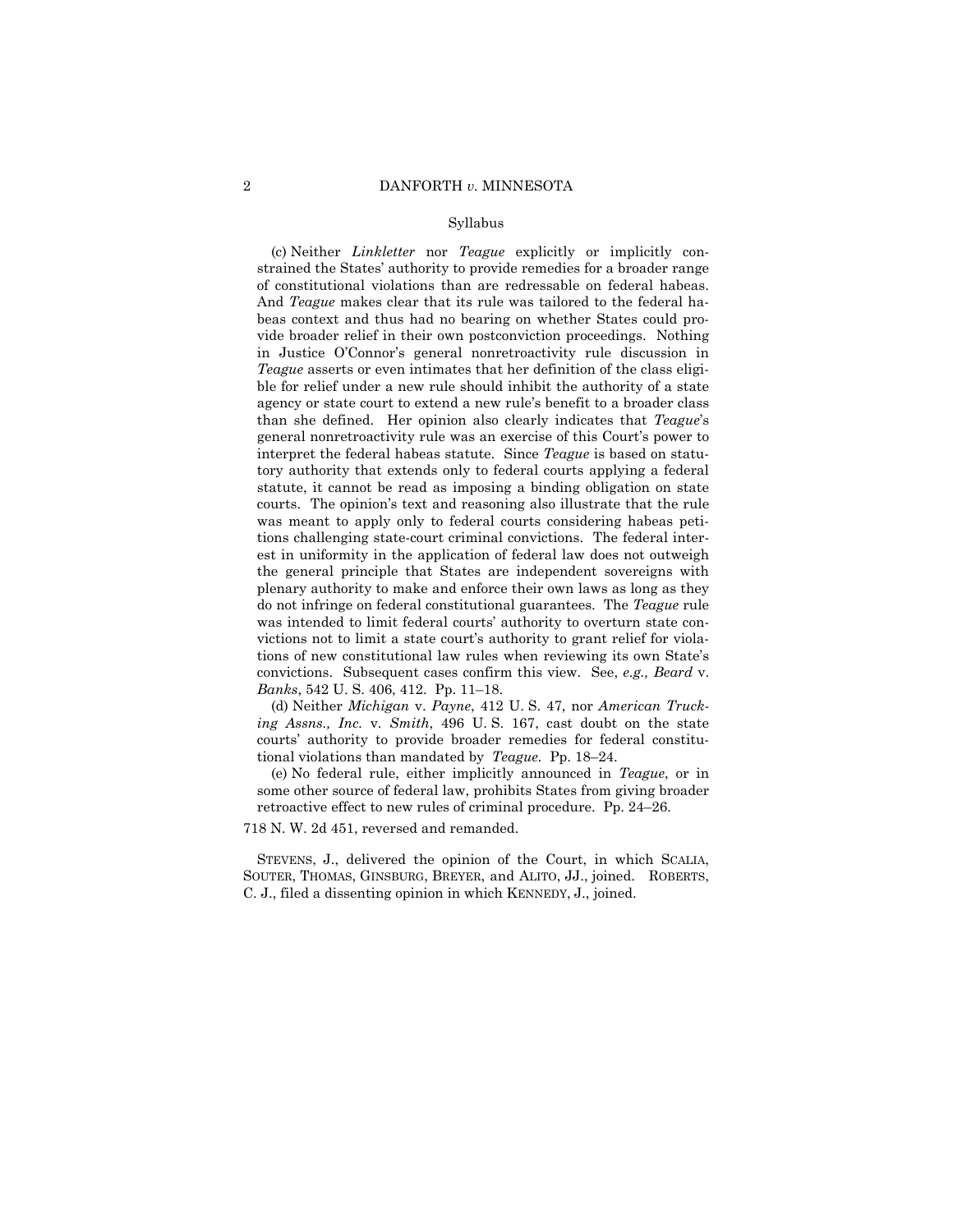NOTICE: This opinion is subject to formal revision before publication in the preliminary print of the United States Reports. Readers are requested to notify the Reporter of Decisions, Supreme Court of the United States, Washington, D. C. 20543, of any typographical or other formal errors, in order that corrections may be made before the preliminary print goes to press.

### **SUPREME COURT OF THE UNITED STATES**  $\frac{1}{2}$  , where  $\frac{1}{2}$

### No. 06–8273  $\frac{1}{2}$  ,  $\frac{1}{2}$  ,  $\frac{1}{2}$  ,  $\frac{1}{2}$  ,  $\frac{1}{2}$  ,  $\frac{1}{2}$

### STEPHEN DANFORTH, PETITIONER *v.* MINNESOTA

# ON WRIT OF CERTIORARI TO THE SUPREME COURT OF MINNESOTA

[February 20, 2008]

### JUSTICE STEVENS delivered the opinion of the Court.

 New constitutional rules announced by this Court that place certain kinds of primary individual conduct beyond the power of the States to proscribe, as well as "watershed" rules of criminal procedure, must be applied in all future trials, all cases pending on direct review, and all federal habeas corpus proceedings. All other new rules of criminal procedure must be applied in future trials and in cases pending on direct review, but may not provide the basis for a federal collateral attack on a state-court conviction. This is the substance of the "*Teague* rule" described by Justice O'Connor in her plurality opinion in *Teague* v. *Lane*, 489 U.S. 288 (1989).<sup>1</sup> The question in this case is whether *Teague* constrains the authority of state courts to

<sup>1</sup>Although *Teague* was a plurality opinion that drew support from only four Members of the Court, the *Teague* rule was affirmed and applied by a majority of the Court shortly thereafter. See *Penry* v. *Lynaugh*, 492 U. S. 302, 313 (1989) ("Because Penry is before us on collateral review, we must determine, as a threshold matter, whether granting him the relief he seeks would create a new rule. Under *Teague*, new rules will not be applied or announced in cases on collateral review unless they fall into one of two exceptions" (citation and internal quotation marks omitted)).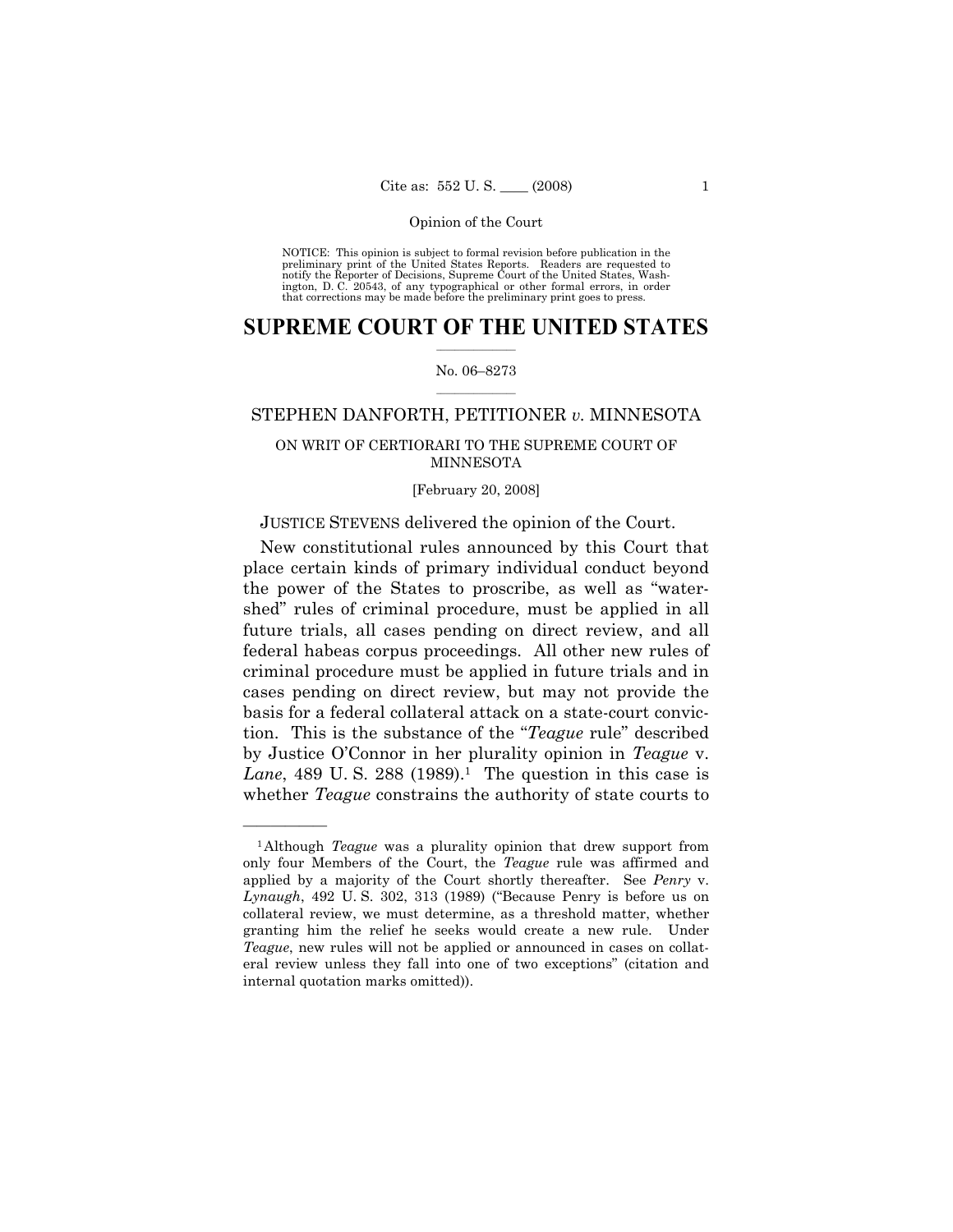give broader effect to new rules of criminal procedure than is required by that opinion. We have never suggested that it does, and now hold that it does not.

I

 In 1996 a Minnesota jury found petitioner Stephen Danforth guilty of first-degree criminal sexual conduct with a minor. See Minn. Stat. §609.342, subd. 1(a) (1994). The 6-year-old victim did not testify at trial, but the jury saw and heard a videotaped interview of the child. On appeal from his conviction, Danforth argued that the tape's admission violated the Sixth Amendment's guarantee that "[i]n all criminal prosecutions, the accused shall enjoy the right . . . to be confronted with the witnesses against him." Applying the rule of admissibility set forth in *Ohio* v. *Roberts*, 448 U. S. 56 (1980), the Minnesota Court of Appeals concluded that the tape "was sufficiently reliable to be admitted into evidence," and affirmed the conviction. *State* v. *Danforth*, 573 N. W. 2d 369, 375 (1997). The conviction became final in 1998 when the Minnesota Supreme Court denied review and petitioner's time for filing a writ of certiorari elapsed. See *Caspari* v. *Bohlen*, 510 U. S. 383, 390 (1994).

 After petitioner's conviction had become final, we announced a "new rule" for evaluating the reliability of testimonial statements in criminal cases. In *Crawford* v. *Washington*, 541 U. S. 36, 68–69 (2004), we held that where testimonial statements are at issue, "the only indicium of reliability sufficient to satisfy constitutional demands is the one the Constitution actually prescribes: confrontation."

 Shortly thereafter, petitioner filed a state postconviction petition, in which he argued that he was entitled to a new trial because the admission of the taped interview violated the rule announced in *Crawford.* Applying the standards set forth in *Teague,* the Minnesota trial court and the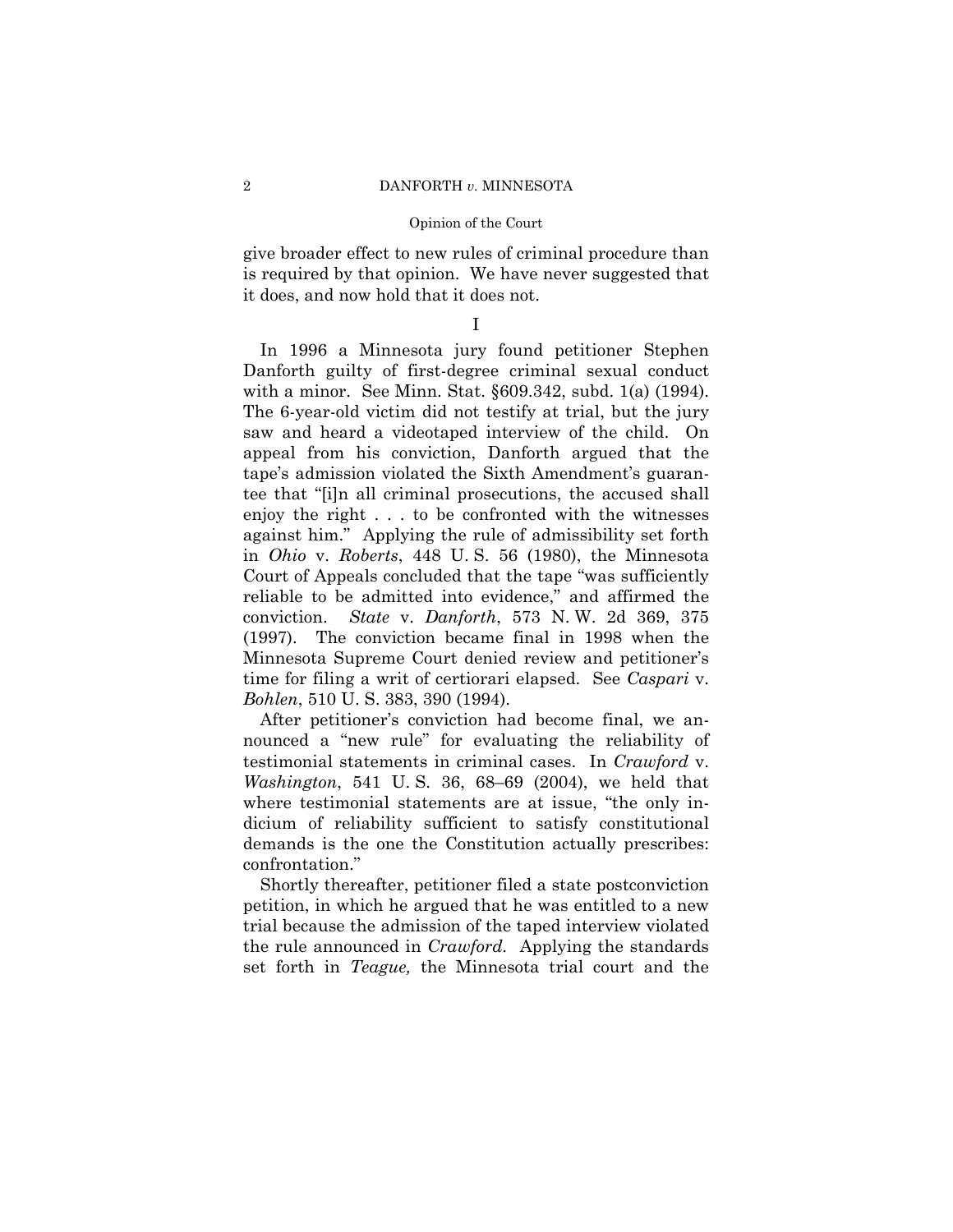Minnesota Court of Appeals concluded that *Crawford* did not apply to petitioner's case. The State Supreme Court granted review to consider two arguments: (1) that the lower courts erred in holding that *Crawford* did not apply retroactively under *Teague;* and (2) that the state court was "free to apply a broader retroactivity standard than that of *Teague*," and should apply the *Crawford* rule to petitioner's case even if federal law did not require it to do so. 718 N. W. 2d 451, 455 (2006). The court rejected both arguments. *Ibid.* 

 With respect to the second, the Minnesota court held that our decisions in *Michigan* v. *Payne*, 412 U. S. 47 (1973), *American Trucking Assns., Inc.* v. *Smith*, 496 U. S. 167 (1990), and *Teague* itself establish that state courts are not free to give a Supreme Court decision announcing a new constitutional rule of criminal procedure broader retroactive application than that given by this Court.2 The Minnesota Court acknowledged that other state courts had held that *Teague* does not apply to state postconviction proceedings,3 but concluded that "we are not free to

<sup>2</sup>The relevant passage in the Minnesota Supreme Court opinion states:

 <sup>&</sup>quot;Danforth argues that *Teague* dictates the limits of retroactive application of new rules only in *federal* habeas corpus proceedings and does not limit the retroactive application of new rules in *state* postconviction proceedings. Danforth is incorrect when he asserts that state courts are free to give a Supreme Court decision of federal constitutional criminal procedure broader retroactive application than that given by the Supreme Court. . . . In light of *Payne* and *American Trucking Associations*, we cannot apply state retroactivity principles when determining the retroactivity of a new rule of federal constitutional criminal procedure if the Supreme Court has already provided relevant

federal principles." 718 N. W. 2d 451, 456 (2006). 3See, *e.g., Daniels* v. *State*, 561 N. E. 2d 487, 489 (Ind. 1990); *State ex rel. Taylor* v. *Whitley*, 606 So. 2d 1292, 1296–1297 (La. 1992); *State* v. *Whitfield*, 107 S. W. 3d 253, 266–268 (Mo. 2003); *Colwell* v. *State*, 118 Nev. 807, 816–819, 59 P. 3d 463, 470–471 (2002) *(per curiam); Cowell* v. *Leapley*, 458 N. W. 2d 514, 517–518 (S. D. 1990).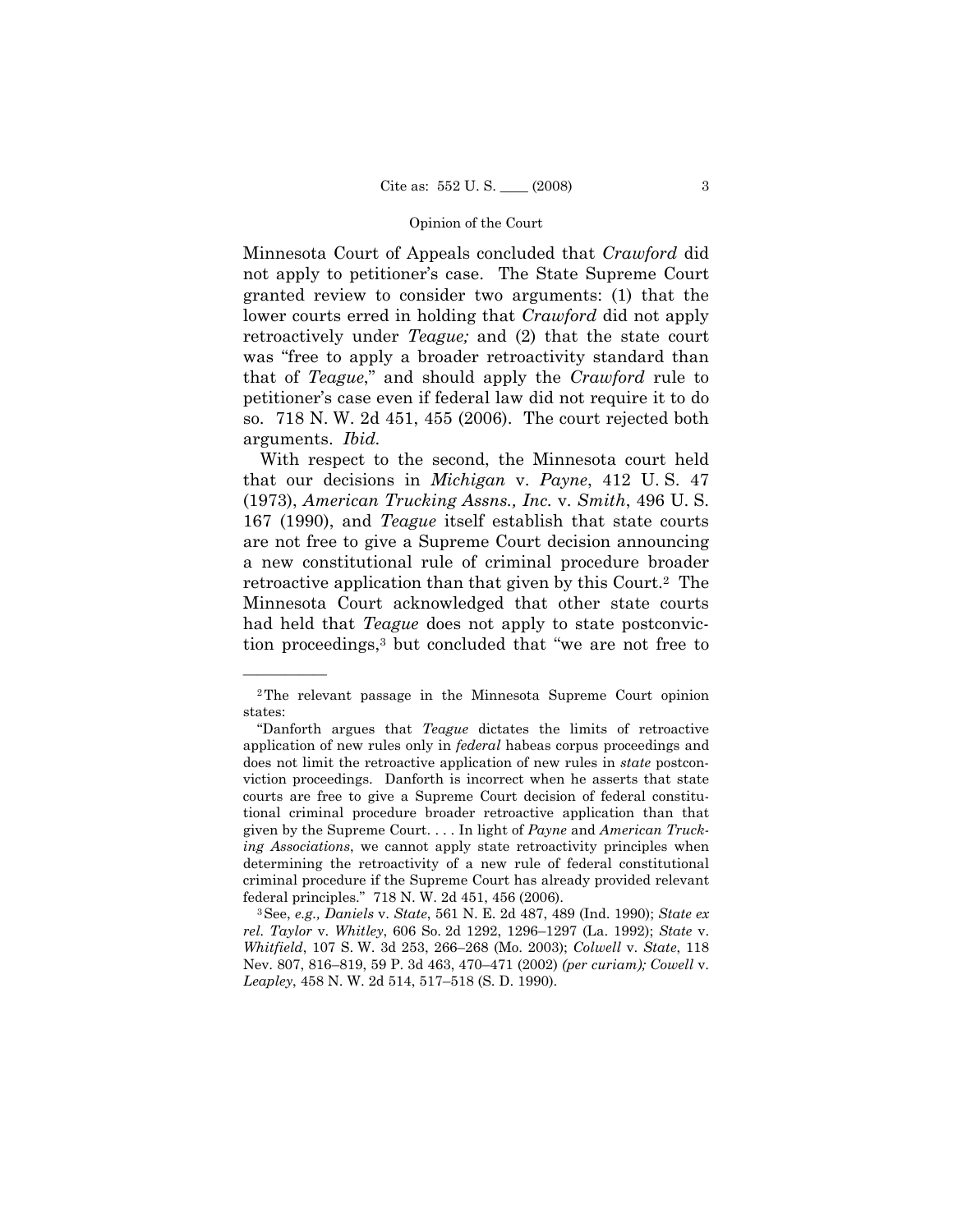fashion our own standard of retroactivity for *Crawford*." 718 N. W. 2d, at 455–457.

 Our recent decision in *Whorton* v. *Bockting*, 549 U. S. \_\_\_ (2007)*,* makes clear that the Minnesota court correctly concluded that federal law does not *require* state courts to apply the holding in *Crawford* to cases that were final when that case was decided. Nevertheless, we granted certiorari, 550 U. S. \_\_\_ (2007), to consider whether *Teague* or any other federal rule of law *prohibits* them from doing so.4

 We begin with a comment on the source of the "new rule" announced in *Crawford.* For much of our Nation's history, federal constitutional rights—such as the Sixth Amendment confrontation right at issue in *Crawford* were not binding on the States. Federal law, in fact, imposed no constraints on the procedures that state courts could or should follow in imposing criminal sanctions on their citizens. Neither the Federal Constitution as originally ratified nor any of the Amendments added by the Bill of Rights in 1791 gave this Court or any other federalcourt power to review the fairness of state criminal procedures. Moreover, before 1867 the statutory authority of federal district courts to issue writs of habeas corpus did not extend to convicted criminals in state custody. See Act of Feb. 5, 1867, ch. 28, §1, 14 Stat. 385.

 The ratification of the Fourteenth Amendment radically changed the federal courts' relationship with state courts. That Amendment, one of the post-Civil War Reconstruc-

II

<sup>4</sup>We note at the outset that this case does not present the questions whether States are required to apply "watershed" rules in state postconviction proceedings, whether the *Teague* rule applies to cases brought under 28 U. S. C. §2255 (2000 ed., Supp. V), or whether Congress can alter the rules of retroactivity by statute. Accordingly, we express no opinion on these issues.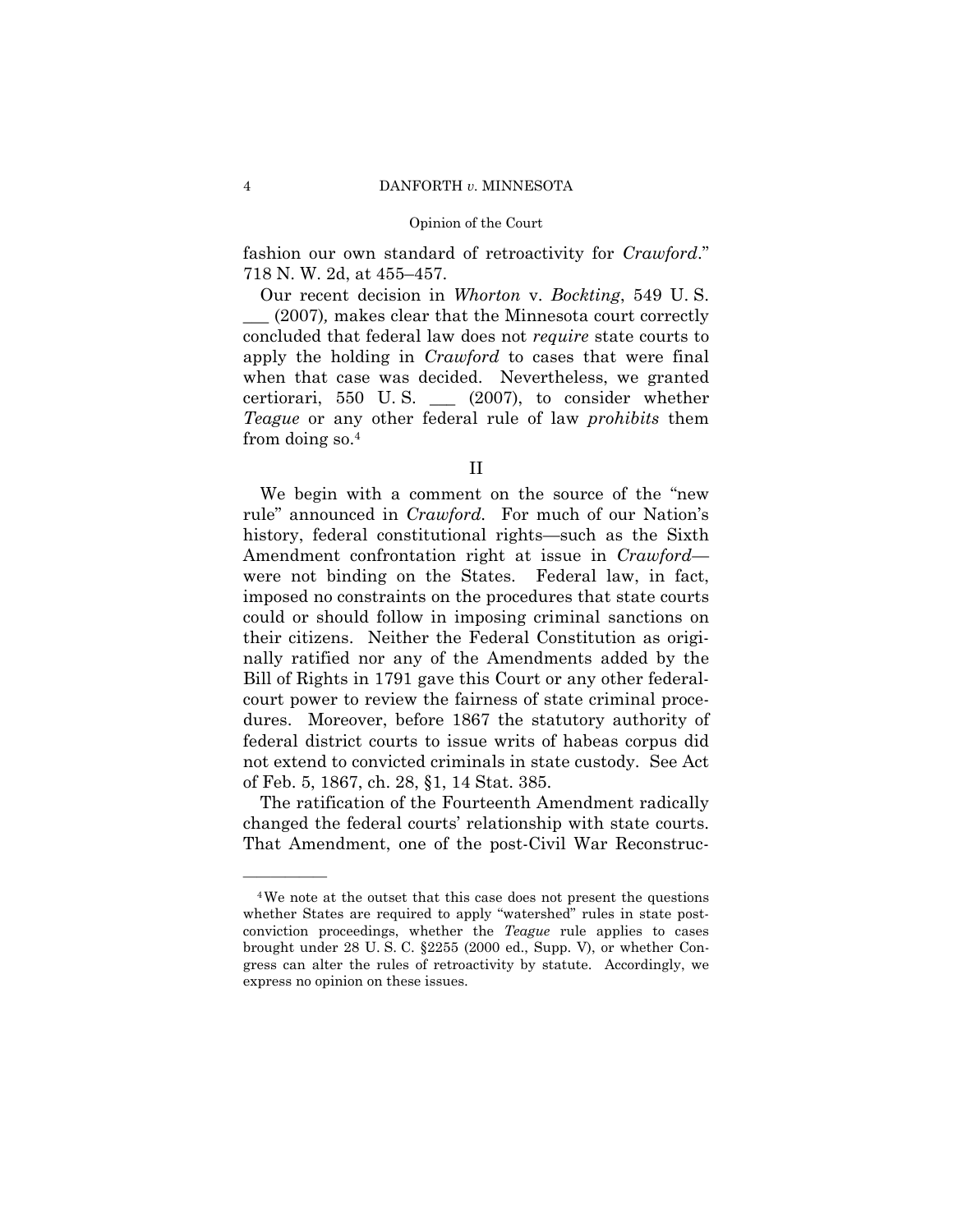tion Amendments ratified in 1868, is the source of this Court's power to decide whether a defendant in a state proceeding received a fair trial—*i.e.*, whether his deprivation of liberty was "without due process of law." U. S. Const., Amdt. 14, §1 ("[N]or shall any State deprive any person of life, liberty, or property, without due process of law"). In construing that Amendment, we have held that it imposes minimum standards of fairness on the States, and requires state criminal trials to provide defendants with protections "implicit in the concept of ordered liberty." *Palko* v. *Connecticut,* 302 U. S. 319, 325 (1937).

 Slowly at first, and then at an accelerating pace in the 1950's and 1960's, the Court held that safeguards afforded by the Bill of Rights—including a defendant's Sixth Amendment right "to be confronted with the witnesses against him"—are incorporated in the Due Process Clause of the Fourteenth Amendment and are therefore binding upon the States. See *Gideon* v. *Wainwright,* 372 U. S. 335 (1963) (applying the Sixth Amendment right to counsel to the States); *Pointer* v. *Texas,* 380 U. S. 400, 403 (1965) (holding that "the Sixth Amendment's right of an accused to confront the witnesses against him is likewise a fundamental right and is made obligatory on the States by the Fourteenth Amendment"). Our interpretation of that basic Sixth Amendment right of confrontation has evolved over the years.

 In *Crawford* we accepted the petitioner's argument that the interpretation of the Sixth Amendment right to confrontation that we had previously endorsed in *Roberts*, 448 U. S. 56, needed reconsideration because it "stray[ed] from the original meaning of the Confrontation Clause." 541 U. S., at 42. We "turn[ed] to the historical background of the Clause to understand its meaning," *id.,* at 43, and relied primarily on legal developments that had occurred prior to the adoption of the Sixth Amendment to derive the correct interpretation. *Id.,* at 43–50. We held that the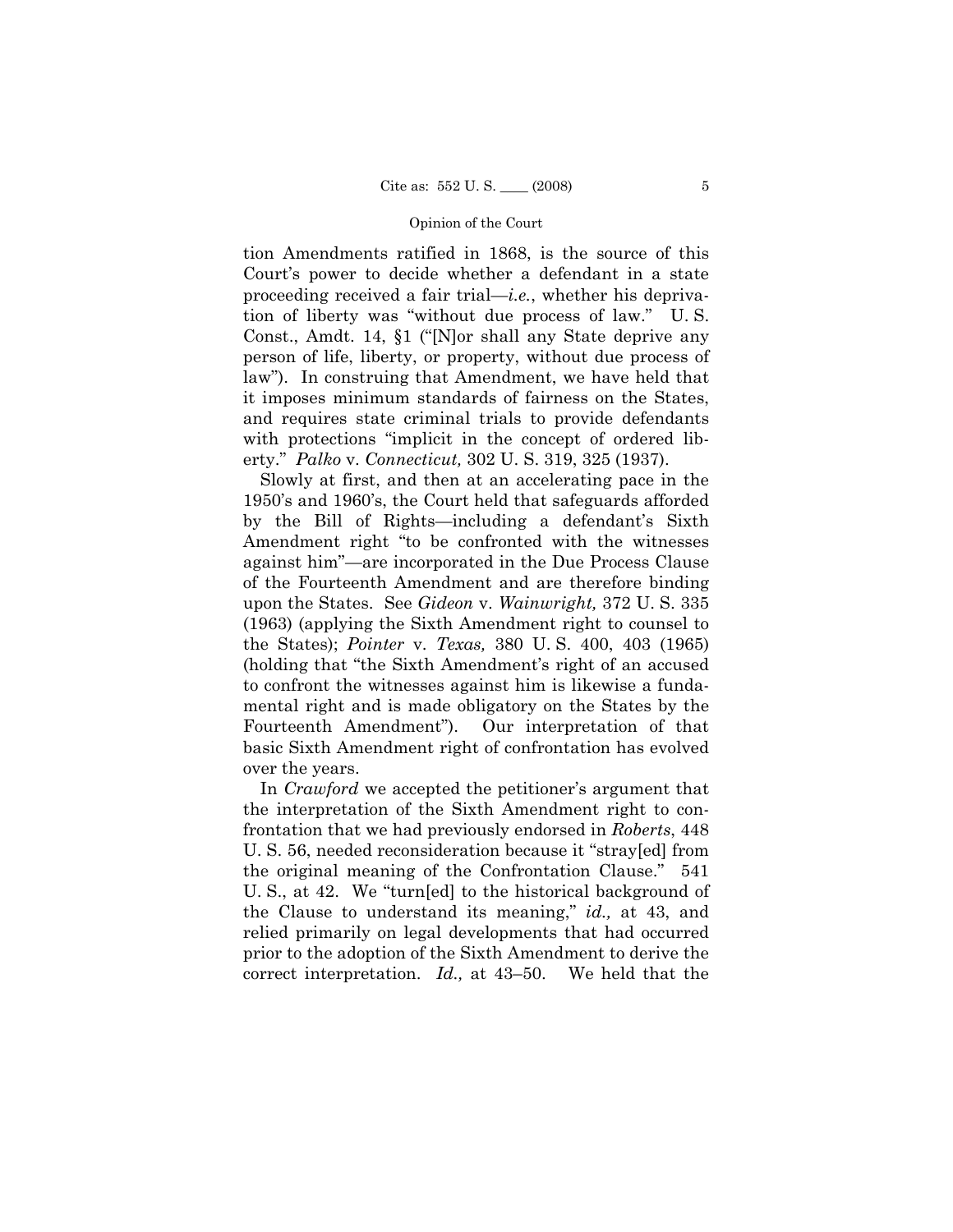### 6 DANFORTH *v.* MINNESOTA

### Opinion of the Court

"Constitution prescribes a procedure for determining the reliability of testimony in criminal trials, and we, no less than the state courts, lack authority to replace it with one of our own devising." *Id.,* at 67.

 Thus, our opinion in *Crawford* announced a "new rule"—as that term is defined in *Teague*—because the result in that case "was not *dictated* by precedent existing at the time the defendant's conviction became final," *Teague*, 489 U. S., at 301 (plurality opinion). It was not, however, a rule "of our own devising" or the product of our own views about sound policy.

### III

 Our decision today must also be understood against the backdrop of our somewhat confused and confusing "retroactivity" cases decided in the years between 1965 and 1987. Indeed, we note at the outset that the very word "retroactivity" is misleading because it speaks in temporal terms. "Retroactivity" suggests that when we declare that a new constitutional rule of criminal procedure is "nonretroactive," we are implying that the right at issue was not in existence prior to the date the "new rule" was announced. But this is incorrect. As we have already explained, the source of a "new rule" is the Constitution itself, not any judicial power to create new rules of law. Accordingly, the underlying right necessarily pre-exists our articulation of the new rule. What we are actually determining when we assess the "retroactivity" of a new rule is not the temporal scope of a newly announced right, but whether a violation of the right that occurred prior to the announcement of the new rule will entitle a criminal defendant to the relief sought.<sup>5</sup>

<sup>5</sup> It may, therefore, make more sense to speak in terms of the "redressability" of violations of new rules, rather than the "retroactivity" of such rules. Cf. *American Trucking Assns., Inc.* v. *Smith*, 496 U. S. 167, 201 (1990) (SCALIA, J., concurring in judgment) ("The very framing of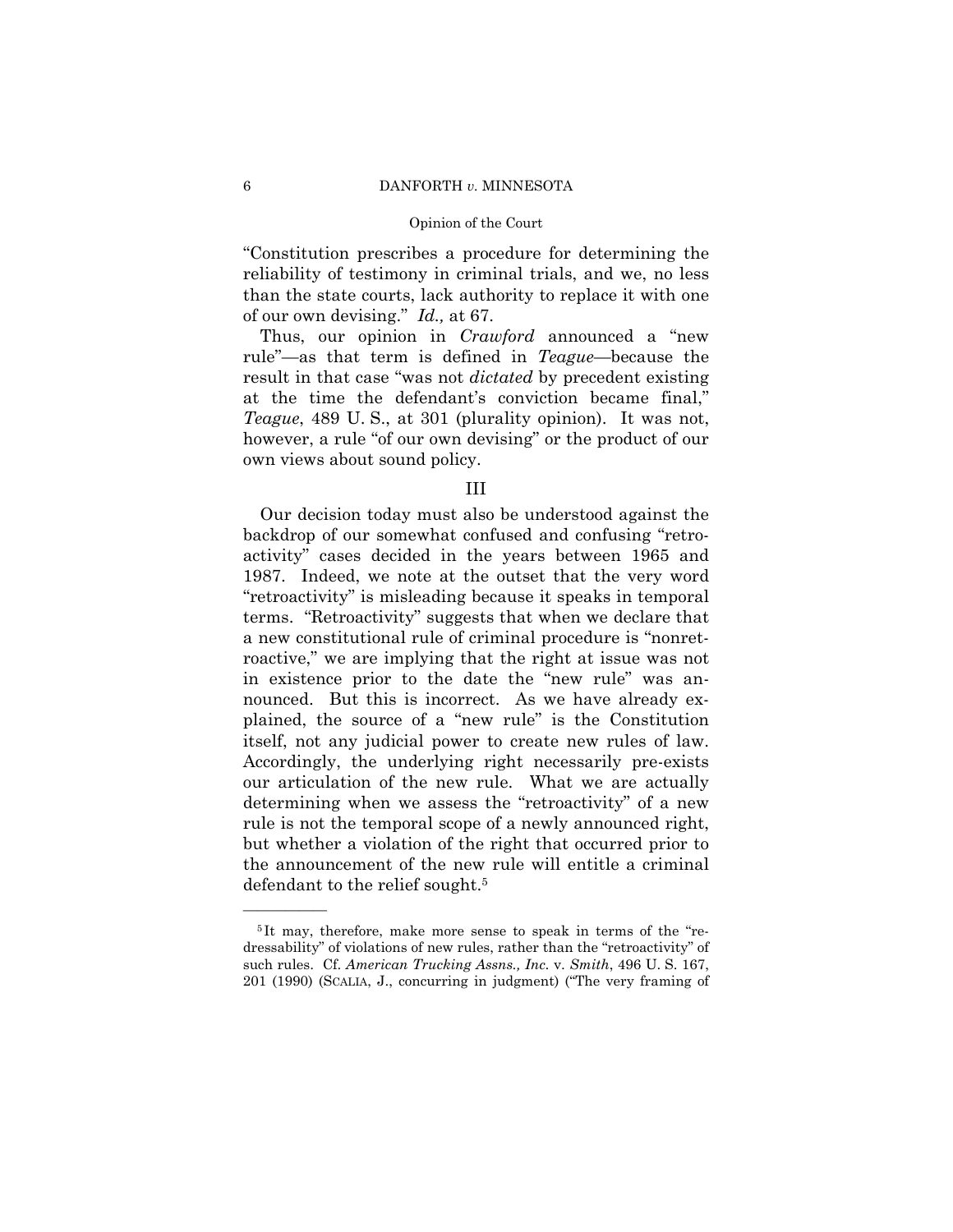Originally, criminal defendants whose convictions were final were entitled to federal habeas relief only if the court that rendered the judgment under which they were in custody lacked jurisdiction to do so. *Ex parte Watkins*, 3 Pet. 193 (1830); *Ex parte Lange*, 18 Wall. 163, 176 (1874); *Ex parte Siebold*, 100 U. S. 371, 376–377 (1880).6 In 1915, the realm of violations for which federal habeas relief would be available to state prisoners was expanded to include state proceedings that "deprive[d] the accused of his life or liberty without due process of law." *Frank* v. *Mangum*, 237 U. S. 309, 335 (1915). In the early 1900's, however, such relief was only granted when the constitutional violation was so serious that it effectively rendered the conviction void for lack of jurisdiction. See, *e.g., Moore* v. *Dempsey*, 261 U. S. 86 (1923) (mob domination of a trial); *Mooney* v. *Holohan*, 294 U. S. 103 (1935) *(per curiam)* (knowing use of perjured testimony by the prosecution); *Waley* v. *Johnston*, 316 U. S. 101 (1942) *(per curiam)* (coerced guilty plea).7

the issue that we purport to decide today—whether our decision in [*American Trucking Assns., Inc.* v. *Scheiner,* 483 U. S. 266 (1987),] shall 'apply' retroactively—presupposes [an incorrect] view of our decisions as *creating* the law, as opposed to *declaring* what the law already is"). Unfortunately, it would likely create, rather than alleviate, confusion to change our terminology at this point. Accordingly, we will continue to utilize the existing vocabulary, despite its shortcomings. 6Although our post-1867 cases reflected a "softening" of the concept of

jurisdiction to embrace claims that the statute under which the petitioner had been convicted was unconstitutional or that the detention was based on an illegally imposed sentence, the Court adhered to the basic rule that habeas was unavailable to review claims of constitutional error that did not go to the trial court's jurisdiction. See Bator, Finality in Criminal Law and Federal Habeas Corpus for State Prisoners, 76 Harv. L. Rev. 441, 471, 483–484 (1963); Hart, The Supreme Court 1958 Term, Foreword: The Time Chart of the Justices, 73 Harv.

L. Rev. 84, 103–104 (1959). 7 "[I]n *Waley* v. *Johnston*, 316 U. S. 101 (1942), the Court openly discarded the concept of jurisdiction—by then more [of] a fiction than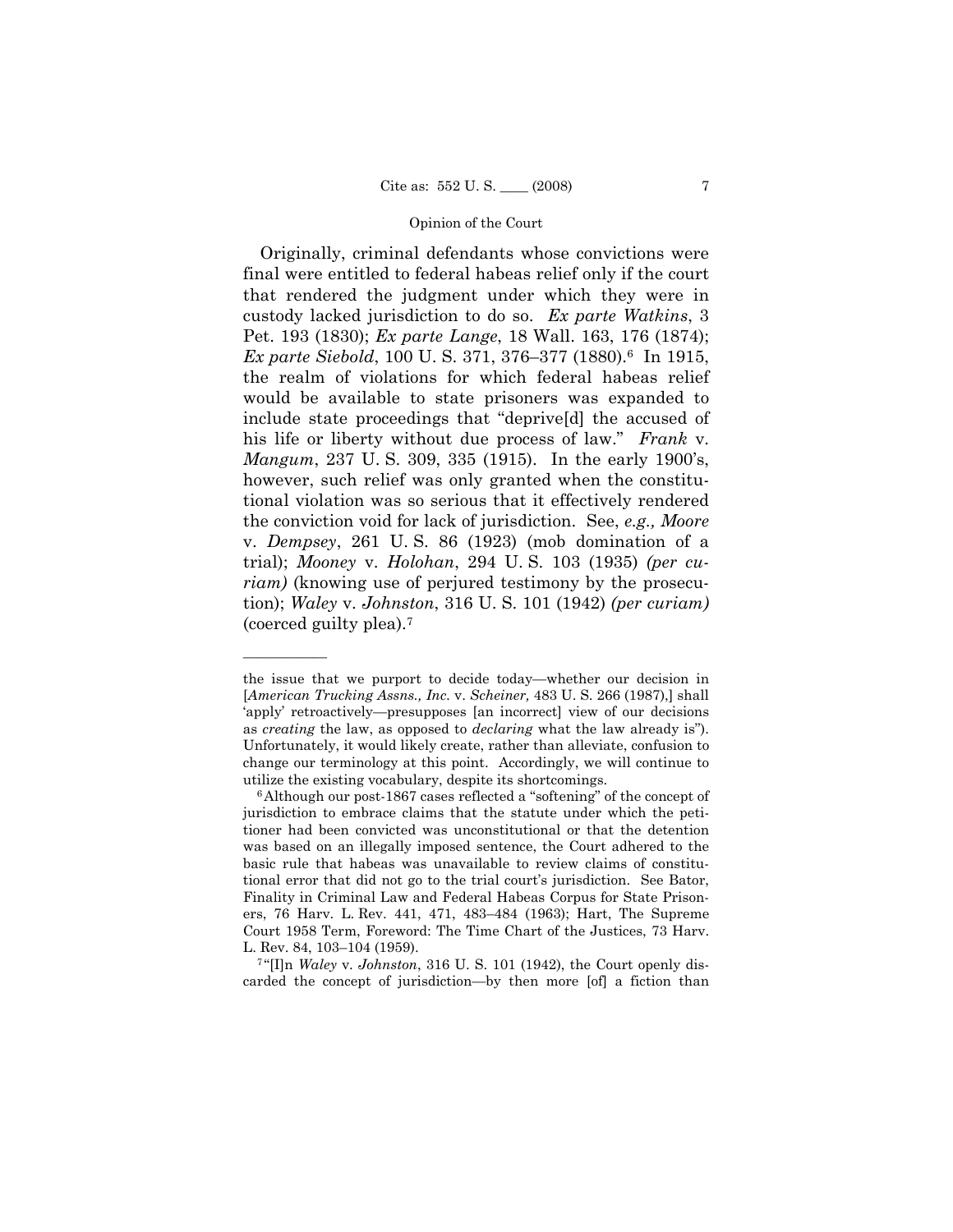### 8 DANFORTH *v*. MINNESOTA

### Opinion of the Court

 The serial incorporation of the Amendments in the Bill of Rights during the 1950's and 1960's imposed more constitutional obligations on the States and created more opportunity for claims that individuals were being convicted without due process and held in violation of the Constitution. Nevertheless, until 1965 the Court continued to construe every constitutional error, including newly announced ones, as entitling state prisoners to relief on federal habeas. "New" constitutional rules of criminal procedure were, without discussion or analysis, routinely applied to cases on habeas review. See, *e.g., Jackson* v. *Denno*, 378 U. S. 368 (1964); *Gideon,* 372 U. S. 335; *Eskridge* v. *Washington Bd. of Prison Terms and Paroles*, 357 U. S. 214 (1958) *(per curiam)*.

 In *Linkletter* v. *Walker*, 381 U. S. 618 (1965), the Court expressly considered the issue of "retroactivity" for the first time. Adopting a practical approach, we held that the retroactive effect of each new rule should be determined on a case-by-case basis by examining the purpose of the rule, the reliance of the States on the prior law, and the effect on the administration of justice of retroactive application of the rule. *Id.,* at 629. Applying those considerations to the exclusionary rule announced in *Mapp* v. *Ohio*, 367 U. S. 643 (1961), we held that the *Mapp* rule would not be given retroactive effect; it would not, in other words, be applied to convictions that were final before the date of the *Mapp* decision.8 *Linkletter*, 381 U. S., at 636–

anything else—as a touchstone of the availability of federal habeas review, and acknowledged that such review is available for claims of disregard of the constitutional rights of the accused . . . ." *Wainwright* v.

*Sykes*, 433 U. S. 72, 79 (1977) (internal quotation marks omitted). 8*Linkletter* arose in the context of a denial of federal habeas relief, so its holding was "necessarily limited to convictions which had become final by the time *Mapp* . . . [was] rendered." *Johnson* v. *New Jersey*, 384 U. S. 719, 732 (1966). We noted in *Linkletter* that *Mapp* was being applied to cases that were still pending on direct review at the time it was decided, so the issue before us was expressly limited to "whether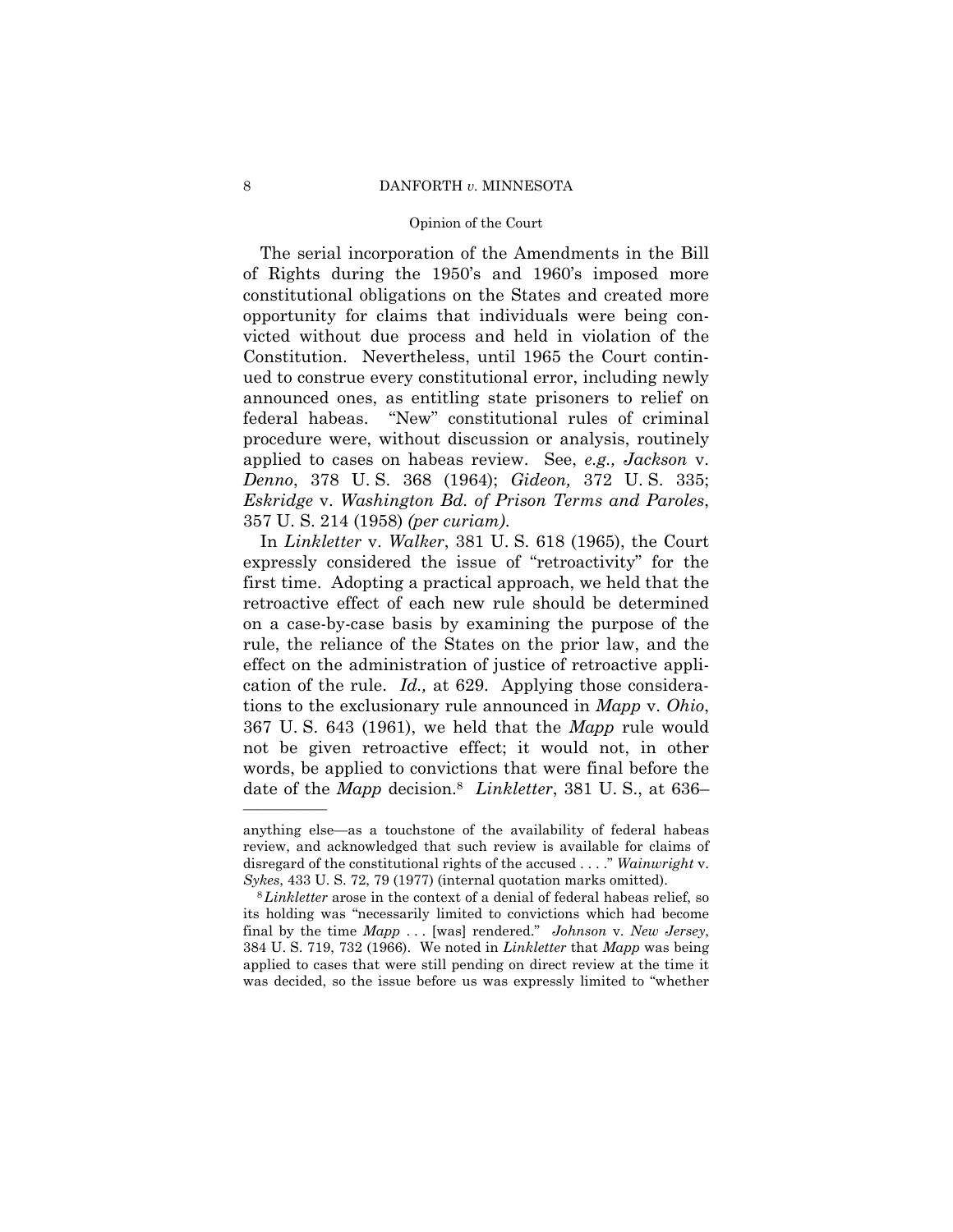640.

——————

 During the next four years, application of the *Linkletter*  standard produced strikingly divergent results. As Justice Harlan pointed out in his classic dissent in *Desist* v. *United States,* 394 U. S. 244, 257 (1969), one new rule was applied to all cases subject to direct review, *Tehan* v. *United States ex rel. Shott,* 382 U. S. 406 (1966); another to all cases in which trials had not yet commenced, *Johnson* v. *New Jersey,* 384 U. S. 719 (1966); another to all cases in which tainted evidence had not yet been introduced at trial, *Fuller* v. *Alaska,* 393 U. S. 80 (1968) *(per curiam);* and still others only to the party involved in the case in which the new rule was announced and to all future cases in which the proscribed official conduct had not yet occurred, *Stovall* v. *Denno,* 388 U. S. 293 (1967); *DeStefano* v. *Woods,* 392 U. S. 631 (1968) *(per curiam).* He reasonably questioned whether such decisions "may properly be considered the legitimate products of a court of law, rather than the commands of a super-legislature." 394 U. S., at 259.

 Justice Harlan's dissent in *Desist*, buttressed by his even more searching separate opinion in *Mackey* v. *United States*, 401 U. S. 667, 675 (1971) (opinion concurring in judgments in part and dissenting in part), and scholarly criticism,9 laid the groundwork for the eventual demise of the *Linkletter* standard. In *Griffith* v. *Kentucky*, 479 U. S. 314 (1987), the Court rejected as "unprincipled and inequi-

the exclusionary principle enunciated in *Mapp* applies to state court convictions which had become final before rendition of our opinion." 381 U. S., at 622 (footnote omitted). Shortly thereafter, however, we held that the three-pronged *Linkletter* analysis should be applied both to convictions that were final before rendition of our opinions and to cases that were still pending on direct review. See *Johnson,* 384 U. S., at 732; *Stovall* v. *Denno*, 388 U. S. 293 (1967).

<sup>9</sup>See, *e.g.*, Haddad, "Retroactivity Should be Rethought": A Call for the End of the Linkletter Doctrine, 60 J. Crim. L., C. & P. S. 417 (1969).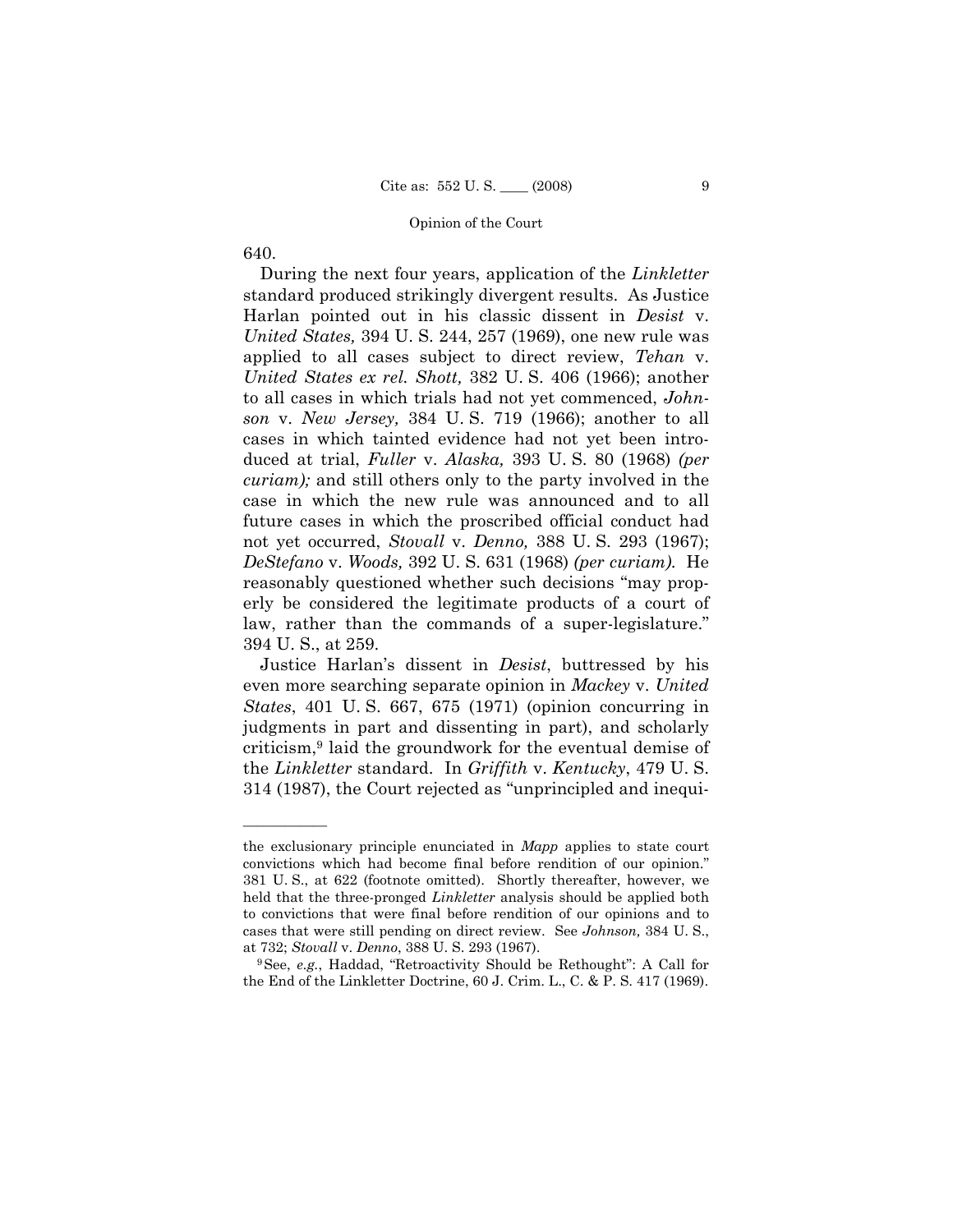### 10 DANFORTH *v.* MINNESOTA

### Opinion of the Court

table," the application of the *Linkletter* standard to cases pending on direct review. In *Teague*, Justice O'Connor reaffirmed *Griffith'*s rejection of the *Linkletter* standard for determining the "retroactive" applicability of new rules to state convictions that were not yet final and rejected the *Linkletter* standard for cases pending on federal habeas review. She adopted (with a significant modification) the approach advocated by Justice Harlan for federal collateral review of final state judgments.

 Justice O'Connor endorsed a general rule of nonretroactivity for cases on collateral review, stating that "[u]nless they fall within an exception to the general rule, new constitutional rules of criminal procedure will not be applicable to those cases which have become final before the new rules are announced." 489 U. S., at 310 (plurality opinion). The opinion defined two exceptions: rules that render types of primary conduct "'beyond the power of the criminal law-making authority to proscribe,'" *id.*, at 311, and "watershed" rules that "implicate the fundamental fairness of the trial," *id.*, at 311, 312, 313.10

 It is clear that *Linkletter* and then *Teague* considered what constitutional violations may be remedied on federal habeas.<sup>11</sup> They did not define the scope of the "new" constitutional rights themselves. Nor, as we shall explain, did *Linkletter* or *Teague* (or any of the other cases relied upon by respondent and the Minnesota Supreme Court) speak to the entirely separate question whether States can provide remedies for violations of these rights in their own postconviction proceedings.

<sup>10</sup>Rules of the former type "are more accurately characterized as substantive rules not subject to [*Teague*'s] bar." *Schriro* v. *Summerlin*, 542 U. S. 348, 352, n. 4 (2004). 11Similarly, *Johnson*, and *Griffith* v. *Kentucky,* 479 U. S. 314 (1987),

defined the scope of constitutional violations that would be remedied on direct appeal.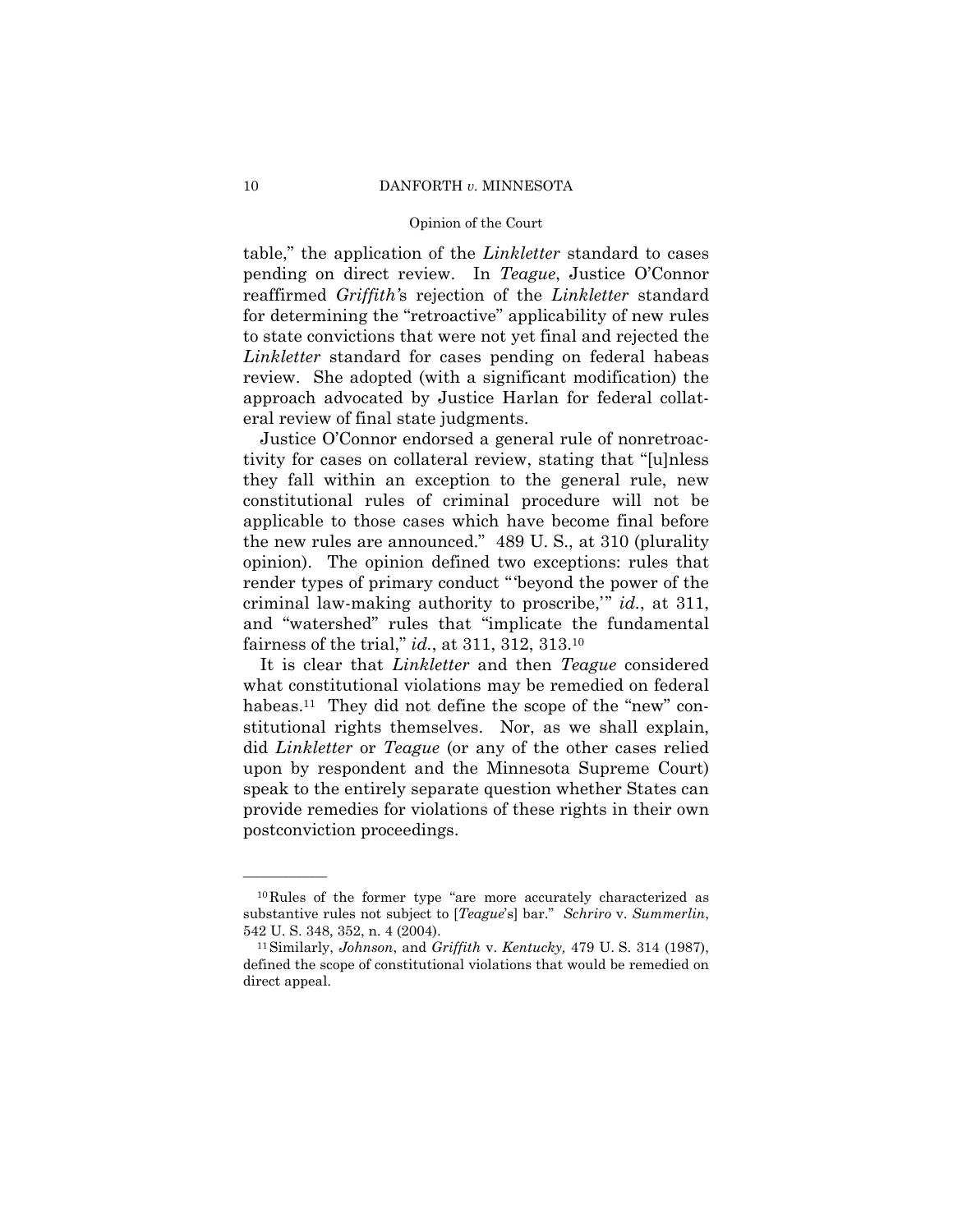# IV

Neither *Linkletter* nor *Teague* explicitly or implicitly constrained the authority of the States to provide remedies for a broader range of constitutional violations than are redressable on federal habeas. *Linkletter* spoke in broad terms about the retroactive applicability of new rules to state convictions that had become final prior to our announcement of the rules. Although *Linkletter* arose on federal habeas, the opinion did not rely on that procedural posture as a factor in its holding or analysis. Arguably, therefore, the approach it established might have been applied with equal force to both federal and state courts reviewing final state convictions. But we did not state—and the state courts did not conclude—that *Linkletter* imposed such a limitation on the States.<sup>12</sup>

 A year after deciding *Linkletter*, we granted certiorari in *Johnson* to address the retroactivity of the rules announced in *Escobedo* v. *Illinois*, 378 U. S. 478 (1964), and *Miranda* v. *Arizona*, 384 U. S. 436 (1966). Applying the standard announced in *Linkletter*, we held that those rules should be applied only to trials that began after the respective dates of those decisions; they were given no retro-

 $12$ The dissent is correct that at least one "thoughtful legal scholar" believed that *Linkletter* did preclude States from applying new constitutional rules more broadly than our cases required. *Post*, at 4 (citing Mishkin, Foreword: The High Court, The Great Writ, and the Due Process of Time and Law, 79 Harv. L. Rev. 56, 91, n. 132 (1965)). Notably, this comment was made in the context of an attack on *Linkletter*'s prospective approach as inconsistent with the idea that judges are "bound by a body of fixed, overriding law." Mishkin, 79 Harv. L. Rev., at 62. Moreover, the footnote cited by the dissent concludes with a statement that "the reservation to the states of the power to apply [new rules] to all convictions, . . . is . . . the preferable pattern." *Id.,* at 91, n. 132. In all events, even if *Linkletter* and its progeny rested on the assumption that "new rules" of constitutional law did not exist until announced by this Court, that view of the law was rejected when we endorsed Justice Harlan's analysis of retroactivity.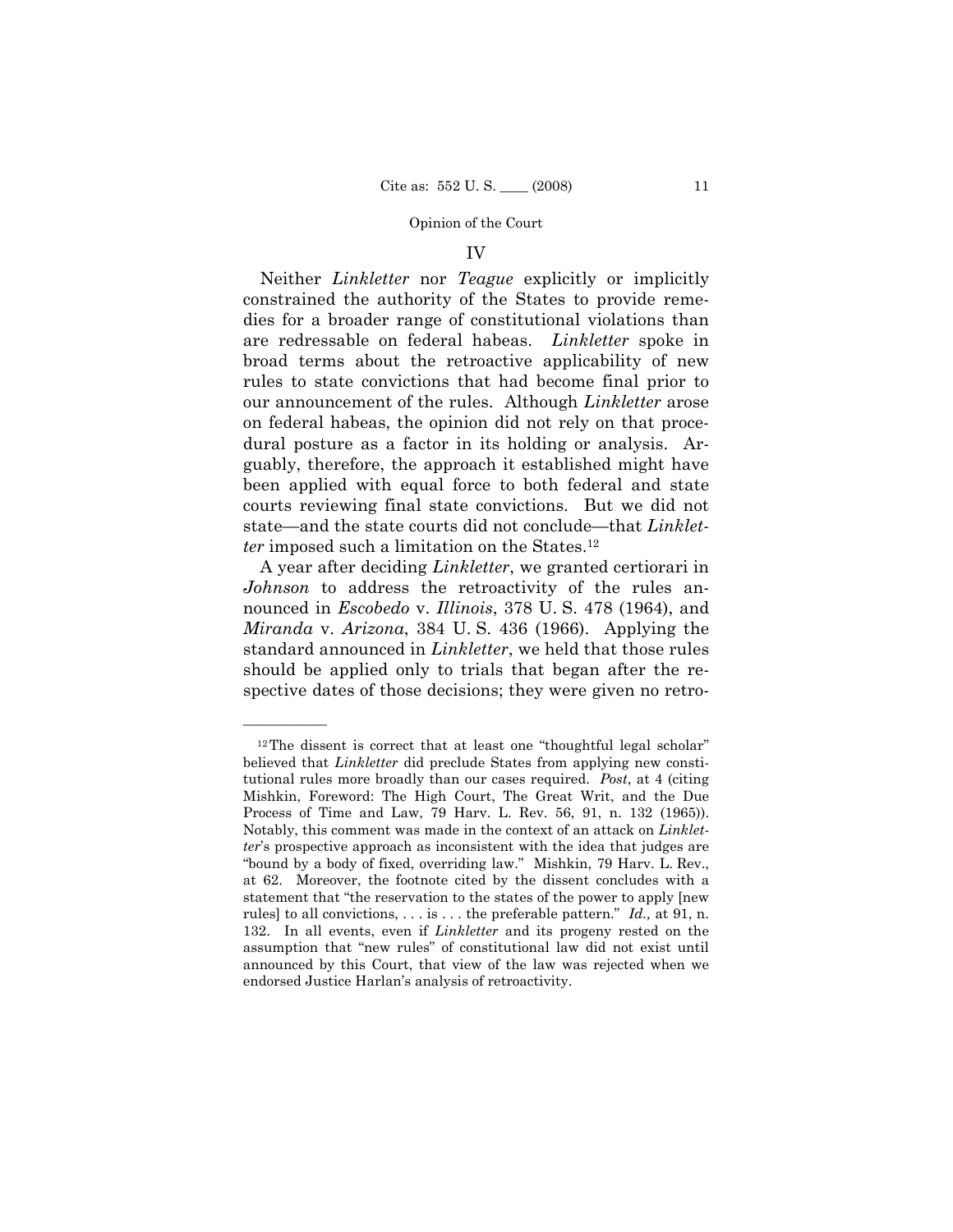active effect beyond the parties in *Miranda* and *Escobedo* themselves.13

 Notably, the Oregon Supreme Court decided to give retroactive effect to *Escobedo* despite our holding in *Johnson.* In *State* v. *Fair*, 263 Ore. 383, 502 P. 2d 1150 (1972), the Oregon court noted that it was continuing to apply *Escobedo* retroactively and correctly stated that "we are free to choose the degree of retroactivity or prospectivity which we believe appropriate to the particular rule under consideration, so long as we give federal constitutional rights at least as broad a scope as the United States Supreme Court requires." 263 Ore., at 387–388, 502 P. 2d, at 1152. In so holding, the Oregon court cited our language in *Johnson* that "'States are still entirely free to effectuate under their own law stricter standards than those we have laid down and to apply those standards in a broader range of cases than is required by this decision.'" 263 Ore., at 386, 502 P. 2d, at 1151 (quoting *Johnson*, 384 U. S., at 733).14

<sup>&</sup>lt;sup>13</sup>That same year, we similarly denied retroactive effect to the rule announced in *Griffin* v. *California*, 380 U. S. 609 (1965), prohibiting prosecutorial comment on the defendant's failure to testify. See *Tehan* v. *United States ex rel. Shott*, 382 U. S. 406 (1966). Shortly thereafter, in a case involving a *Griffin* error, we held for the first time that there are some constitutional errors that do not require the automatic reversal of a conviction. *Chapman* v. *California*, 386 U. S. 18, 22 (1967). Both *Shott* and *Chapman* protected the State of California from a potentially massive exodus of state prisoners because their prosecutors and judges had routinely commented on a defendant's failure to testify. 14Although the plain meaning of this language in *Johnson* is that a

state creating its own substantive standards can be as generous with their retroactive effect as it wishes, courts and commentators both before and after *Teague* v. *Lane,* 489 U. S. 288 (1989), cited this language in support of the proposition that state courts "may apply new constitutional standards 'in a broader range of cases than is required' by th[is] Court's decision not to apply the standards retroactively." *Colwell* v. *State*, 118 Nev. 807, 818, 59 P. 3d 463, 470–471 (2002) *(per curiam);* see also Stith, A Contrast of State and Federal Court Author-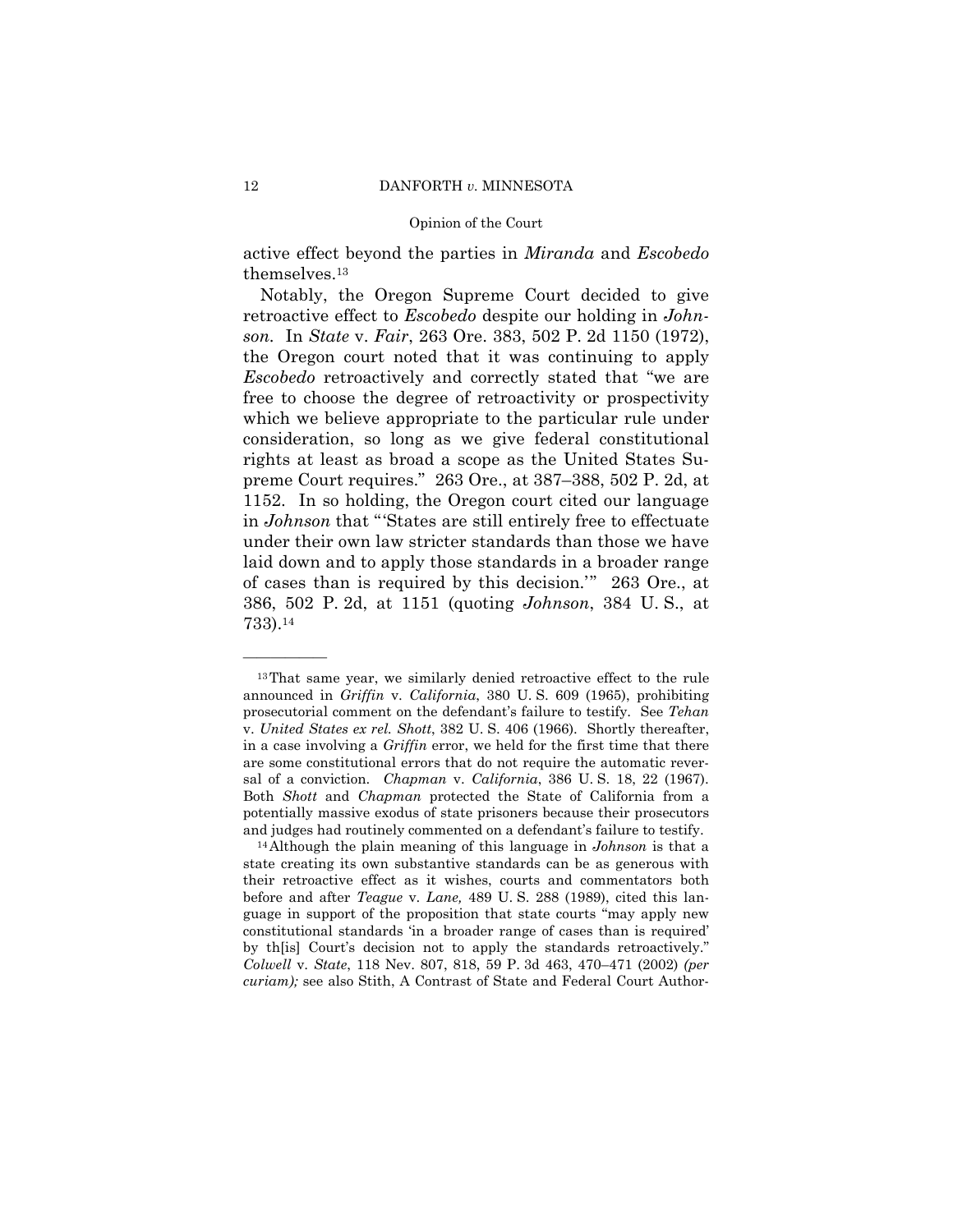Like *Linkletter*, *Teague* arose on federal habeas. Unlike in *Linkletter*, however, this procedural posture was not merely a background fact in *Teague*. A close reading of the *Teague* opinion makes clear that the rule it established was tailored to the unique context of federal habeas and therefore had no bearing on whether States could provide broader relief in their own postconviction proceedings than required by that opinion. Because the case before us now does not involve either of the "*Teague* exceptions," it is Justice O'Connor's discussion of the general rule of nonretroactivity that merits the following three comments.

 First, not a word in Justice O'Connor's discussion—or in either of the opinions of Justice Harlan that provided the blueprint for her entire analysis—asserts or even intimates that her definition of the class eligible for relief under a new rule should inhibit the authority of any state agency or state court to extend the benefit of a new rule to a broader class than she defined.

 Second, Justice O'Connor's opinion clearly indicates that *Teague*'s general rule of nonretroactivity was an exercise of this Court's power to interpret the federal habeas statute. Chapter 153 of Title 28 of the U. S. Code gives federal courts the authority to grant "writs of habeas corpus," but leaves unresolved many important questions about the scope of available relief. This Court has interpreted that congressional silence—along with the statute's command to dispose of habeas petitions "as law and justice require," 28 U. S. C. §2243—as an authorization to adjust the scope

ity to Grant Habeas Relief, 38 Val. U. L. Rev. 421, 443 (2004). Thirty years after deciding *State* v. *Fair*, the Oregon Supreme Court "disavowed" this analysis based on our decisions in *Oregon* v. *Hass*, 420 U. S. 714 (1975), and *American Trucking Assns., Inc.* v. *Smith*, 496 U. S. 167. *Page* v. *Palmateer*, 336 Ore. 379, 84 P. 3d 133 (2004). As we explain *infra*, at 19, 20, its reliance on those cases was misplaced, and its decision to change course was therefore misguided.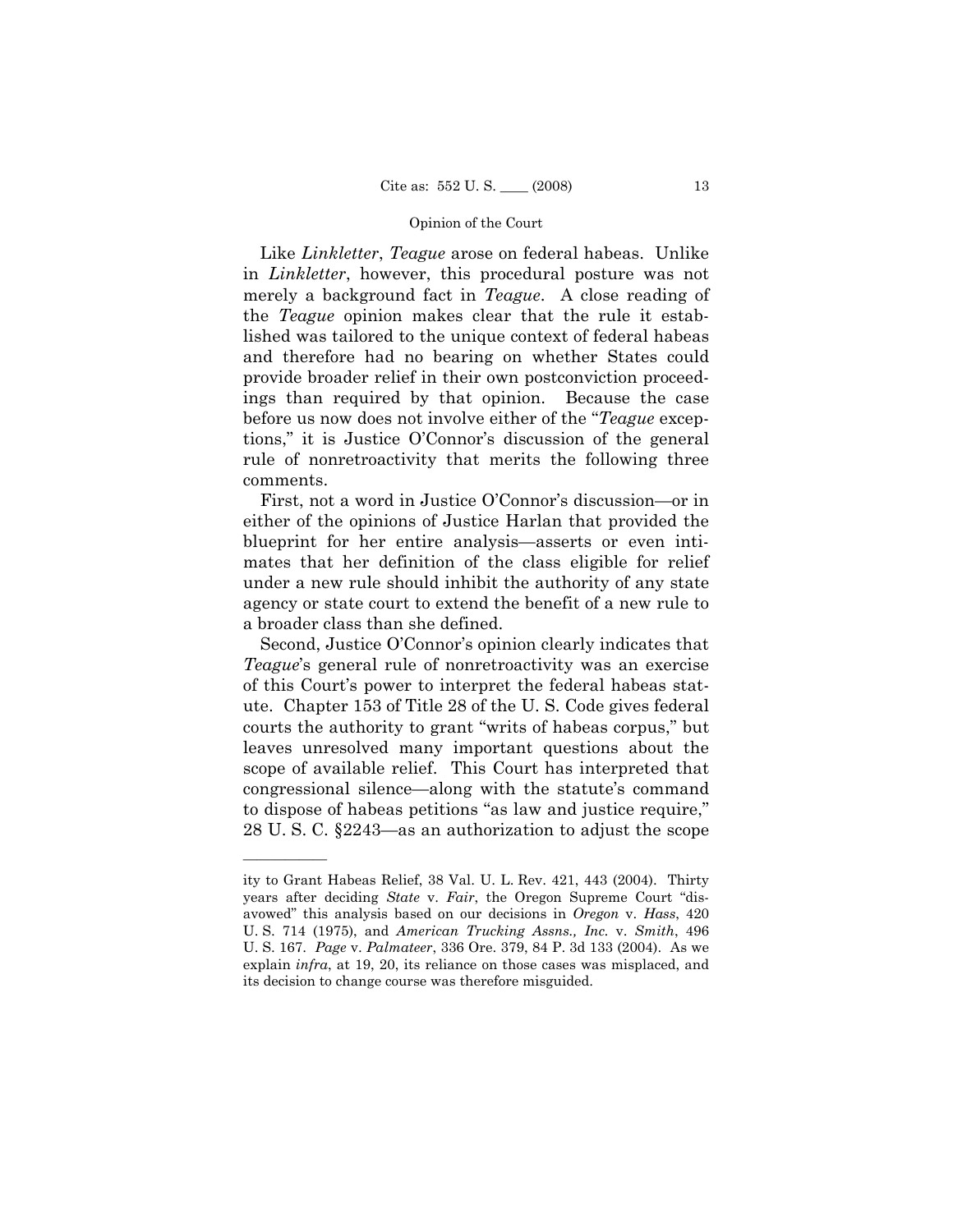of the writ in accordance with equitable and prudential considerations. See, *e.g., Brecht* v. *Abrahamson*, 507 U. S. 619 (1993) (harmless-error standard); *McCleskey* v. *Zant*, 499 U. S. 467 (1991) (abuse-of-the-writ bar to relief); *Wainwright* v. *Sykes*, 433 U. S. 72 (1977) (procedural default); *Stone* v. *Powell*, 428 U. S. 465 (1976) (cognizability of Fourth Amendment claims). *Teague* is plainly grounded in this authority, as the opinion expressly situated the rule it announced in this line of cases adjusting the scope of federal habeas relief in accordance with equitable and prudential considerations. 489 U. S., at 308 (plurality opinion) (citing, *inter alia*, *Wainwright* and *Stone*).15 Since *Teague* is based on statutory authority

<sup>15</sup>Subsequent decisions have characterized *Teague* in a similar fashion. See, *e.g., Brecht*, 507 U. S., at 633, 634 (stating that "in defining the scope of the writ, we look first to the considerations underlying our habeas jurisprudence," and identifying *Teague* as an example). And individual Justices have been even more explicit. See *Day* v. *McDonough*, 547 U. S. 198, 214 (2006) (SCALIA, J., dissenting) (describing, *inter alia*, the *Teague* rule as having been "created by the habeas courts themselves, in the exercise of their traditional equitable discretion . . . because [it was] seen as necessary to protect the interests of comity and finality that federal collateral review of state criminal proceedings necessarily implicates"); *Withrow* v. *Williams*, 507 U. S. 680, 699 (1993) (O'Connor, J., concurring in part and dissenting in part) (listing *Teague* as one illustration of the principle that "federal courts exercising their habeas powers may refuse to grant relief on certain claims because of 'prudential concerns' such as equity and federalism"); 507 U. S., at 718 (SCALIA, J., concurring in part and dissenting in part) (stating that *Teague* and other "gateways through which a habeas petitioner must pass before proceeding to the merits of a constitutional claim" are "grounded in the equitable discretion of habeas courts" (internal quotation marks and brackets omitted)); *Teague*, 489 U. S., at 317 (White, J., concurring in part and concurring in judgment) (characterizing *Teague* as a decision "construing the reach of the habeas corpus statutes" and contrasting it with *Griffith*, which "appear[s] to have constitutional underpinnings"); 489 U. S., at 332–333 (Brennan, J., dissenting) (characterizing *Teague* as an unwarranted change in "[this Court's] interpretation of the federal habeas statute"); see also *Mackey*  v. *United States,* 401 U. S. 667, 684 (1971) (Harlan, J., concurring in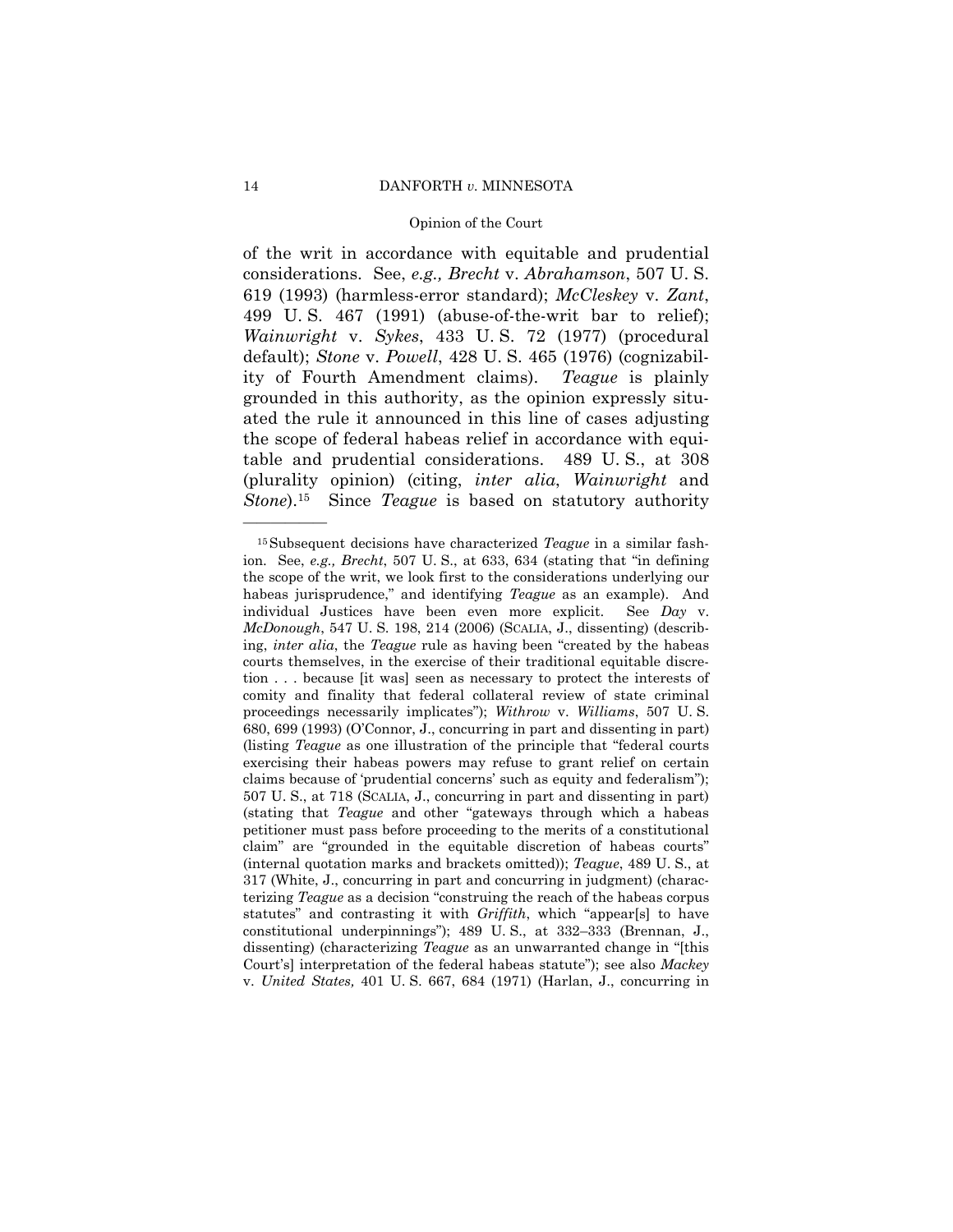that extends only to federal courts applying a federal statute, it cannot be read as imposing a binding obligation on state courts.

 Third, the text and reasoning of Justice O'Connor's opinion also illustrate that the rule was meant to apply only to federal courts considering habeas corpus petitions challenging state-court criminal convictions. Justice O'Connor made numerous references to the "Great writ" and the "writ," and expressly stated that "[t]he relevant frame of reference" for determining the appropriate retroactivity rule is defined by "the purposes for which the writ of habeas corpus is made available." 489 U. S., at 306 (plurality opinion). Moreover, she justified the general rule of nonretroactivity in part by reference to comity and respect for the finality of state convictions. Federalism and comity considerations are unique to *federal* habeas review of state convictions. See, *e.g., State* v. *Preciose*, 129 N. J. 451, 475, 609 A. 2d 1280, 1292 (1992) (explaining that comity and federalism concerns "simply do not apply when this Court reviews procedural rulings by our lower courts"). If anything, considerations of comity militate in favor of allowing state courts to grant habeas relief to a broader class of individuals than is required by *Teague*. And while finality is, of course, implicated in the context of state as well as federal habeas, finality of state convictions is a *state* interest, not a federal one. It is a matter that States should be free to evaluate, and weigh the importance of, when prisoners held in state custody are seeking a remedy for a violation of federal rights by their lower courts.

 The dissent correctly points out that *Teague* was also grounded in concerns over uniformity and the inequity inherent in the *Linkletter* approach. There is, of course, a

judgments in part and dissenting in part) (describing the problem of retroactivity as "a problem as to the scope of the habeas writ").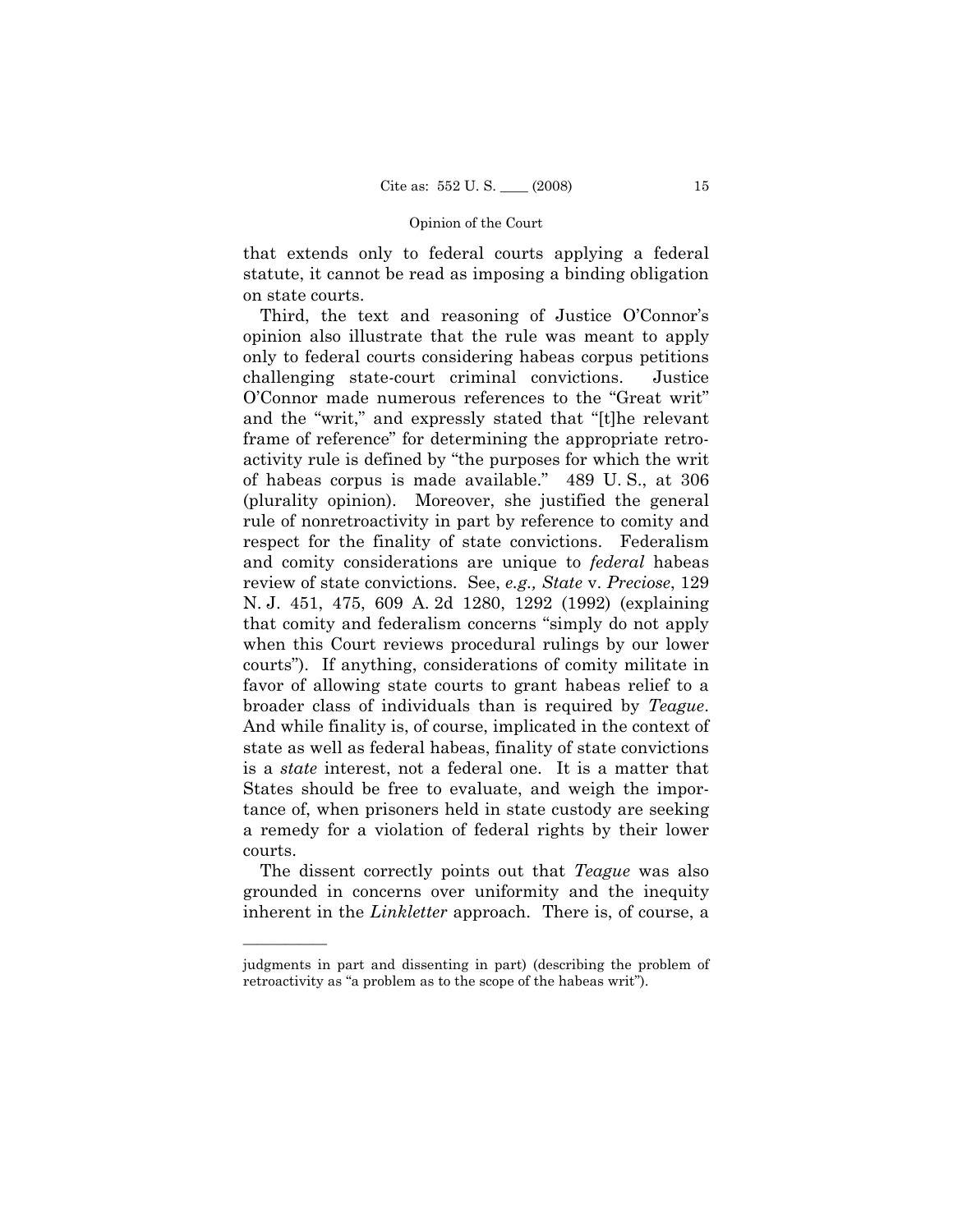### 16 DANFORTH *v.* MINNESOTA

### Opinion of the Court

federal interest in "reducing the inequity of haphazard retroactivity standards and disuniformity in the application of federal law." *Post*, at 12. This interest in uniformity, however, does not outweigh the general principle that States are independent sovereigns with plenary authority to make and enforce their own laws as long as they do not infringe on federal constitutional guarantees. The fundamental interest in federalism that allows individual States to define crimes, punishments, rules of evidence, and rules of criminal and civil procedure in a variety of different ways—so long as they do not violate the Federal Constitution—is not otherwise limited by any general, undefined federal interest in uniformity. Nonuniformity is, in fact, an unavoidable reality in a federalist system of government. Any State could surely have adopted the rule of evidence defined in *Crawford* under state law even if that case had never been decided. It should be equally free to give its citizens the benefit of our rule in any fashion that does not offend federal law.

It is thus abundantly clear that the *Teague* rule of nonretroactivity was fashioned to achieve the goals of federal habeas while minimizing federal intrusion into state criminal proceedings. It was intended to limit the authority of federal courts to overturn state convictions—not to limit a state court's authority to grant relief for violations of new rules of constitutional law when reviewing its own State's convictions.16

<sup>16</sup>The lower federal courts have also applied the *Teague* rule to motions to vacate, set aside, or correct a federal sentence pursuant to 28 U. S. C. §2255 (2000 ed., Supp. V). Much of the reasoning applicable to applications for writs of habeas corpus filed pursuant to §2254 seems equally applicable in the context of §2255 motions. See *United States* v. *Hayman*, 342 U. S. 205 (1952) (explaining that §2255 was enacted as a functional equivalent for habeas corpus to allow federal prisoners to bring a collateral attack in the court that imposed the sentence rather than a court that happened to be near the prison).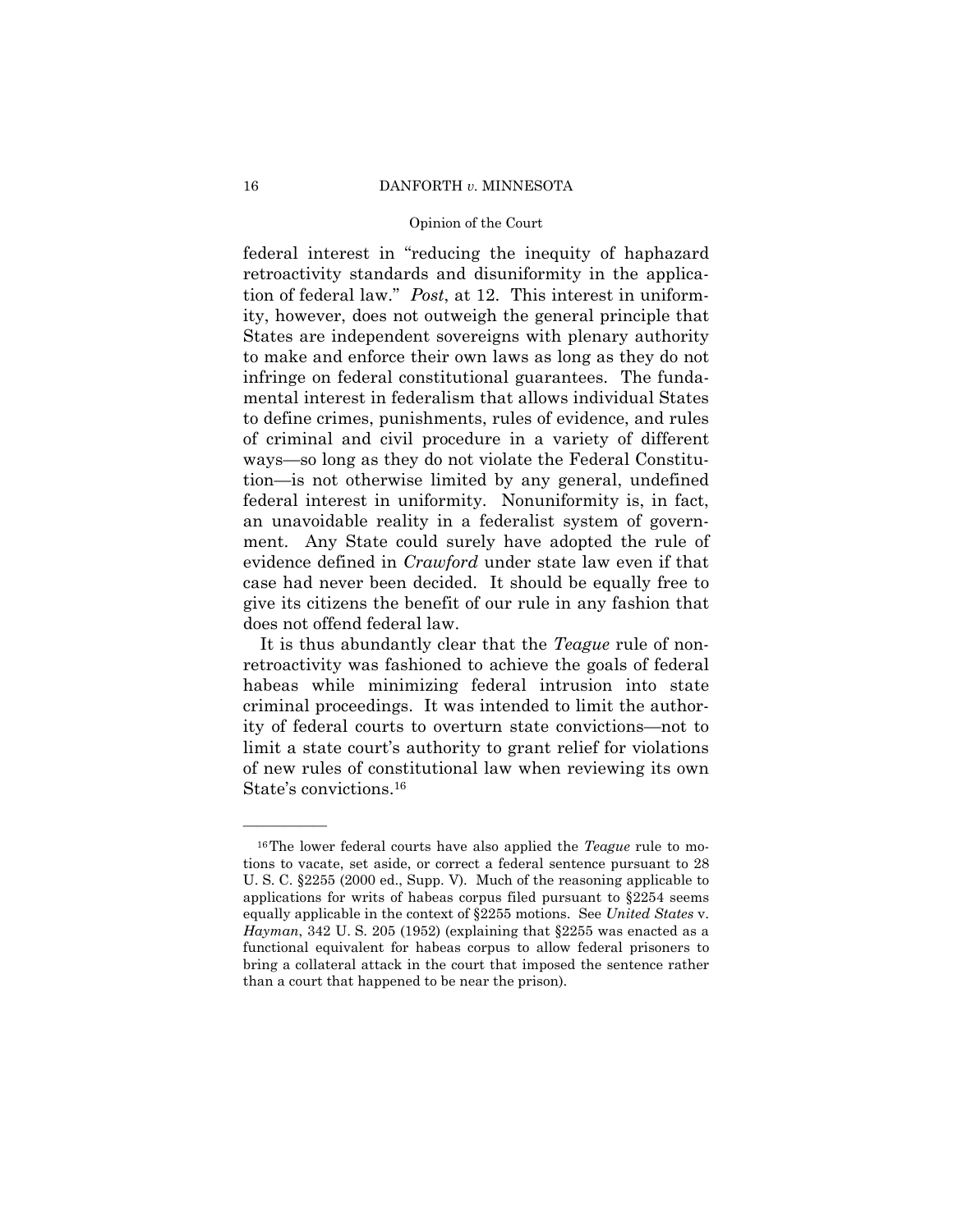Our subsequent cases, which characterize the *Teague*  rule as a standard limiting only the scope of *federal* habeas relief, confirm that *Teague* speaks only to the context of federal habeas. See, *e.g., Beard* v. *Banks*, 542 U. S. 406, 412 (2004) ("*Teague*'s nonretroactivity principle acts as a limitation on the power of federal courts to grant habeas corpus relief to state prisoners" (internal quotation marks, ellipsis, and brackets omitted)); *Caspari*, 510 U. S., at 389 ("The *[Teague]* nonretroactivity principle *prevents* a federal court from granting habeas corpus relief to a state prisoner based on a rule announced after his conviction and sentence became final").

 It is also noteworthy that for many years following *Teague*, state courts almost universally understood the *Teague* rule as binding only federal habeas courts, not state courts. See, *e.g., Cowell* v. *Leapley*, 458 N. W. 2d 514 (S. D. 1990); *Preciose*, 129 N. J. 451, 609 A. 2d 1280; *State ex rel. Schmelzer* v. *Murphy*, 201 Wis. 2d 246, 256–257, 548 N. W. 2d 45, 49 (1996) (choosing of its own volition to adopt the *Teague* rule); but see *State* v. *Egelhoff*, 272 Mont. 114, 900 P. 2d 260 (1995).<sup>17</sup> Commentators were similarly confident that *Teague*'s "restrictions appl[ied] only to federal habeas cases," leaving States free to "determine whether to follow the federal courts' rulings on retroactivity or to fashion rules which respond to the unique concerns of that state." Hutton, Retroactivity in the States: The Impact of *Teague* v. *Lane* on State Postconviction Remedies, 44 Ala. L. Rev. 421, 423–424, 422– 423 (1993).

In sum, the *Teague* decision limits the kinds of constitutional violations that will entitle an individual to relief on

<sup>17</sup>Today, the majority of state courts still read *Teague* this way. As far as we can tell, only three States—Minnesota, Oregon, and Montana—have adopted a contrary view. See *Page*, 336 Ore. 379, 84 P. 3d 133; *Egelhoff*, 272 Mont. 114, 900 P. 2d 260.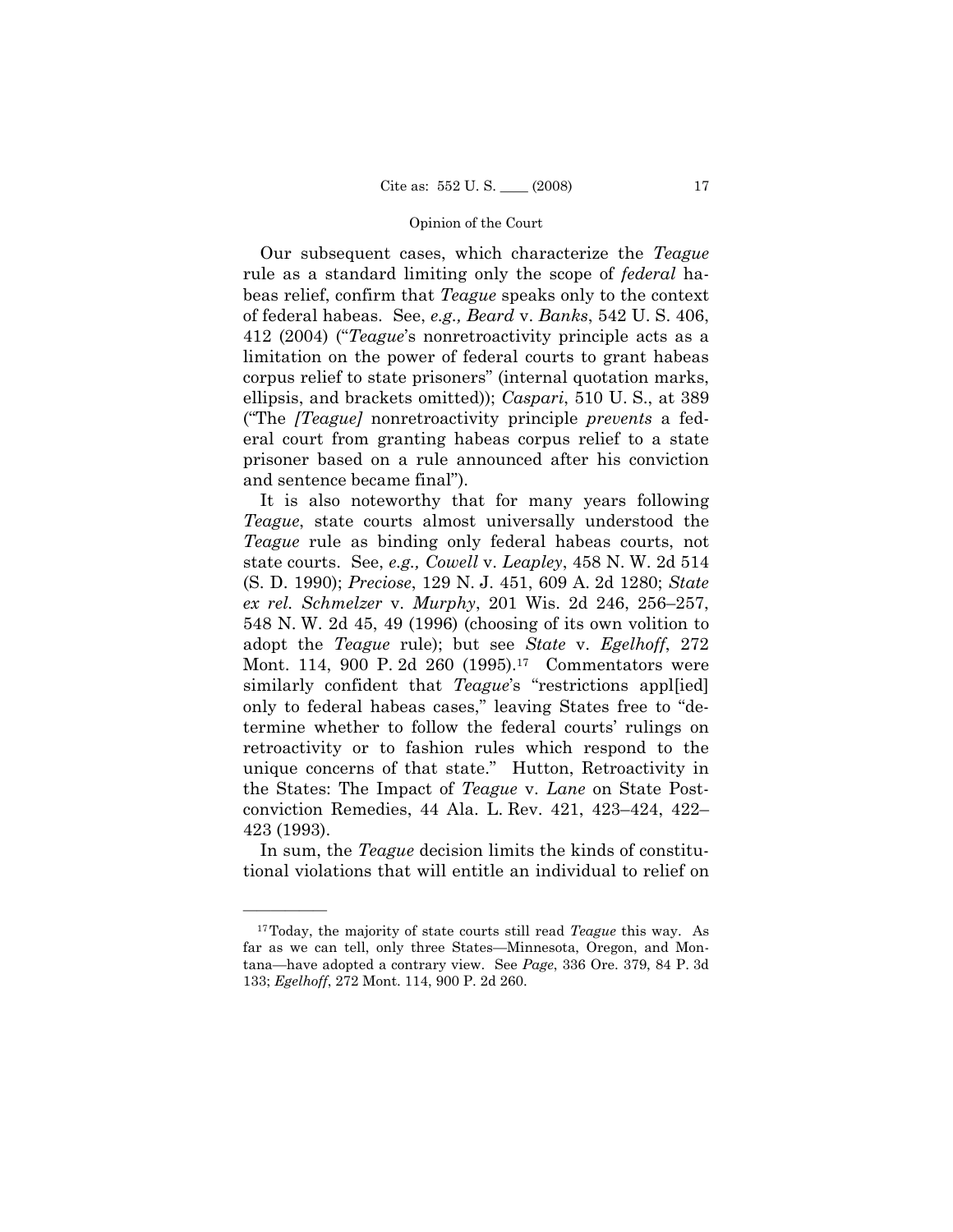### 18 DANFORTH *v.* MINNESOTA

### Opinion of the Court

federal habeas, but does not in any way limit the authority of a state court, when reviewing its own state criminal convictions, to provide a remedy for a violation that is deemed "nonretroactive" under *Teague*.

# V

 The State contends that two of our prior decisions— *Michigan* v. *Payne* and *American Trucking Assns., Inc.* v. *Smith*—cast doubt on state courts' authority to provide broader remedies for federal constitutional violations than mandated by *Teague.* We disagree.

### A

 In *Michigan* v. *Payne*, 412 U. S. 47, we considered the retroactivity of the rule prohibiting "vindictive" resentencing that had been announced in our opinion in *North Carolina* v. *Pearce*, 395 U. S. 711, 723–726 (1969).18 Relying on the approach set forth in *Linkletter* and *Stovall,* we held that the *Pearce* rule did not apply because Payne's resentencing had occurred prior to *Pearce*'s date of decision.19 We therefore reversed the judgment of the Michigan Supreme Court, which had applied *Pearce* retroac-

<sup>18</sup> In *Pearce*, we held:

<sup>&</sup>quot;[W]henever a judge imposes a more severe sentence upon a defendant after a new trial, the reasons for his doing so must affirmatively appear. Those reasons must be based upon objective information concerning identifiable conduct on the part of the defendant occurring after the time of the original sentencing proceeding. And the factual data upon which the increased sentence is based must be made part of the record, so that the constitutional legitimacy of the increased sentence may be fully reviewed on appeal." 395 U. S., at 726.

As the concurrence pointed out, some States already provided equivalent or broader protection against vindictive sentencing. See *id.,* at 733–734, n. 4 (opinion of Douglas, J.). <sup>19</sup>Given the fact that Payne's appeal was still pending on that date,

however, the result would have been different and the views of the dissenting Justices would have prevailed if the case had been decided after our decision in *Teague.*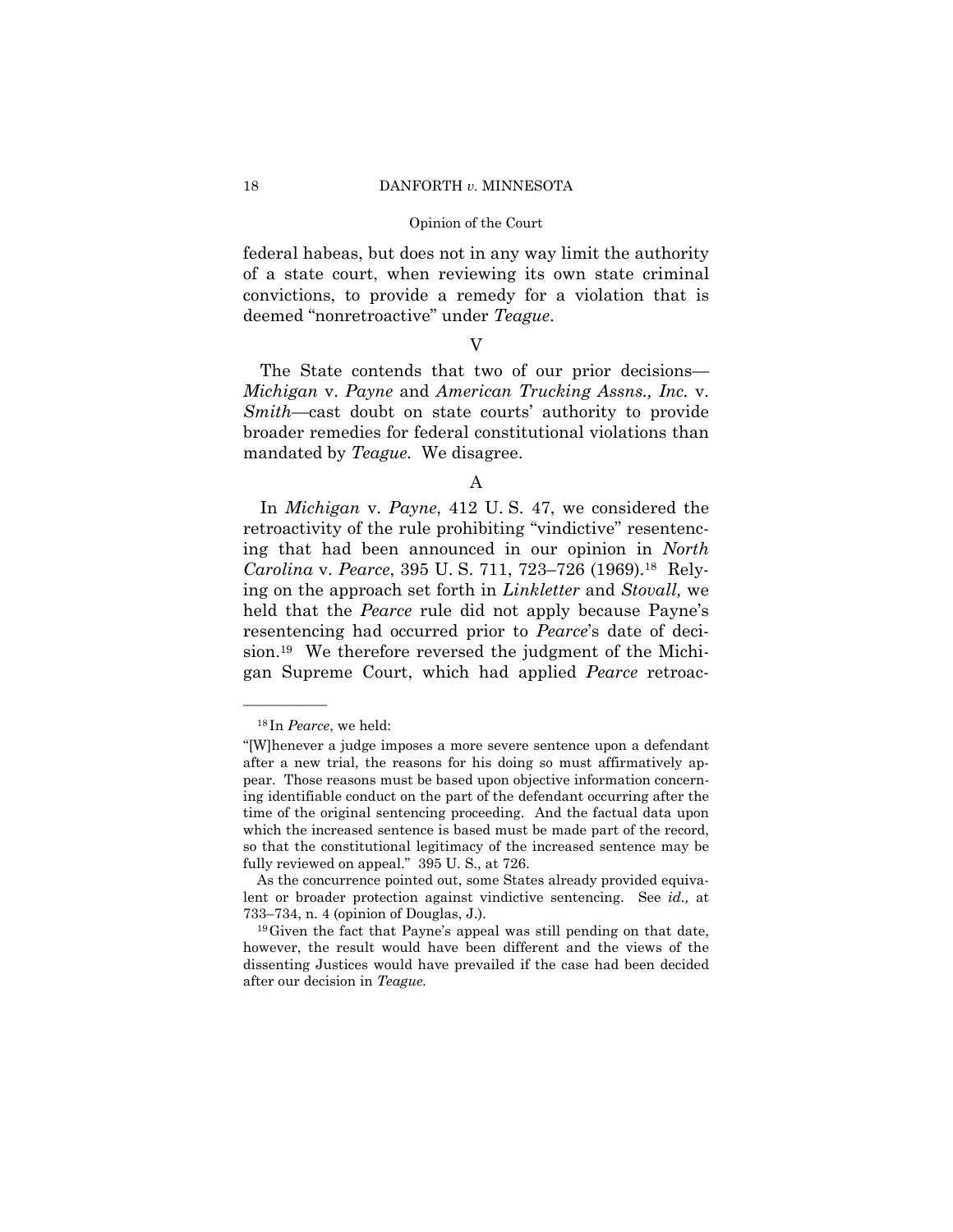tively, and remanded for further proceedings.

 At first blush the fact that we reversed the judgment of the Michigan court appears to lend support to the view that state courts may not give greater retroactive effect to new rules announced by this Court than we expressly authorize*.* But, as our opinion in *Payne* noted, the Michigan Supreme Court had applied the *Pearce* rule retroactively "'pending clarification'" by this Court. 412 U. S., at 49. As the Michigan Court explained, it had applied the new rule in the case before it in order to give guidance to Michigan trial courts concerning what it regarded as an ambiguity in *Pearce'*s new rule.20 The Michigan Court did not purport to make a definitive ruling on the retroactivity of *Pearce;* nor did it purport to apply a broader state rule of retroactivity than required by federal law. Our opinion in *Payne* did not require the Michigan Supreme Court to modify its disposition of the case; it simply remanded for further proceedings after providing the clarification that the Michigan Court sought. Most significantly, other than

<sup>20</sup>The relevant footnote in the Michigan Supreme Court's opinion explained:

<sup>&</sup>quot;The United States Supreme Court has not yet decided whether *Pearce* is to be applied retroactively. Although the Court twice granted certiorari to consider the question, in each case the writ was subsequently dismissed as improvidently granted. *Moon* v. *Maryland*, *cert granted* (1969), 395 US 975, *writ dismissed* (1970), 398 US 319; *Odom* v. *United States*, *cert granted* (1970), 399 US 904, *writ dismissed* (1970), 400 US 23. We decline to predict the high Court's answer to the question of *Pearce*'*s* retroactive or prospective application, but we will apply *Pearce* in the present case in order to instruct our trial courts as to the Michigan interpretation of an ambiguous portion of *Pearce*, discussed *Infra*, pending clarification by the United States Supreme Court." *People* v. *Payne*, 386 Mich. 84, 90–91, n. 3, 191 N. W. 2d 375, 378, n. 2 (1971) (citations omitted). See also Reply Brief for Petitioner in *Michigan* v. *Payne*, O. T. 1972, No. 71–1005, p. 4 ("*People* v *Payne*, 386 Mich 84, 191 NW2d 375 (1971) expressly withheld ruling on the retroactivity of *Pearce* but applied it to *Payne* to instruct the lower courts in Michigan").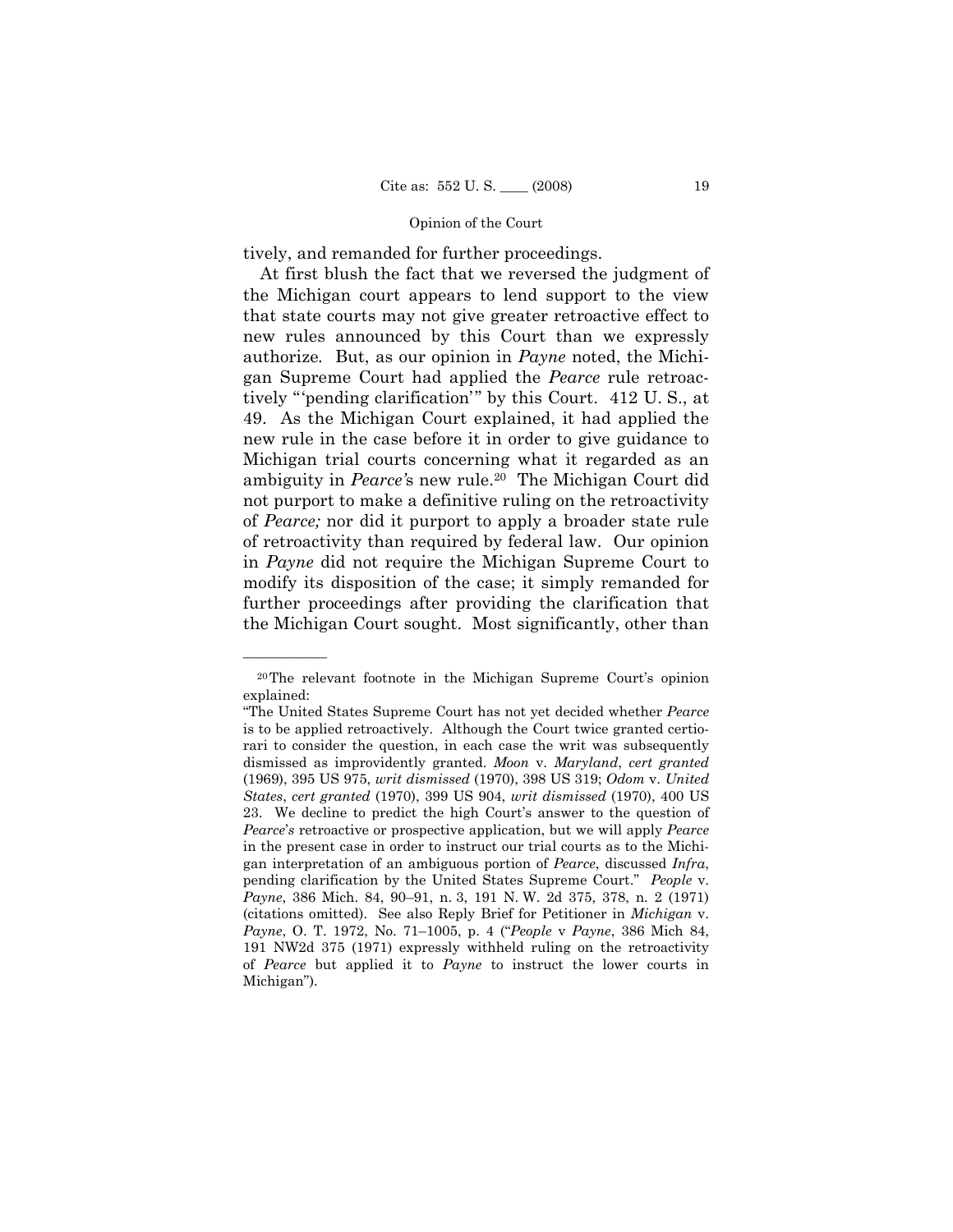### 20 DANFORTH *v.* MINNESOTA

### Opinion of the Court

the fact that the case was remanded for further proceedings, not a word in our *Payne* opinion suggests that the Court intended to prohibit state courts from applying new constitutional standards in a broader range of cases than we require. $21$ 

 Notably, at least some state courts continued, after *Payne*, to adopt and apply broader standards of retroactivity than required by our decisions. In *Pennsylvania* v. *McCormick*, 359 Pa. Super. 461, 470, 519 A. 2d 442, 447 (1986), for example, the Superior Court of Pennsylvania chose not to follow this Court's nonretroactivity holding in *Allen* v. *Hardy*, 478 U. S. 255 (1986) *(per curiam)*. The Pennsylvania court correctly explained that our decision was "not binding authority [in part] because neither the federal nor the state constitution dictate which decisions must be given retroactive effect." 359 Pa. Super., at 470, 519 A. 2d, at 447.

 In *American Trucking Assns., Inc.* v. *Smith*, 496 U. S. 167, petitioners challenged the constitutionality of an Arkansas statute enacted in 1983 that imposed a discriminatory burden on interstate truckers. While their suit was pending, this Court declared a virtually identical Pennsylvania tax unconstitutional. See *American Trucking Assns., Inc.* v. *Scheiner*, 483 U. S. 266 (1987). Shortly thereafter, the Arkansas Supreme Court struck down the Arkansas tax at issue. The primary issue in *Smith* was whether petitioners were entitled to a refund of taxes that were assessed before the date of our decision in *Scheiner.* 

B

<sup>21</sup>See *American Trucking Assns., Inc.* v. *Smith*, 496 U. S., at 210, n. 4 (STEVENS, J., dissenting) ("*Payne* does not stand for the expansive proposition that federal law limits the relief a State may provide, but only for the more narrow proposition that a state court's decision that a particular remedy is constitutionally required is itself a federal question").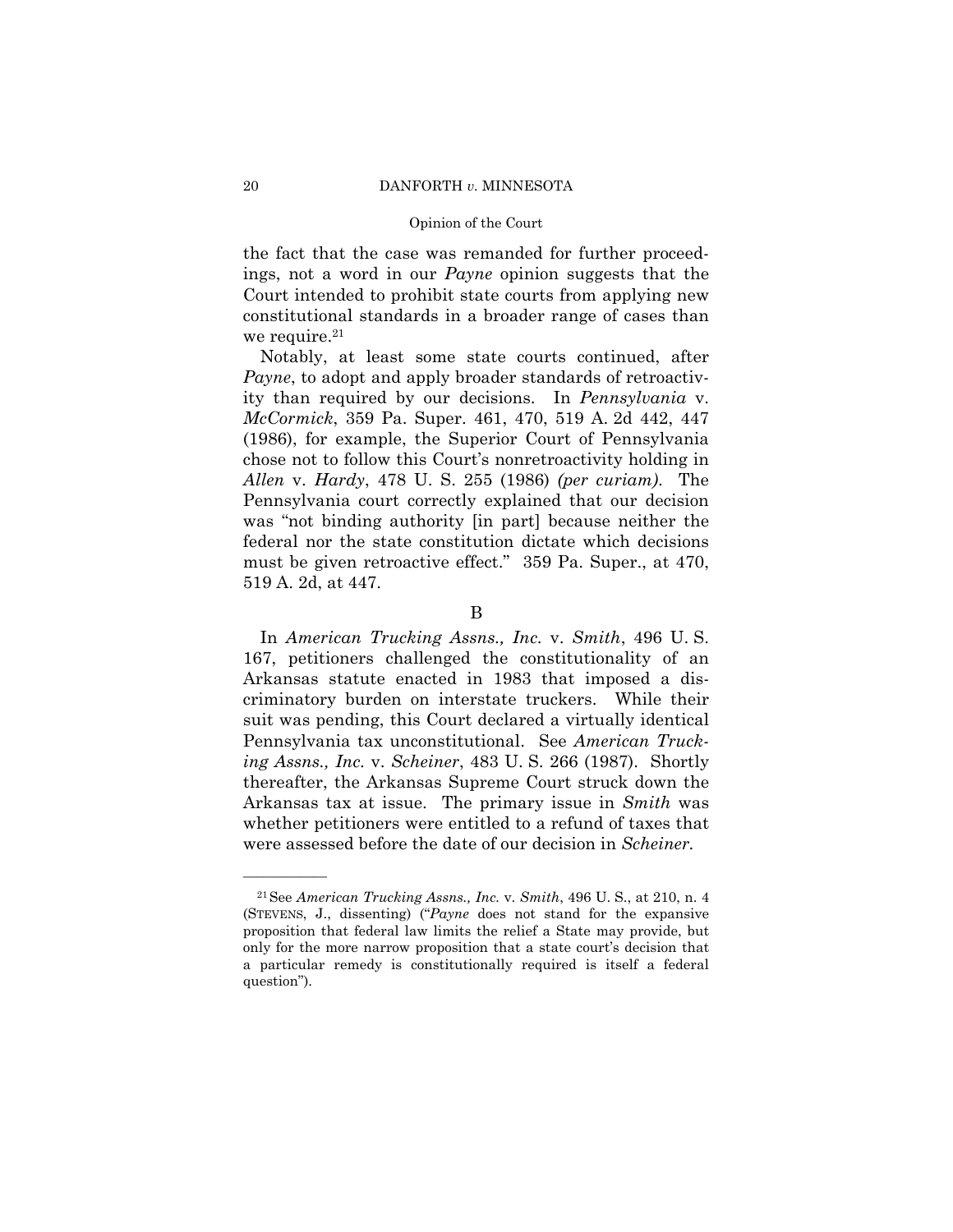The Arkansas Court held that petitioners were not entitled to a refund because our decision in *Scheiner* did not apply retroactively. Four Members of this Court agreed. The plurality opinion concluded that federal law did not provide petitioners with a right to a refund of pre-*Scheiner* tax payments because *Scheiner* did not apply retroactively to invalidate the Arkansas tax prior to its date of decision. Four Members of this Court dissented. The dissenting opinion argued that the case actually raised both the substantive question whether the tax violated the Commerce Clause of the Federal Constitution and the remedial question whether, if so, the petitioners were entitled to a refund. The dissent concluded as a matter of federal law that the tax was invalid during the years before *Scheiner*, and that petitioners were entitled to a decision to that effect. Whether petitioners should get a refund, however, the dissent deemed a mixed question of state and federal law that should be decided by the state court in the first instance.

 JUSTICE SCALIA concurred with the plurality's judgment because he disagreed with the substantive rule announced in *Scheiner,* but he did not agree with the plurality's reasoning. After stating that his views on retroactivity diverged from the plurality's "in a fundamental way," JUSTICE SCALIA explained:

"I share [the dissent's] perception that prospective decisionmaking is incompatible with the judicial role, which is to say what the law is, not to prescribe what [the law] shall be. The very framing of the issue that we purport to decide today—whether our decision in *Scheiner* shall 'apply' retroactively—presupposes a view of our decisions as *creating* the law, as opposed to *declaring* what the law already is. Such a view is contrary to that understanding of 'the judicial Power,' U. S. Const., Art. III, § 1, which is not only the com-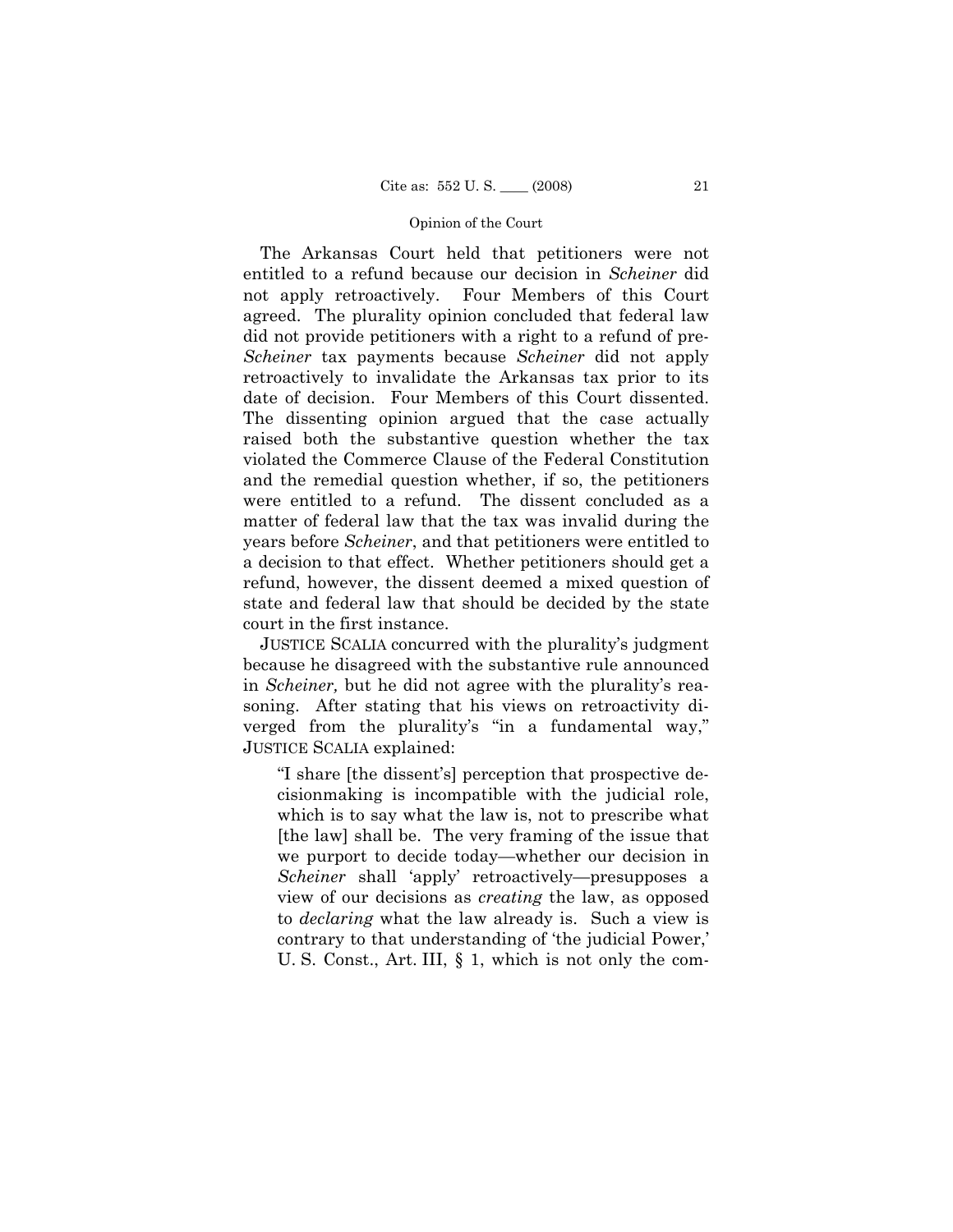### 22 DANFORTH *v.* MINNESOTA

### Opinion of the Court

mon and traditional one, but which is the only one that can justify courts in denying force and effect to the unconstitutional enactments of duly elected legislatures, see *Marbury* v. *Madison*, 1 Cranch 137 (1803)—the very exercise of judicial power asserted in *Scheiner*. To hold a governmental Act to be unconstitutional is not to announce that *we* forbid it, but that the *Constitution* forbids it; and when, as in this case, the constitutionality of a state statute is placed in issue, the question is not whether some decision of ours 'applies' in the way that a law applies; the question is whether the Constitution, as interpreted in that decision, invalidates the statute. Since the Constitution does not change from year to year; since it does not conform to our decisions, but our decisions are supposed to conform to it; the notion that our interpretation of the Constitution in a particular decision could take prospective form does not make sense. Either enforcement of the statute at issue in *Scheiner* (which occurred before our decision there) was unconstitutional, or it was not; if it was, then so is enforcement of all identical statutes in other States, whether occurring before or after our decision; and if it was not, then *Scheiner* was wrong, and the issue of whether to 'apply' that decision needs no further attention." *American Trucking Assns., Inc.* v. *Smith*, 496 U. S., at 201.

Because JUSTICE SCALIA's vote rested on his disagreement with the substantive rule announced in *Scheiner*—rather than with the retroactivity analysis in the dissenting opinion—there were actually five votes supporting the dissent's views on the retroactivity issue. Accordingly, it is the dissent rather than the plurality that should inform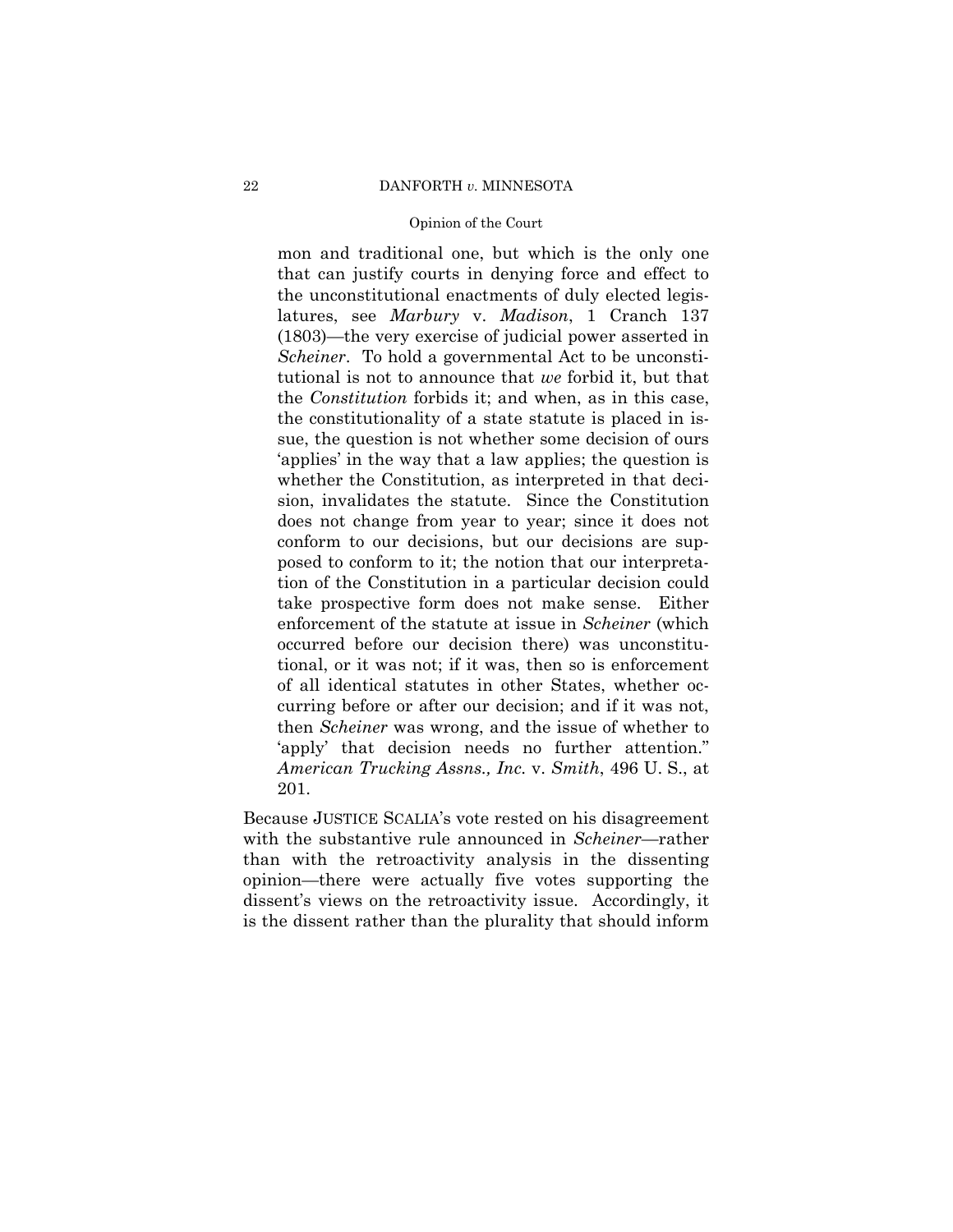our analysis of the issue before us today.22

 Moreover, several years later, a majority of this Court explicitly adopted the *Smith* dissent's reasoning in *Harper* v. *Virginia Dept. of Taxation*, 509 U. S. 86 (1993). *Harper*, like *Smith*, involved a request for a refund of taxes paid before we declared a similar Michigan tax unconstitutional. We held that the Virginia tax at issue in *Harper* was in fact invalid—even before we declared the similar tax unconstitutional—but that this did not necessarily entitle the petitioners to a full refund. We explained that the Constitution required Virginia to "'provide relief consistent with federal due process principles,'" 509 U. S., at 100 (citing *American Trucking Assns., Inc.* v. *Smith,* 496 U. S., at 181), but that "'a State found to have imposed an impermissibly discriminatory tax retains flexibility in responding to this determination'" under the due process clause, 509 U. S., at 100 (citing *McKesson Corp.* v. *Division of Alcoholic Beverages and Tobacco, Fla. Dept. of Business Regulation,* 496 U. S. 18, 39–40 (1990)). We left to the "Virginia courts this question of state law and the performance of other tasks pertaining to the crafting of any appropriate remedy." 509 U. S., at 102. And we specifically noted that Virginia "'is free to choose which form of relief it will provide, so long as that relief satisfies the minimum federal requirements we have outlined.'" *Ibid.*  (citing *McKesson*, 496 U. S., at 51–52); see also 509 U. S., at 102 ("State law may provide relief beyond the demands of federal due process, but under no circumstances may it confine petitioners to a lesser remedy" citations omitted)).

 Thus, to the extent that these civil retroactivity decisions are relevant to the issue before us today, $23$  they

<sup>22</sup>While the opinions discussed at great length our earlier cases raising retroactivity issues, none of them suggested that federal law would prohibit Arkansas from refunding the taxes at issue if it wanted to do

so. 23The petitioners and the dissenters in *American Trucking Assns.,*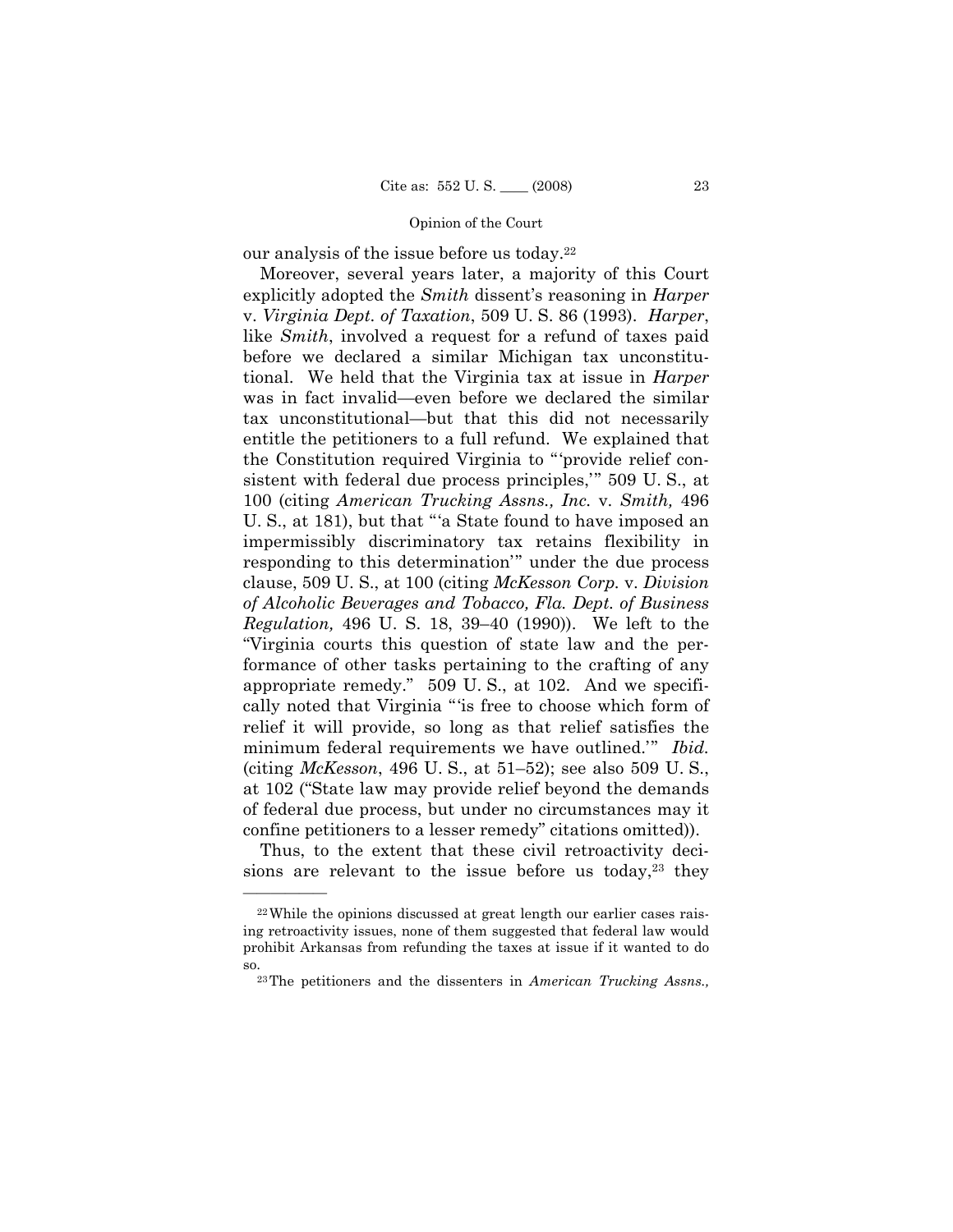### 24 DANFORTH *v.* MINNESOTA

### Opinion of the Court

support our conclusion that the remedy a state court chooses to provide its citizens for violations of the Federal Constitution is primarily a question of state law. Federal law simply "sets certain minimum requirements that States must meet but may exceed in providing appropriate relief." *American Trucking Assns., Inc.* v. *Smith*, 496 U. S., at 178–179 (plurality opinion). They provide no support for the proposition that federal law places a limit on state authority to provide remedies for federal constitutional violations.

VI

 Finally, while the State acknowledges that it may grant its citizens broader protection than the Federal Constitution requires by enacting appropriate legislation or by judicial interpretation of its own Constitution, it argues that it may not do so by judicial misconstruction of federal law. *Oregon* v. *Hass*, 420 U. S. 714 (1975)—like our early decisions in *Ableman* v. *Booth*, 21 How. 506 (1859), and *Tarble's Case*, 13 Wall. 397 (1872)—provides solid support for that proposition. But the States that give broader retroactive effect to this Court's new rules of criminal

*Inc.* v. *Smith* relied heavily on separate opinions authored by Justice Harlan, and on the Court's then-recent opinion in *Griffith,* 479 U. S. 314, supporting the proposition that a new constitutional holding should be applied not only in cases that had not yet been tried, but also in all cases still pending on direct review. The plurality, however, declined to follow *Griffith* because of its view that "there are important distinctions between the retroactive application of civil and criminal decisions that make the *Griffith* rationale far less compelling in the civil sphere." 496 U. S., at 197. While Justice Harlan would probably disagree with the suggestion that the distinction between civil and criminal cases provided an acceptable basis for refusing to follow *Griffith* in the *American Trucking Assns., Inc.* v. *Smith* litigation, see *Mackey,* 401 U. S., at 683, n. 2 (opinion concurring in judgments in part and dissenting in part), if relevant, that same distinction would make it appropriate to disregard the plurality's opinion in *American Trucking Assns., Inc.* v. *Smith* in this case.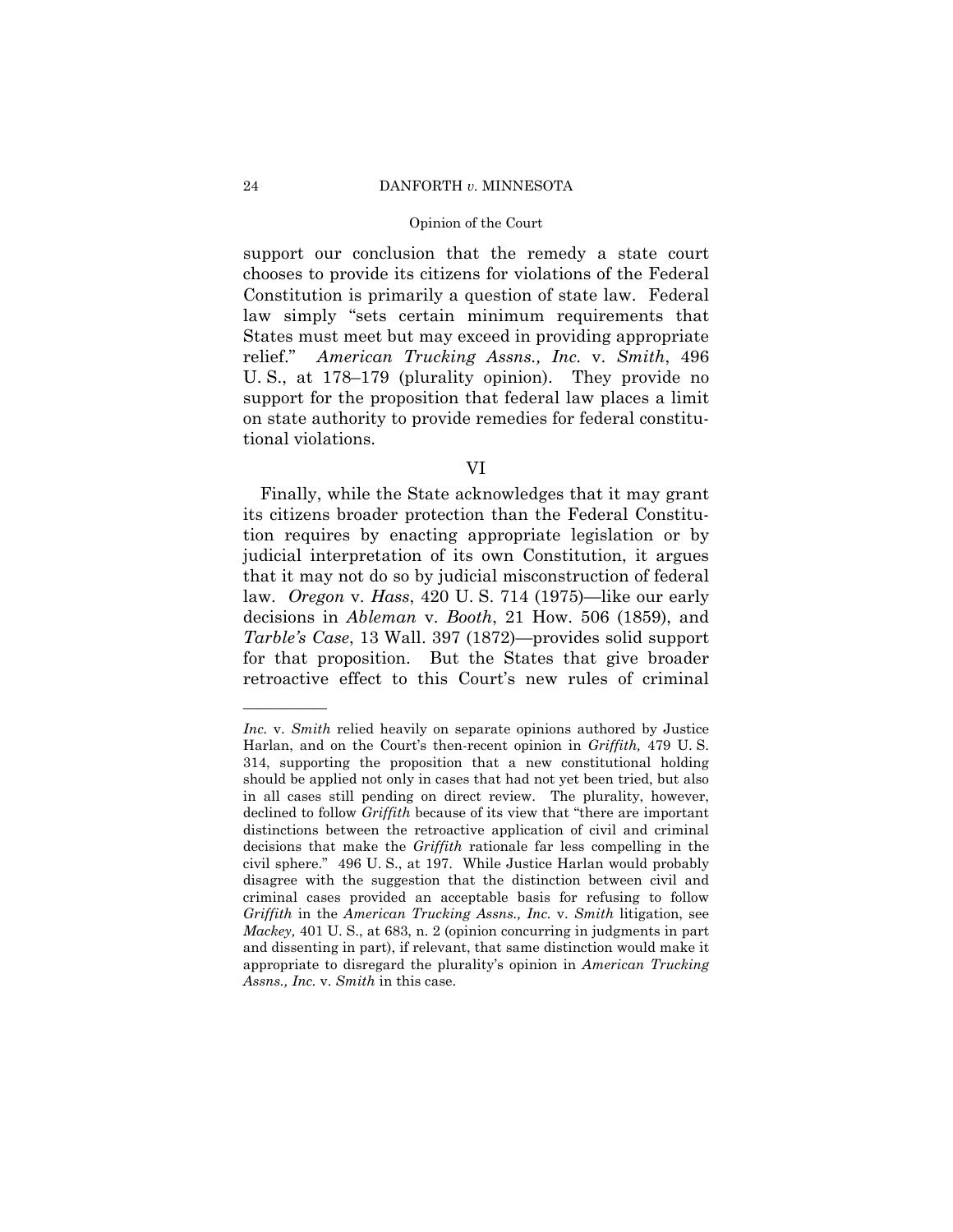procedure do not do so by misconstruing the federal *Teague* standard. Rather, they have developed *state* law to govern retroactivity in state postconviction proceedings. See, *e.g., State* v. *Whitfield*, 107 S. W. 3d 253, 268 (Mo. 2003) ("[A]s a matter of state law, this Court chooses not to adopt the *Teague* analysis . . ."). The issue in this case is whether there is a federal rule, either implicitly announced in *Teague*, or in some other source of federal law, that prohibits them from doing so.

 The absence of any precedent for the claim that *Teague*  limits state collateral review courts' authority to provide remedies for federal constitutional violations is a sufficient reason for concluding that there is no such rule of federal law. That conclusion is confirmed by several additional considerations. First, if there is such a federal rule of law, presumably the Supremacy Clause in Article V of the Federal Constitution would require all state entities—not just state judges—to comply with it. We have held that States can waive a *Teague* defense, during the course of litigation, by expressly choosing not to rely on it, see *Collins* v. *Youngblood*, 497 U. S. 37, 41 (1990), or by failing to raise it in a timely manner, see *Schiro* v. *Farley*, 510 U. S. 222, 228–229 (1994). It would indeed be anomalous to hold that state legislatures and executives are not bound by *Teague*, but that state courts are.

 Second, the State has not identified, and we cannot discern, the source of our authority to promulgate such a novel rule of federal law. While we have ample authority to control the administration of justice in the federal courts—particularly in their enforcement of federal legislation—we have no comparable supervisory authority over the work of state judges. *Johnson* v. *Fankell*, 520 U. S. 911 (1997). And while there are federal interests that occasionally justify this Court's development of common-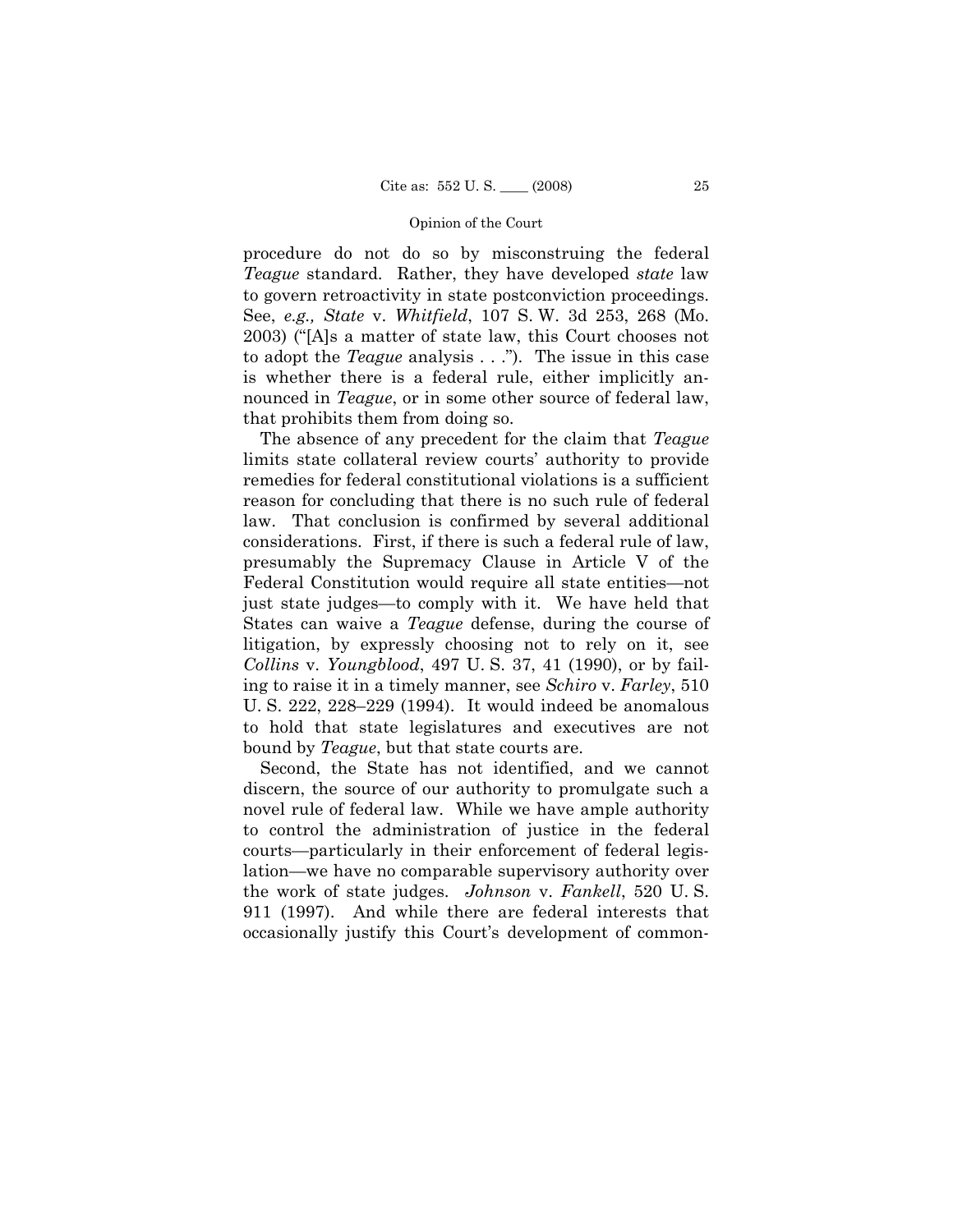### 26 DANFORTH *v.* MINNESOTA

### Opinion of the Court

law rules of federal law,<sup>24</sup> our normal role is to interpret law created by others and "not to prescribe what it shall be." *American Trucking Assns., Inc.* v. *Smith*, 496 U. S., at 201 (SCALIA, J., concurring in judgment). Just as constitutional doubt may tip the scales in favor of one construction of a statute rather than another, so does uncertainty about the source of authority to impose a federal limit on the power of state judges to remedy wrongful state convictions outweigh any possible policy arguments favoring the rule that respondent espouses.

 Finally, the dissent contends that the "end result [of this opinion] is startling" because "two criminal defendants, each of whom committed the same crime, at the same time, whose convictions became final on the same day, and each of whom raised an identical claim at the same time under the Federal Constitution" could obtain different results. *Post,* at 1. This assertion ignores the fact that the two hypothetical criminal defendants did not actually commit the "same crime." They violated different state laws, were tried in and by different state sovereigns, and may—for many reasons—be subject to different penalties. As previously noted, such nonuniformity is a necessary consequence of a federalist system of government.

### VII

 It is important to keep in mind that our jurisprudence concerning the "retroactivity" of "new rules" of constitutional law is primarily concerned, not with the question whether a constitutional violation occurred, but with the

<sup>24</sup>See *Boyle* v. *United Technologies Corp.*, 487 U. S. 500, 504 (1988) ("[W]e have held that a few areas, involving 'uniquely federal interests,' are so committed by the Constitution and laws of the United States to federal control that state law is pre-empted and replaced, where necessary, by federal law of a content prescribed . . . by the courts—so-called 'federal common law'" (citation omitted)); *United States* v. *Kimbell Foods, Inc.*, 440 U. S. 715 (1979); *Banco Nacional de Cuba* v. *Sabbatino*, 376 U. S. 398 (1964).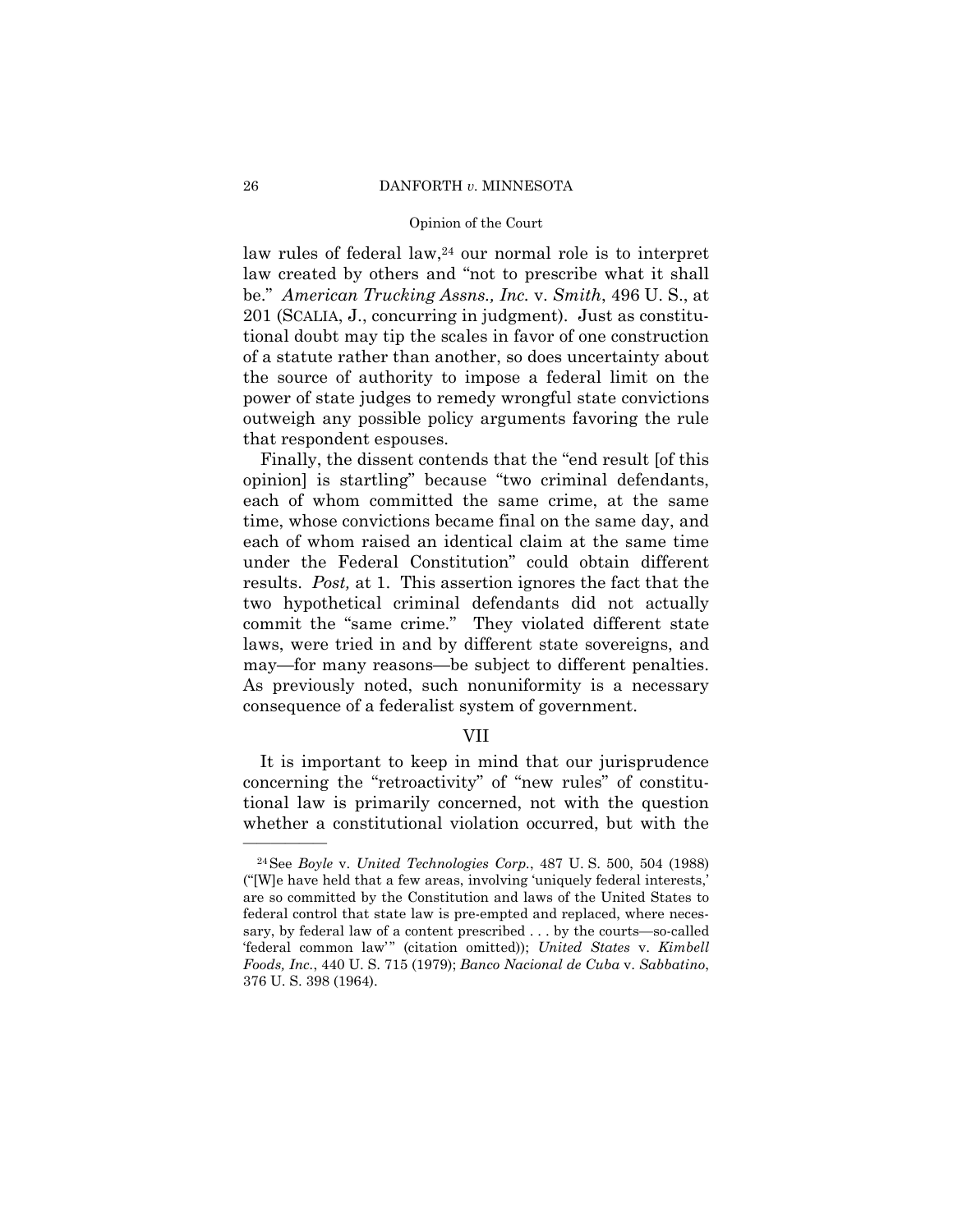availability or nonavailability of remedies. The former is a "pure question of federal law, our resolution of which should be applied uniformly throughout the Nation, while the latter is a mixed question of state and federal law." *American Trucking Assns., Inc.* v. *Smith*, 496 U. S., at 205 (STEVENS, J., dissenting).

 A decision by this Court that a new rule does not apply retroactively under *Teague* does not imply that there was no right and thus no violation of that right at the time of trial—only that no remedy will be provided in federal habeas courts. It is fully consistent with a government of laws to recognize that the finality of a judgment may bar relief. It would be quite wrong to assume, however, that the question whether constitutional violations occurred in trials conducted before a certain date depends on how much time was required to complete the appellate process.

 Accordingly, the judgment of the Supreme Court of Minnesota is reversed, and the case is remanded for further proceedings not inconsistent with this opinion. As was true in *Michigan* v. *Payne,* the Minnesota Court is free to reinstate its judgment disposing of the petition for state postconviction relief.

*It is so ordered.*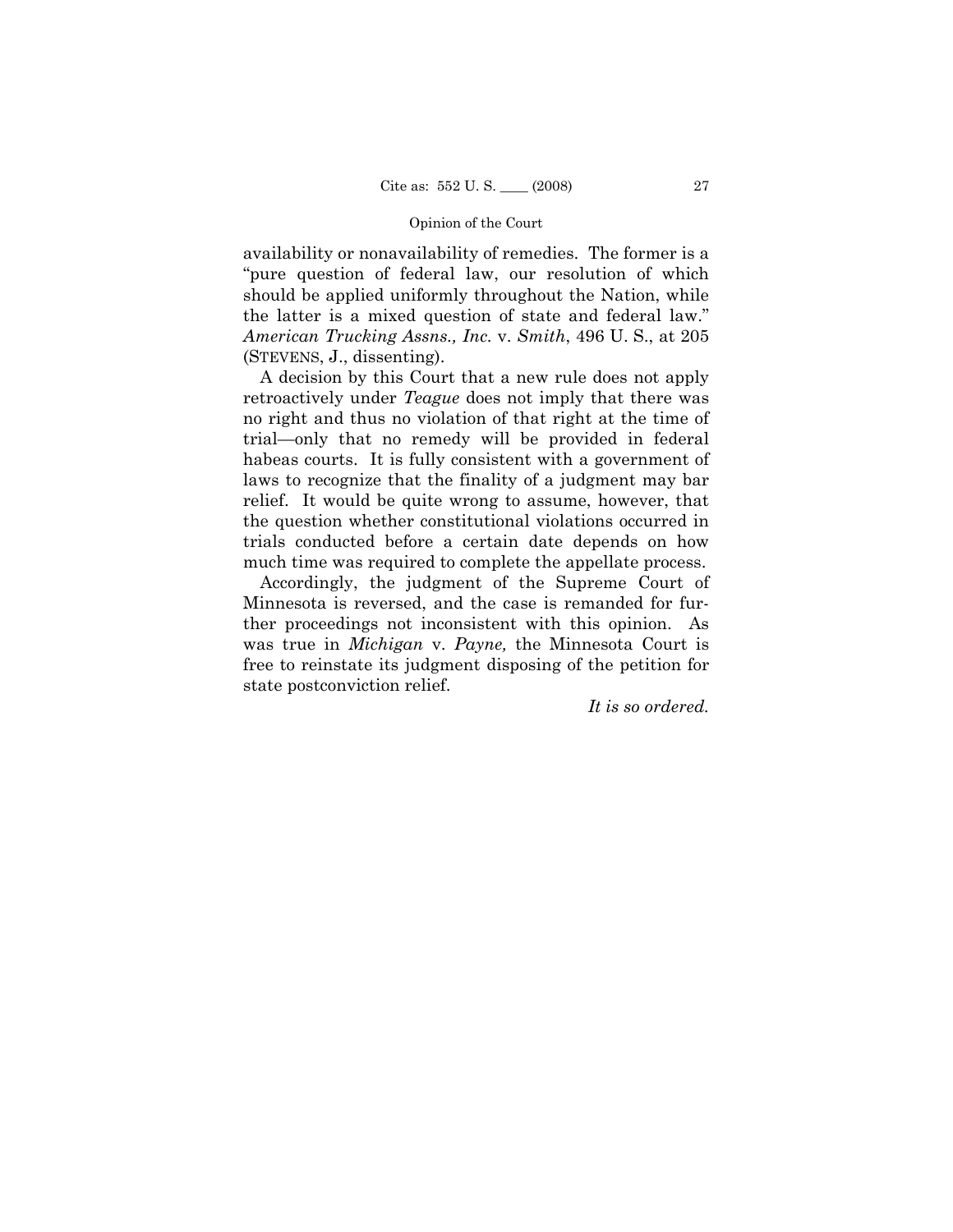### **SUPREME COURT OF THE UNITED STATES**  $\frac{1}{2}$  ,  $\frac{1}{2}$  ,  $\frac{1}{2}$  ,  $\frac{1}{2}$  ,  $\frac{1}{2}$  ,  $\frac{1}{2}$  ,  $\frac{1}{2}$

### No. 06–8273  $\frac{1}{2}$  ,  $\frac{1}{2}$  ,  $\frac{1}{2}$  ,  $\frac{1}{2}$  ,  $\frac{1}{2}$  ,  $\frac{1}{2}$

# STEPHEN DANFORTH, PETITIONER *v.* MINNESOTA

# ON WRIT OF CERTIORARI TO THE SUPREME COURT OF MINNESOTA

[February 20, 2008]

 CHIEF JUSTICE ROBERTS, with whom JUSTICE KENNEDY joins, dissenting.

 Some of our new rulings on the meaning of the United States Constitution apply retroactively—to cases already concluded—and some do not. This Court has held that the question whether a particular ruling is retroactive is itself a question of federal law. It is basic that when it comes to any such question of federal law, it is "the province and duty" of this Court "to say what the law is." *Marbury* v. *Madison*, 1 Cranch 137, 177 (1803). State courts are the final arbiters of their own state law; this Court is the final arbiter of federal law. State courts are therefore bound by our rulings on whether our cases construing federal law are retroactive.

 The majority contravenes these bedrock propositions. The end result is startling: Of two criminal defendants, each of whom committed the same crime, at the same time, whose convictions became final on the same day, and each of whom raised an identical claim at the same time under the Federal Constitution, one may be executed while the other is set free—the first despite being correct on his claim, and the second because of it. That result is contrary to the Supremacy Clause and the Framers' decision to vest in "one supreme Court" the responsibility and authority to ensure the uniformity of federal law. Because the Constitution requires us to be more jealous of that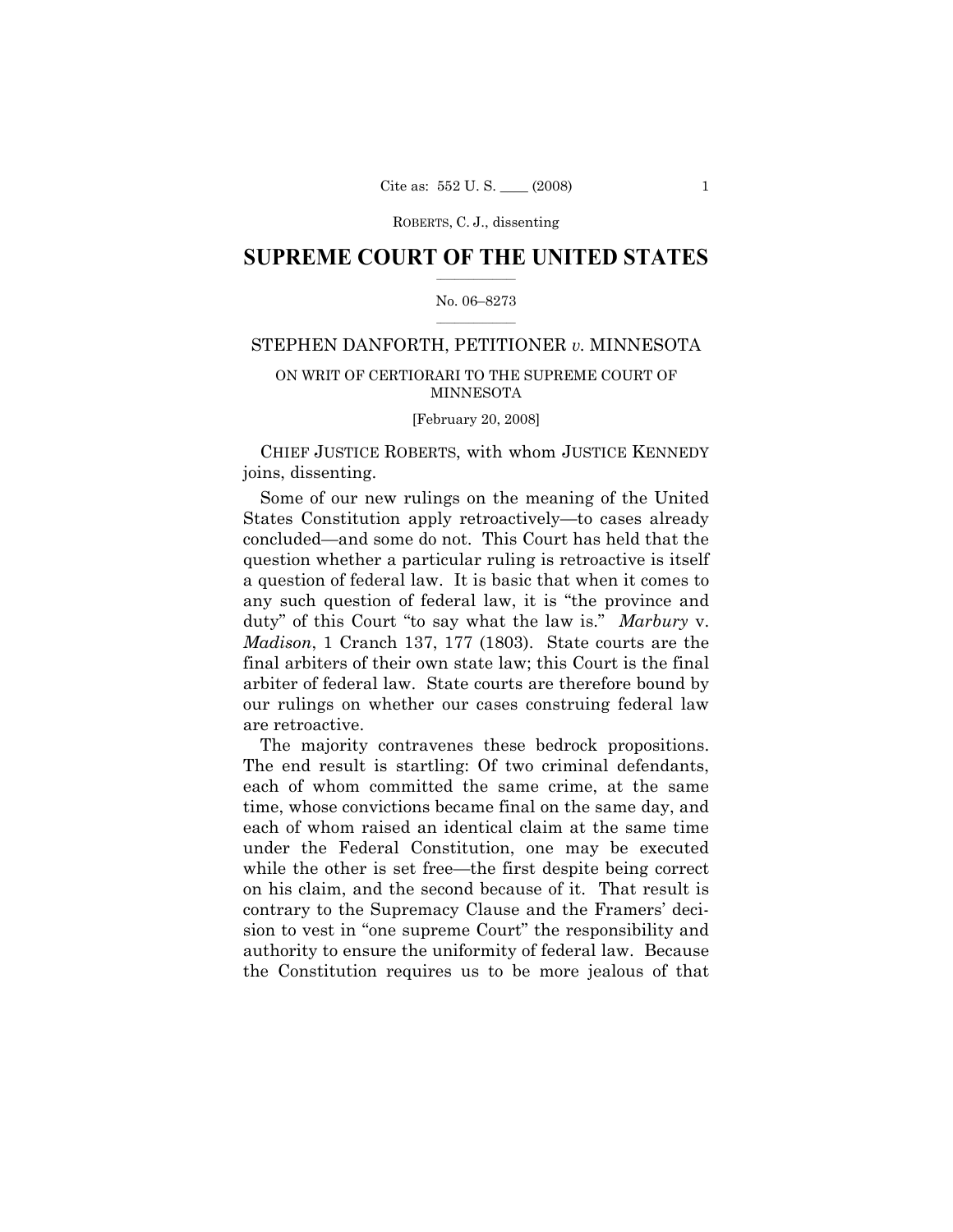responsibility and authority, I respectfully dissent.

I

 One year after *Teague* v. *Lane*, 489 U. S. 288 (1989) our leading modern precedent on retroactivity—*Teague*'s author explained:

 "The determination whether a constitutional decision of this Court is retroactive . . . is a matter of federal law. When questions of state law are at issue, state courts generally have the authority to determine the retroactivity of their own decisions. The retroactive applicability of a constitutional decision of this Court, however, 'is every bit as much of a federal question as what particular federal constitutional provisions themselves mean, what they guarantee, and whether they have been denied.'" *American Trucking Assns., Inc.* v. *Smith*, 496 U. S. 167, 177–178 (1990) (plurality opinion of O'Connor, J.) (quoting *Chapman* v. *California*, 386 U. S. 18, 21 (1967); citation omitted)).

For that reason, "we have consistently required that state courts adhere to our retroactivity decisions." 496 U. S., at 178 (citing *Michigan* v. *Payne*, 412 U. S. 47 (1973), and *Arsenault* v. *Massachusetts*, 393 U. S. 5 (1968) *(per curiam)*). Even more recently, we held that the "Supremacy Clause does not allow federal retroactivity doctrine to be supplanted by the invocation of a contrary approach to retroactivity under state law." *Harper* v. *Virginia Dept. of Taxation*, 509 U. S. 86, 100 (1993) (citation omitted).

 Indeed, about the only point on which our retroactivity jurisprudence has been consistent is that the retroactivity of new federal rules is a question of federal law binding on States. The Court's contrary holding is based on a misreading of our precedent and a misunderstanding of the nature of retroactivity generally.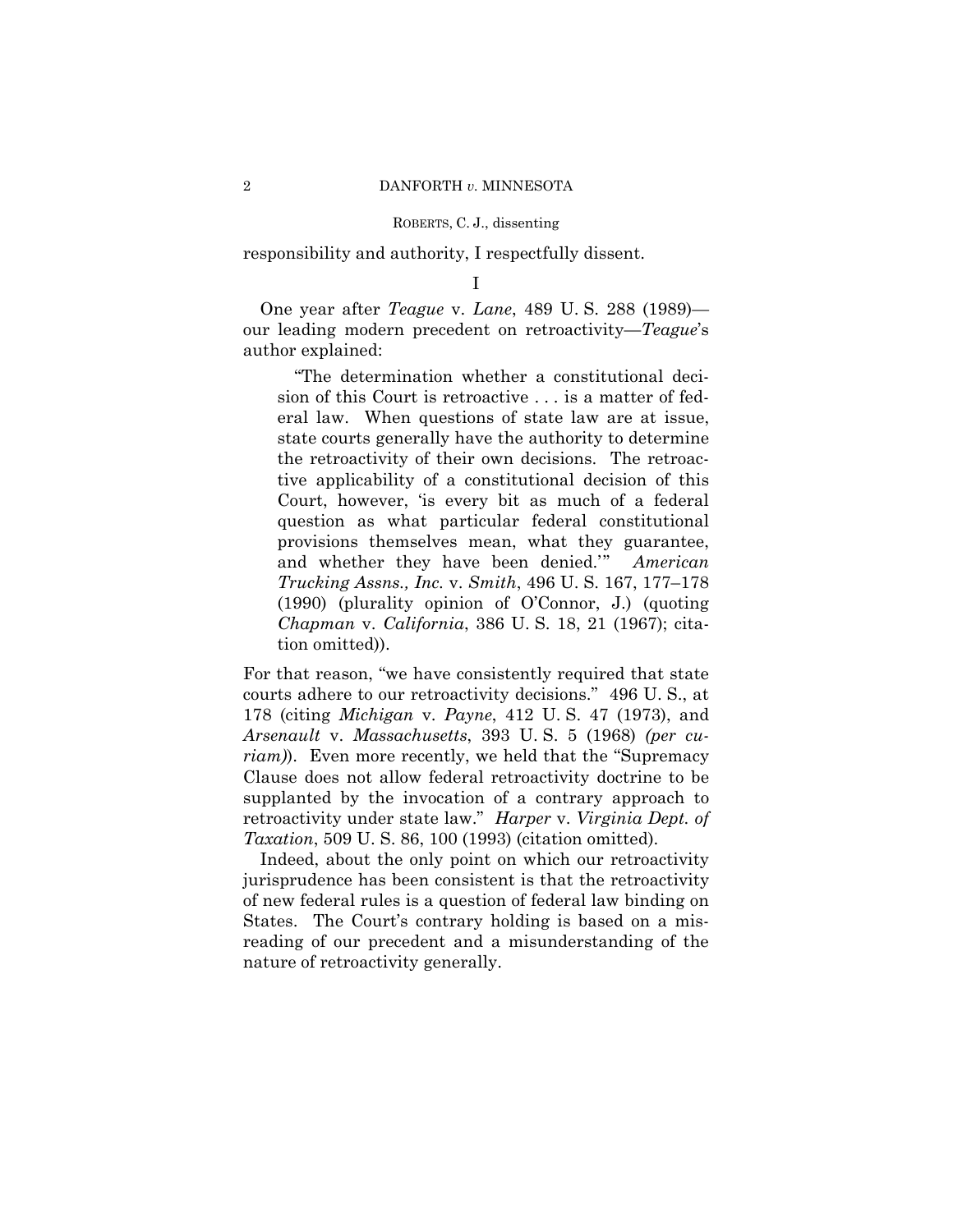A

 As the Court correctly points out, before 1965 we took for granted the proposition that all federal constitutional rights, including rights that represented a break from earlier precedent, would be given full retroactive effect on both direct and collateral review. That all changed with *Linkletter* v. *Walker*, 381 U. S. 618 (1965). In that case, a Louisiana prisoner brought a federal habeas petition arguing that illegally seized evidence was introduced against him at trial in violation of *Mapp* v. *Ohio*, 367 U. S. 643 (1961). *Mapp*, however, had been decided after his conviction became final. We granted certiorari to decide whether the *Mapp* rule "operates retrospectively upon cases finally decided in the period prior to *Mapp*." 381 U. S., at 619–620. In answering this question, we broke from our past practice of assuming full retroactivity, holding that "we are neither required to apply, nor prohibited from applying, a decision retrospectively." *Id.*, at 629. Our analysis turned entirely on the nature and scope of the particular constitutional right at issue: "[W]e must . . . weigh the merits and demerits [of retroactive application] in each case by looking to the prior history of the rule in question, its purpose and effect, and whether retrospective operation will further or retard its operation." *Ibid.* Under this framework, we held that *Mapp* would apply only prospectively. 381 U. S., at 639–640.

 The next year, we decided *Johnson* v. *New Jersey*, 384 U. S. 719 (1966). *Johnson* was a direct appeal from the New Jersey Supreme Court's denial of *state* collateral relief. The precise question in *Johnson* was whether the rules announced in *Escobedo* v. *Illinois*, 378 U. S. 478 (1964), and *Miranda* v. *Arizona*, 384 U. S. 436 (1966), would apply to state prisoners whose convictions had become final before those cases were decided. In holding that *Escobedo* and *Miranda* should apply only prospectively, 384 U. S., at 732, we imported *Linkletter*'s mode of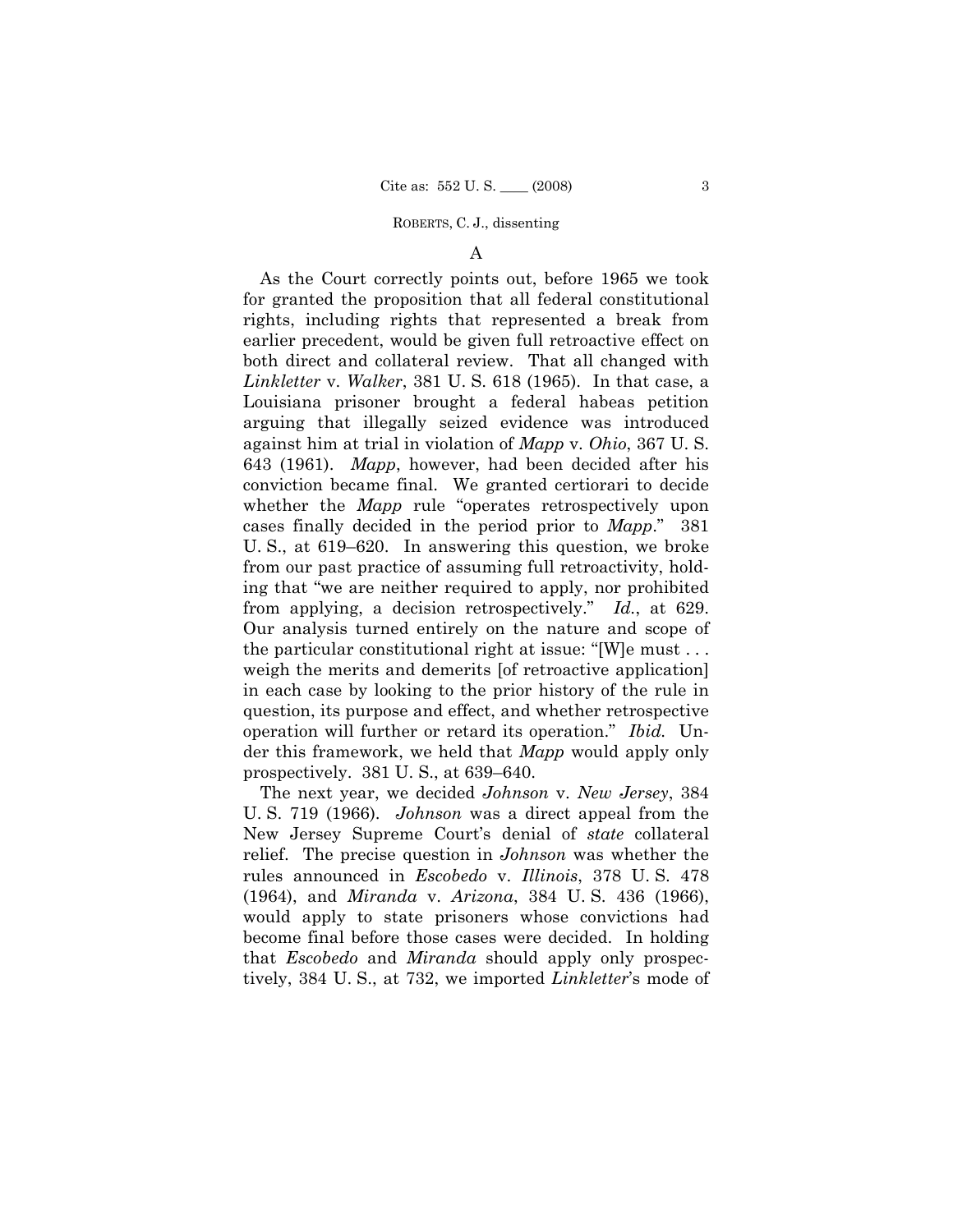retroactivity analysis into review of state postconviction proceedings, 384 U. S., at 726–727. Finally, in *Stovall* v. *Denno*, 388 U. S. 293 (1967), we announced that, for purposes of retroactivity analysis, "no distinction is justified between convictions now final, as in the instant case, and convictions at various stages of trial and direct review." *Id.*, at 300.

 Thus, by 1967, the *Linkletter* analysis was applied in review of criminal convictions, whether final or not. No matter at what stage of proceedings this Court considered a retroactivity question, the issue was decided with reference to the purposes and practical impact of the precise federal right in question: "Each constitutional rule of criminal procedure has its own distinct functions, its own background of precedent, and its own impact on the administration of justice, and the way in which these factors combine [to decide the retroactivity issue] must inevitably vary with the [constitutional] dictate involved." *Johnson*, *supra*, at 728.

 Because the question of retroactivity was so tied up with the nature and purpose of the underlying federal constitutional right, it would have been surprising if any of our cases had suggested that States were free to apply new rules of federal constitutional law retroactively even when we would not. As one of the more thoughtful legal scholars put it in discussing the effect of the *Linkletter* analysis on state collateral review, "[i]f a state gave relief in such a case on the exclusive authority of *Mapp*, under the rationale of the *Linkletter* opinion it would presumably have been reversed." Mishkin, Foreword: The High Court, The Great Writ, and the Due Process of Time and Law, 79 Harv. L. Rev. 56, 91, n. 132 (1965).

 Our precedents made clear that States could give greater substantive protection under their own laws than was available under federal law, and could give whatever retroactive effect to *those* laws they wished. As the Court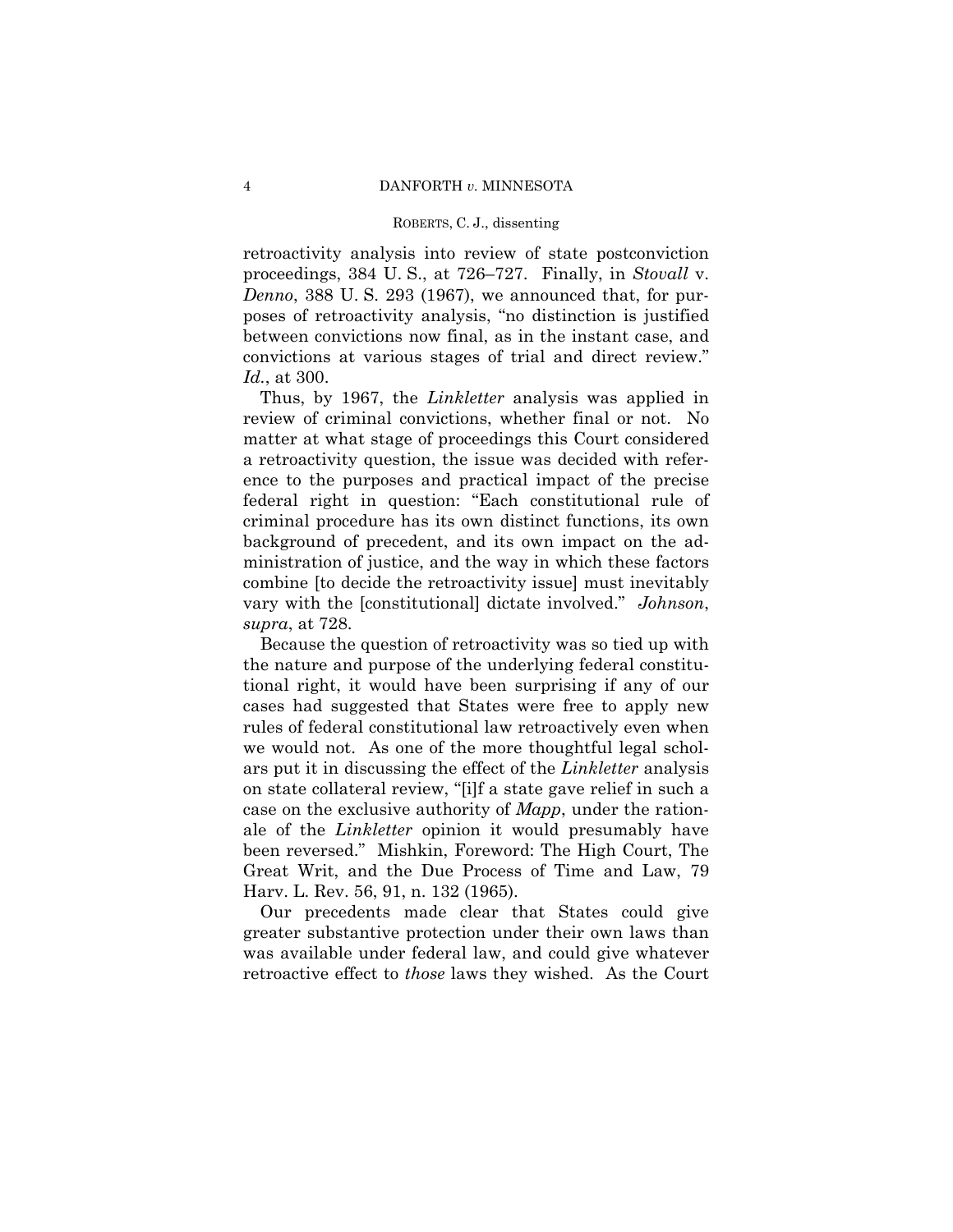explained in *Johnson*, "[o]f course, States are still entirely free to effectuate under their own law stricter standards than those we have laid down and to apply those standards in a broader range of cases than is required by this decision." 384 U. S., at 733. The clear implication of this statement was that States could apply their own retroactivity rules only to new substantive rights "under their own law," not to new federal rules announced by this Court.

 Thus, contrary to the Court's view, our early retroactivity cases nowhere suggested that the retroactivity of new federal constitutional rules of criminal procedure was anything other than "a matter of federal law." *Daniel* v. *Louisiana*, 420 U. S. 31, 32 (1975) *(per curiam)*. It is no surprise, then, that when we held that a particular right would not apply retroactively, the language in our opinions did not indicate that our decisions were optional. See, *e.g.*, *Fuller* v. *Alaska*, 393 U. S. 80, 81 (1968) *(per curiam)* (the rule announced in *Lee* v. *Florida*, 392 U. S. 378 (1968), "*is to be applied* only to trials in which the evidence is sought to be introduced after the date of [that] decision" (emphasis added)). And, of course, when we found that a state court erred in holding that a particular right should not apply retroactively, the state court was bound to comply. See, *e.g.*, *Kitchens* v. *Smith*, 401 U. S. 847 (1971) *(per curiam)*; *McConnell* v. *Rhay*, 393 U. S. 2, 3–4 (1968) *(per curiam)*; *Arsenault* v. *Massachusetts*, 393 U. S. 5, 6 (1968) *(per curiam)*.

Although nothing in our decisions suggested that state courts could determine the retroactivity of new federal rules according to their own lights, we had no opportunity to confront the issue head on until *Michigan* v. *Payne*, 412 U.S. 47 (1973).<sup>1</sup> In *Payne*, the defendant had argued

<sup>1</sup>*Payne* came to us on direct appeal, but as noted, *supra*, at 4, we did not at the time distinguish between direct appeal and collateral review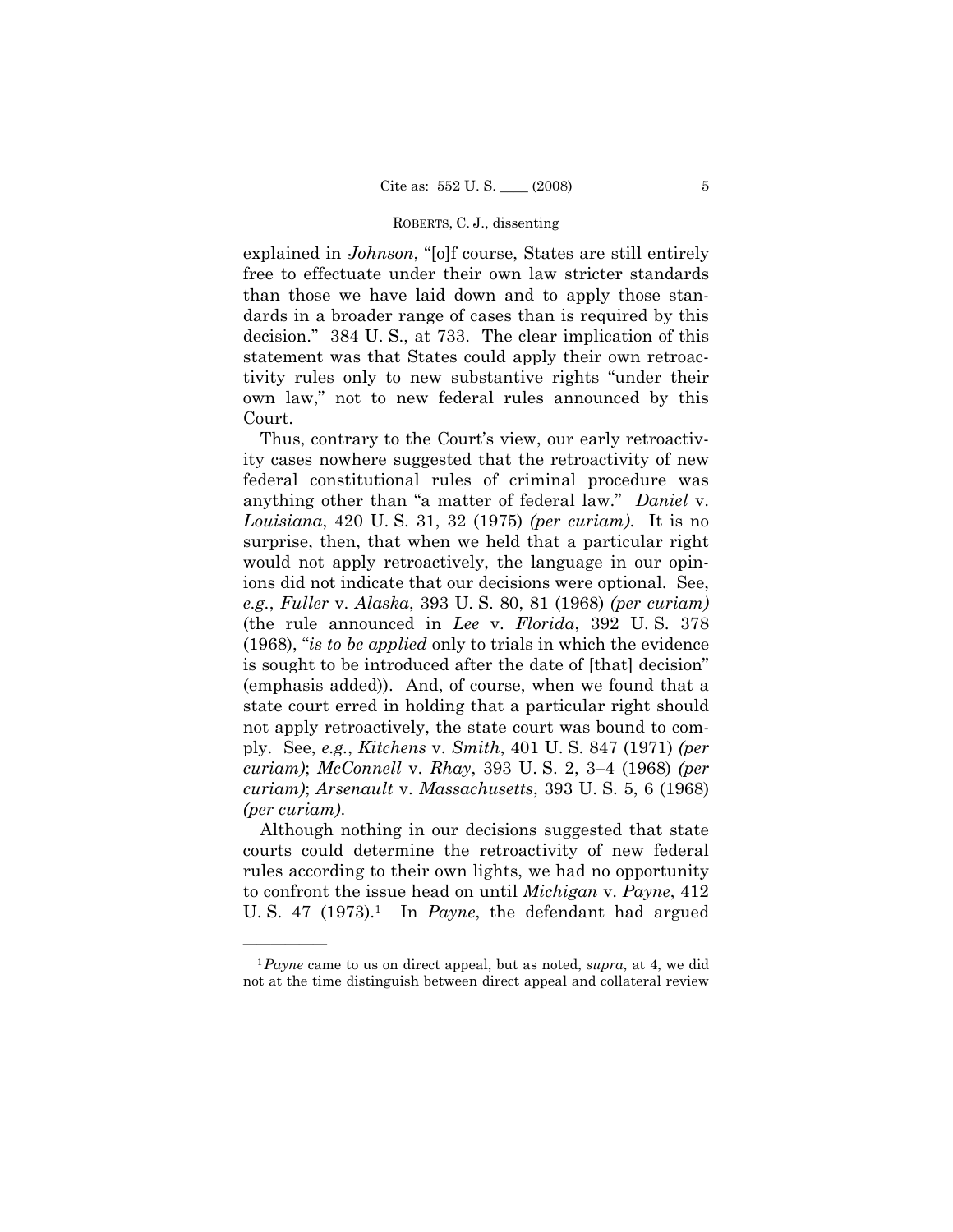before the Michigan Supreme Court that his resentencing violated the rule we had announced in *North Carolina* v. *Pearce*, 395 U. S. 711 (1969). In considering this question, the state court noted that this Court had "not yet decided whether *Pearce* is to be applied retroactively." *People* v. *Payne*, 386 Mich. 84, 90, n. 3, 191 N. W. 2d 375, 378, n. 2 (1971). Nevertheless, without so much as citing any federal retroactivity precedent, the court decided that it would "apply *Pearce* in the present case in order to instruct our trial courts as to the Michigan interpretation of an ambiguous portion of *Pearce* . . . , pending clarification by the United States Supreme Court." *Id.,* at 91, n. 3, 191 N. W. 2d, at 378, n. 2.

 We granted certiorari in *Payne* only on the question of retroactivity, and decided that *Pearce* should not apply retroactively. In reversing the contrary decision of the state court, our language was not equivocal: "Since the resentencing hearing in this case took place approximately two years before *Pearce* was decided, we hold that the Michigan Supreme Court erred in applying its proscriptions here." 412 U. S., at 57.

 The majority argues that *Payne* did not preclude States from applying retroactivity rules different from those we announced; rather, the argument goes, the Michigan Supreme Court simply elected to follow the federal retroactivity rule, "pending clarification." See *ante*, at 18–20. That is certainly a possible reading of *Payne*, but not the most plausible one. The Michigan Supreme Court did not purport to rest its decision to apply *Pearce* retroactively on the federal *Linkletter* analysis, and this Court's reversal is most reasonably read as *requiring* state courts to apply our federal retroactivity decisions. Notably, this is not the first time Members of this Court have debated the meaning of *Payne*, with *Teague*'s author explaining that *Payne*

for purposes of retroactivity.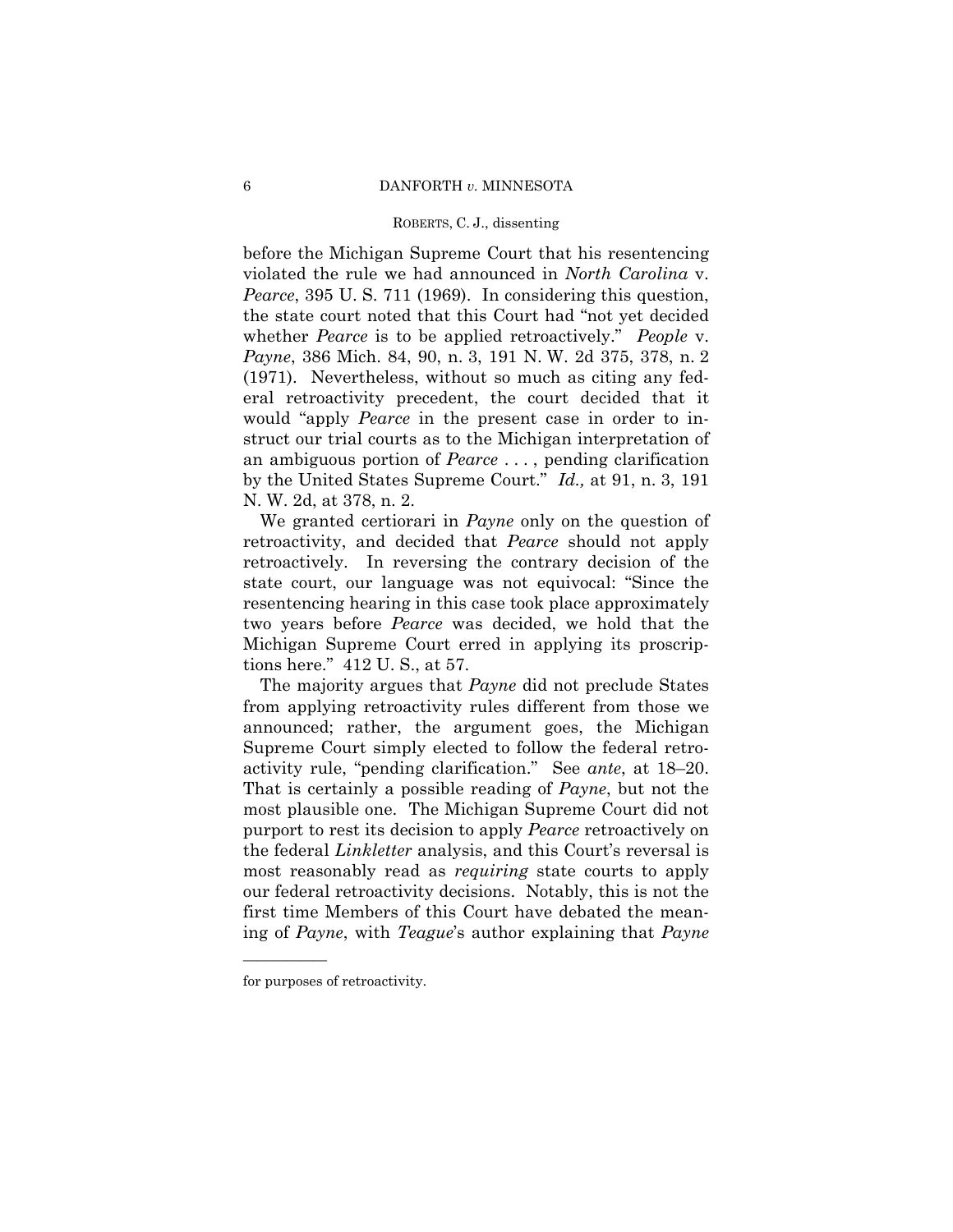supports the proposition that "we have consistently required that state courts adhere to our retroactivity decisions," *American Trucking*, 496 U. S., at 178 (plurality opinion of O'Connor, J.), and the author of today's opinion disagreeing in dissent, see *id.*, at 210, n. 4 (opinion of STEVENS, J.). But whichever way *Payne* is read, it either offers no support for the majority's position, because the state court simply applied federal retroactivity rules, or flatly rejects the majority's position, because the state court failed to apply federal retroactivity rules, and was told by this Court that it must.

 Meanwhile, Justice Harlan had begun dissenting in our retroactivity cases, pressing the view that new rules announced by the Court should be applied in all cases not yet final, without regard to the analysis set forth in *Linkletter*. See *Desist* v. *United States*, 394 U. S. 244, 256–269 (1969); *Mackey* v. *United States*, 401 U. S. 667, 675–702 (1971) (opinion concurring in judgments in part and dissenting in part). In *Griffith* v. *Kentucky*, 479 U. S. 314 (1987), we abandoned *Linkletter* as it applied to cases still on direct review and adopted Justice Harlan's view in such cases. Noting that nonretroactivity on direct appeal "violates basic norms of constitutional adjudication" and that "selective application of new rules violates the principle of treating similarly situated defendants the same," 479 U. S., at 322, 323, we held that "a new rule for the conduct of criminal prosecutions is to be applied retroactively to all cases, *state or federal*, pending on direct review or not yet final," *id*., at 328 (emphasis added). Just as in previous cases, *Griffith* by its terms bound state courts to apply our retroactivity decisions.

 Two years after *Griffith* was decided, we granted certiorari in *Yates* v. *Aiken*, 484 U. S. 211 (1988). In that case, a South Carolina state habeas court had decided that our decision in *Francis* v. *Franklin*, 471 U. S. 307 (1985), should not be applied retroactively. If the authority of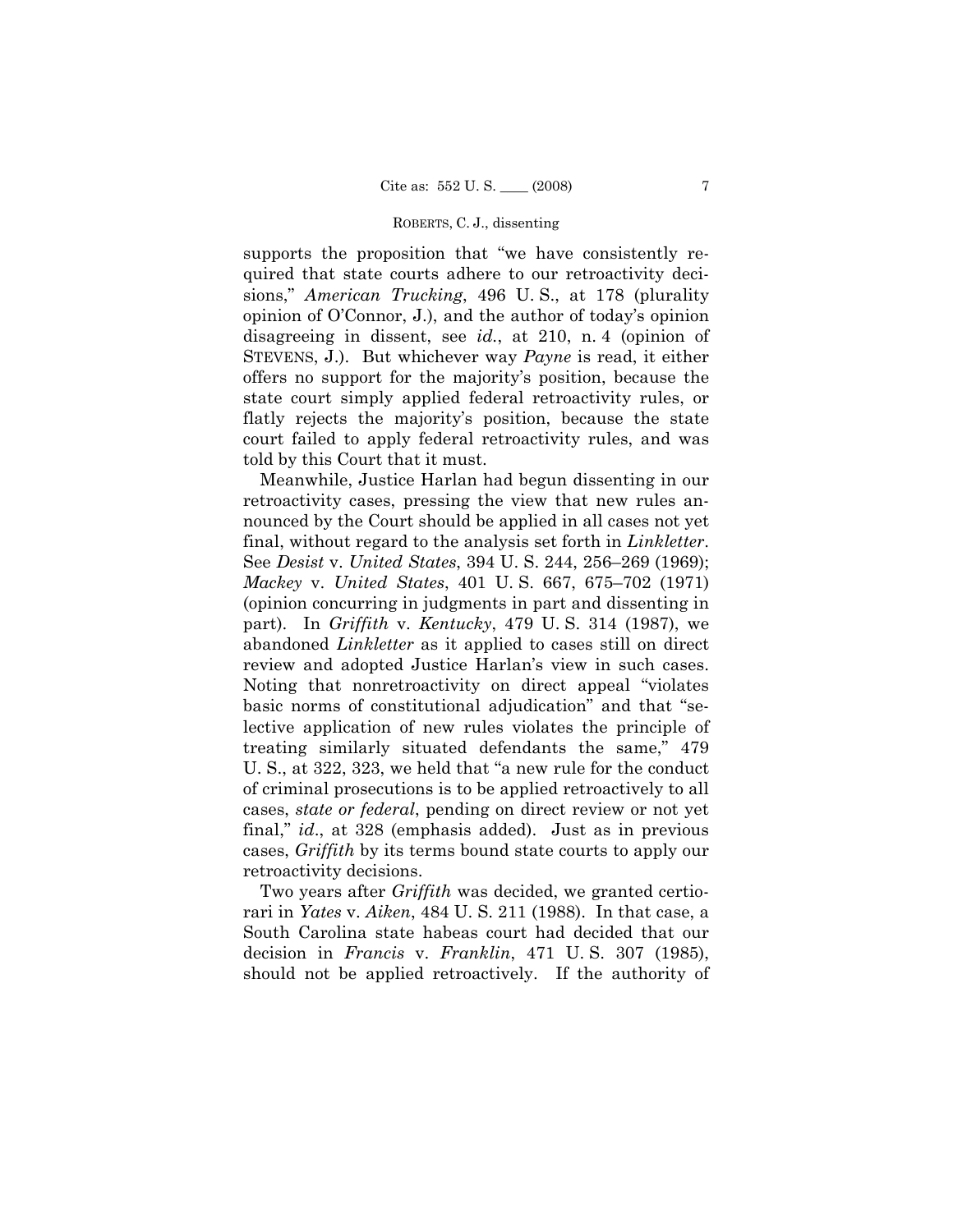state courts to apply their own retroactivity rules were well established under our precedents—as the majority would have it, see *ante*, at 6–12—this case should have been easily decided on the ground that whatever the federal retroactivity rule, the State could adopt its own rule on the retroactivity of newly announced federal constitutional standards.

 Instead, the State argued to this Court "that we should adopt Justice Harlan's theory that a newly announced constitutional rule should not be applied retroactively to cases pending on collateral review unless" the rule meets certain criteria—the flip side of Justice Harlan's view about cases on direct review that we had accepted in *Griffith*. 484 U. S., at 215. Under that approach, the State argued, *Francis* would not be applied retroactively on collateral review. 484 U. S., at 215. In response, we discussed Justice Harlan's "distinction between direct review and collateral review." *Ibid.* We found, however, that it was "not necessary to determine whether we should . . . adopt Justice Harlan's reasoning as to the retroactivity of cases announcing new constitutional rules to cases pending on collateral review," *id.*, at 215–216, because *Francis* did not announce a new rule.

 This Court went on, however, to address South Carolina's alternative argument—that it "has the authority to establish the scope of its own habeas corpus proceedings," which would allow it in the case before the Court "to refuse to apply a new rule of federal constitutional law retroactively in such a proceeding." 484 U. S., at 217. This argument should sound familiar—whatever the federal retroactivity rule, a State may establish its own retroactivity rule for its own collateral proceedings. This Court rejected that proposition, not only because it did not regard *Francis* as a new rule, but also because the state court did not "plac[e] any limit on the issues that it will entertain in collateral proceedings." 484 U. S., at 218. As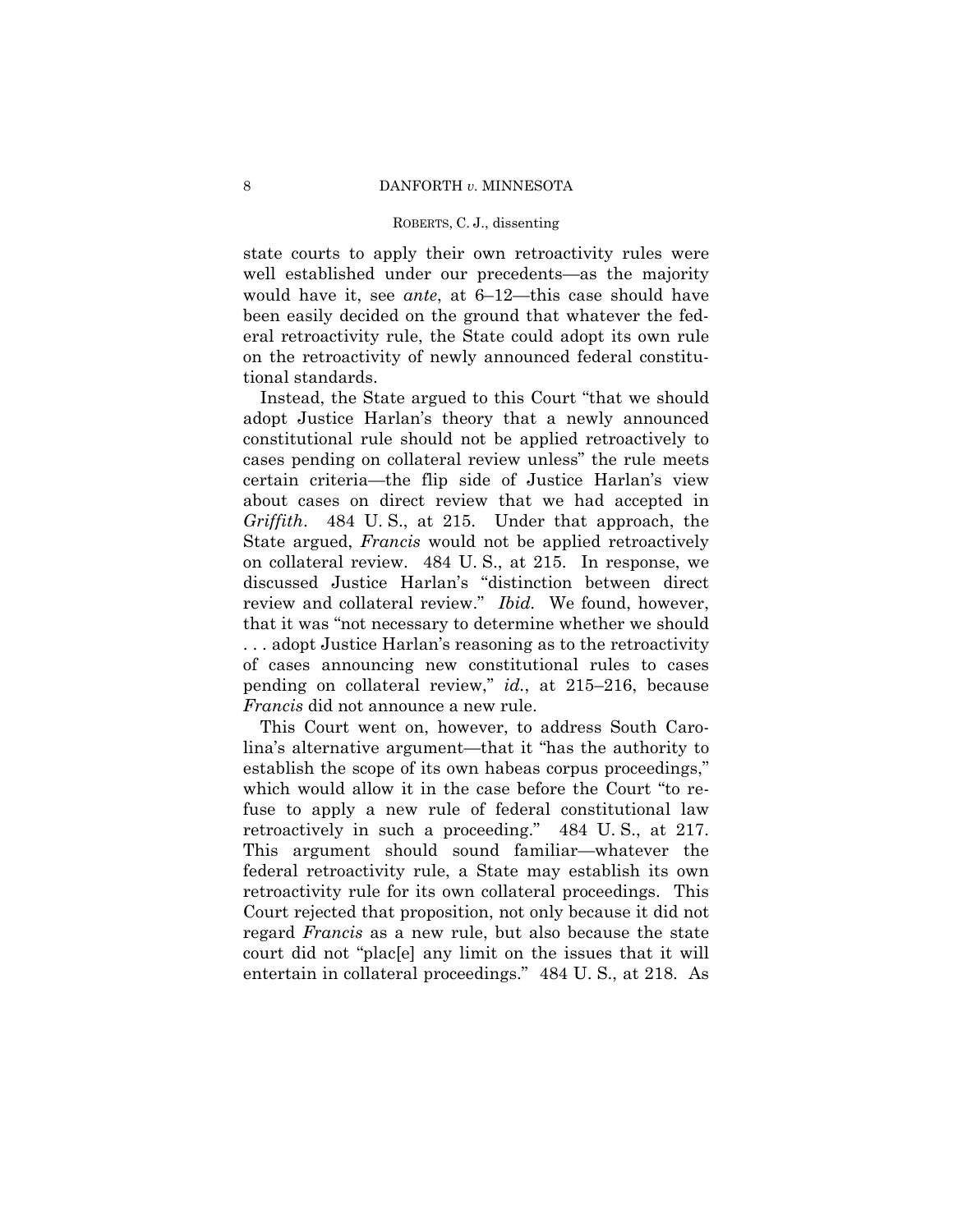this Court explained, if the state court "consider[s] the merits of the federal claim, it has a duty to grant the relief that *federal law* requires." *Ibid.* (emphasis added).

 Given all this, the present case should come out the way it does only if *Teague* changed the nature of retroactivity as a creature of federal law binding on the States, and adopted the argument rejected in *Yates*—that when it comes to retroactivity, a State "has the authority to establish the scope of its own habeas corpus proceedings." *Teague* did no such thing.

 In *Teague*, we completed the project of conforming our view on the retroactivity of new rules of criminal procedure to those of Justice Harlan. Justice O'Connor's plurality opinion posed the problem by noting, with more than a bit of understatement, that the "*Linkletter* retroactivity standard has not led to consistent results." 489 U. S., at 302. In light of these concerns, and because of "'the important distinction between direct review and collateral review,'" *id.*, at 307 (quoting *Yates*, *supra*, at 215), we generally adopted Justice Harlan's approach to retroactivity on collateral review, 489 U. S., at 310, just as we had previously adopted his approach on direct review in *Griffith*.

 The *Linkletter* approach to retroactivity was thus overruled in favor of the Harlan approach in two steps: *Griffith* and *Teague*. There is no dispute that *Griffith* is fully binding on States; a new rule "is to be applied retroactively to all cases, *state or federal*, pending on direct review or not yet final." 479 U. S., at 328 (emphasis added). *Teague* is simply the other side of the coin, and it too should be binding in "all cases, state or federal." The fact that *Linkletter* was overruled in two stages rather than one should not lead to a different result.

Indeed, *Teague* did not purport to distinguish between

B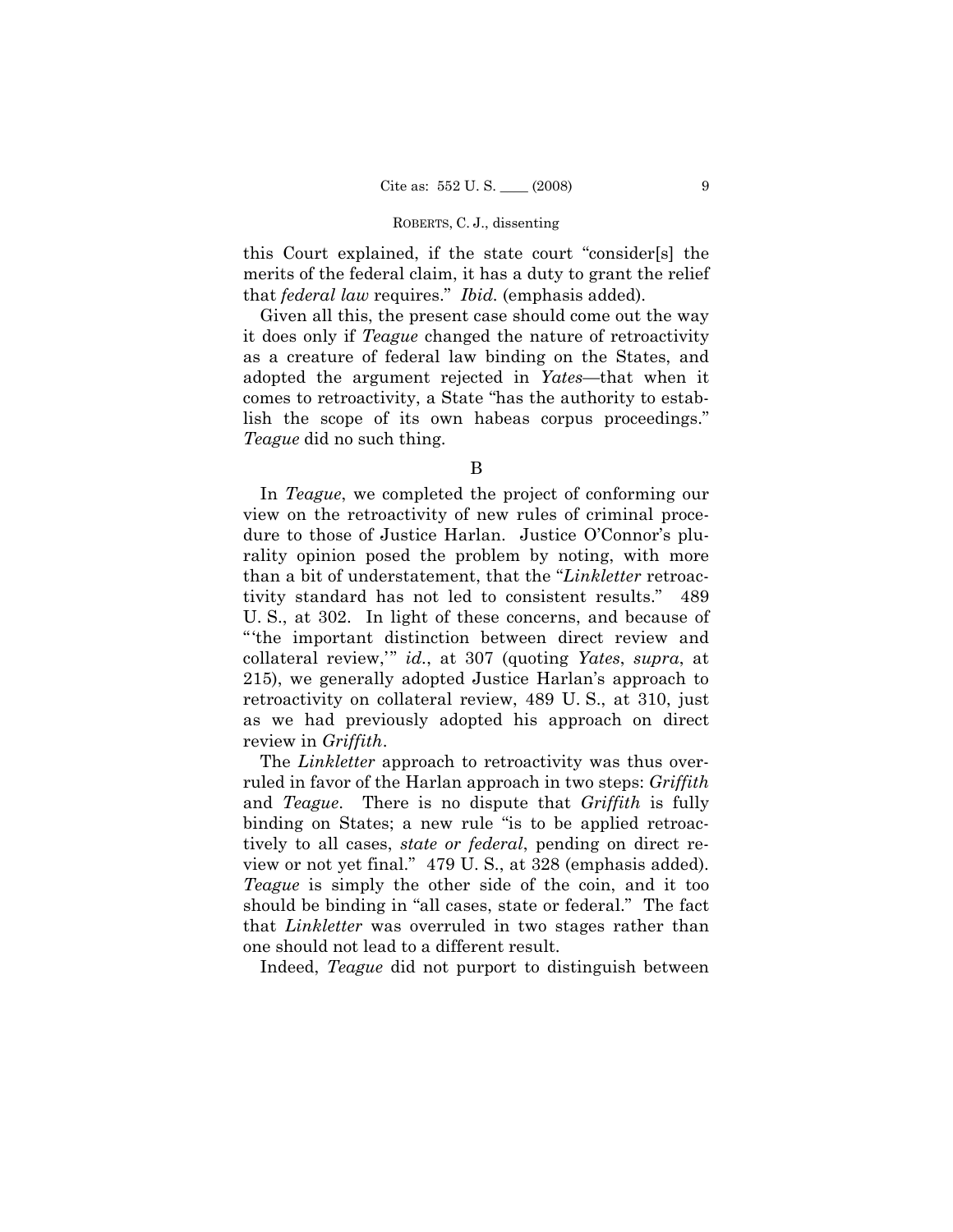federal and state collateral review. Justice O'Connor's opinion noted that "in *Yates* v. *Aiken*, we were asked to decide whether the rule announced in *Francis* v. *Franklin*, should be applied to a defendant on collateral review at the time that case was decided," but that we were able to decide the case on alternative grounds. 489 U. S., at 307 (citations omitted). This citation of *Yates*—a state habeas case—makes clear that *Teague* contemplated no difference between retroactivity of new federal rules in state and federal collateral proceedings. Thus, our unqualified holding—that "[u]nless they fall within an exception to the general rule, new constitutional rules of criminal procedure will not be applicable to those cases which have become final before the new rules are announced," 489 U. S., at 310—is enough to decide this case.

 Moreover, the reasons the *Teague* Court provided for adopting Justice Harlan's view apply to state as well as federal collateral review. The majority is quite right that *Teague* invoked the interest in comity between the state and federal sovereigns. *Id.*, at 308. But contrary to the impression conveyed by the majority, there was more to *Teague* than that. *Teague* also relied on the interest in finality: "Application of constitutional rules not in existence at the time a conviction became final seriously undermines the principle of finality which is essential to the operation of our criminal justice system. Without finality, the criminal law is deprived of much of its deterrent effect." *Id.*, at 309. The Court responds by flatly stating that "finality of state convictions is a *state* interest, not a federal one." *Ante*, at 15. But while it is certainly true that finality of state convictions is a state interest, that does mean it is not also a federal one. After all, our decision in *Griffith* made finality the touchstone for retroactivity of new federal rules, and bound States to that judgment. See 479 U. S., at 328 (new rules are "to be applied retroactively to all cases, *state or federal*, pending on direct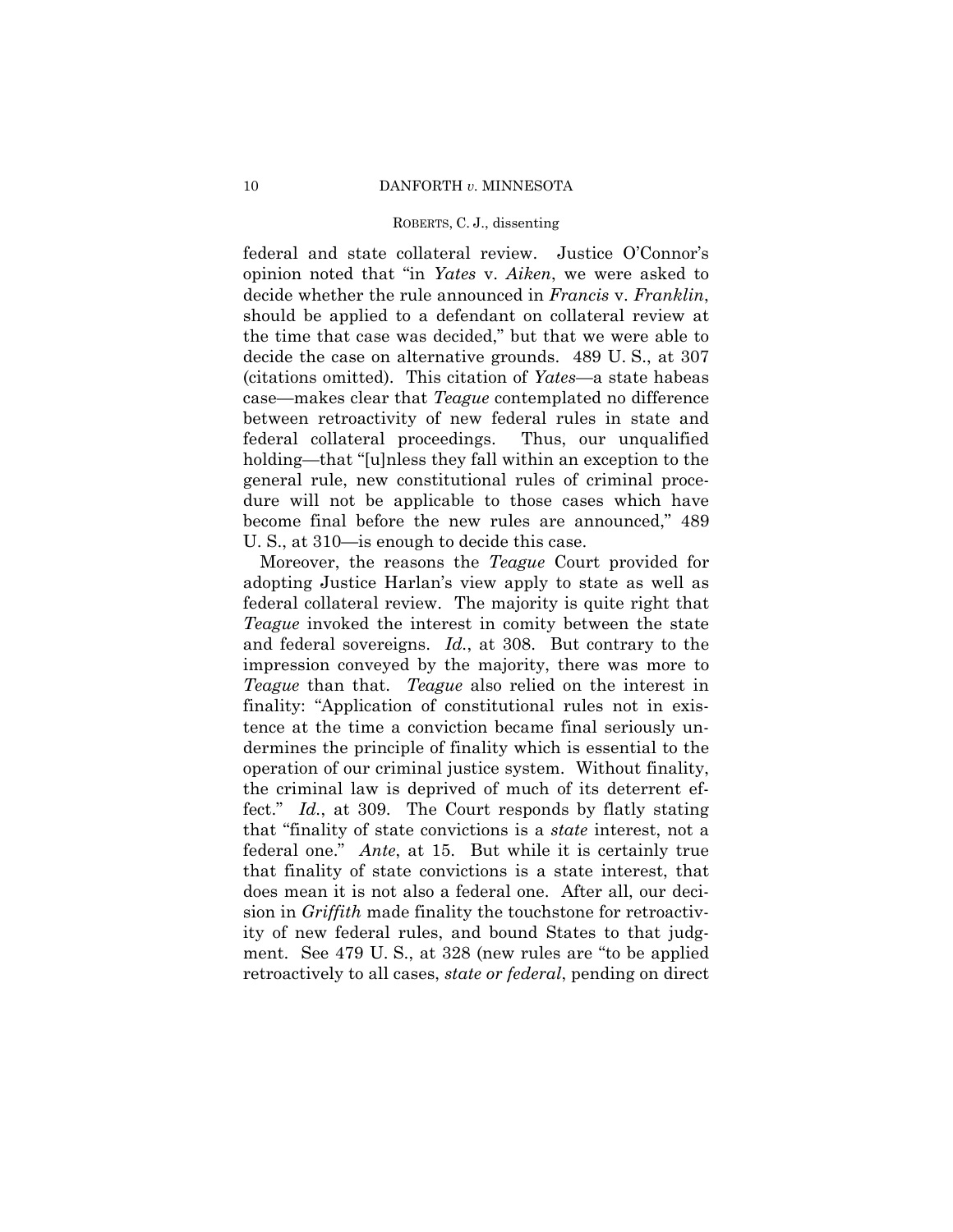review or not yet final" (emphasis added)).

 It is quite a radical proposition to assert that this Court has nothing to say about an interest "essential to the operation of our criminal justice system," without which "the criminal law is deprived of much of its deterrent effect," when the question is whether this interest is being undermined by the very rules of *federal* constitutional procedure that we are charged with expounding. A State alone may "evaluate, and weigh the importance of" finality interests, *ante*, at 15, when it decides which substantive rules of criminal procedure *state law* affords; it is quite a leap to hold, as the Court does, that they alone can do so in the name of the Federal Constitution.

*Teague* was also based on the inequity of the *Linkletter* approach to retroactivity. After noting that the disparate treatment of similarly situated defendants led us in *Griffith* to adopt Justice Harlan's view for cases on direct appeal, the Court then explained that the "*Linkletter* standard also led to unfortunate disparity in the treatment of similarly situated defendants on collateral review." 489 U. S., at 305. See also *id.*, at 316 (the Court's new approach to retroactivity "avoids the inequity resulting from the uneven application of new rules to similarly situated defendants").

 This interest in reducing the inequity of haphazard retroactivity standards and disuniformity in the application of federal law is quite plainly a predominantly federal interest. Indeed, it was one of the main reasons we cited in *Griffith* for imposing a uniform rule of retroactivity upon *state* courts for cases on direct appeal. And, more to the point, it is the very interest that animates the Supremacy Clause and our role as the "one supreme Court" charged with enforcing it.

 Justice Story, writing for the Court, noted nearly two centuries ago that the Constitution requires "*uniformity* of decisions throughout the whole United States, upon all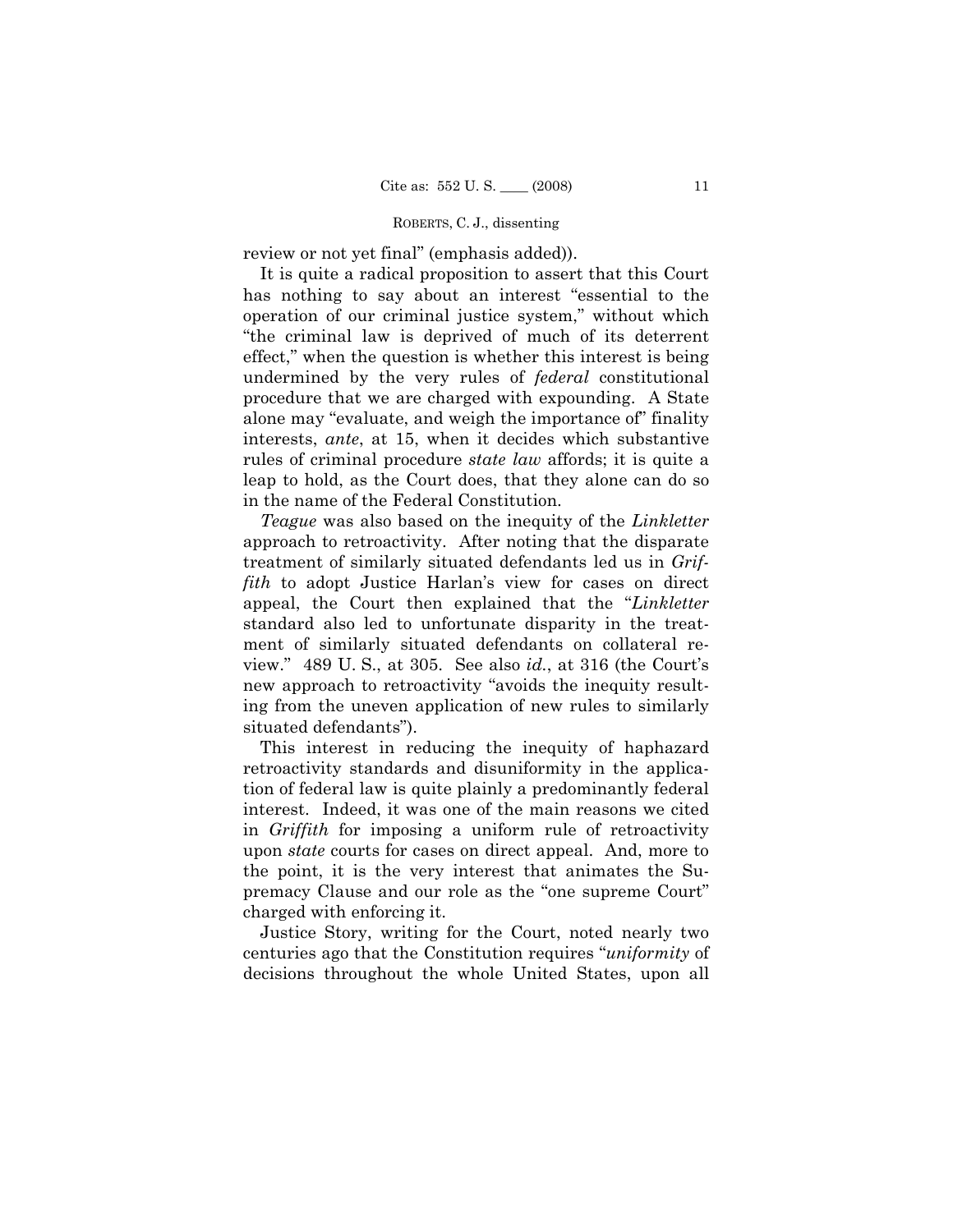subjects within [its] purview." *Martin* v. *Hunter's Lessee*, 1 Wheat. 304, 347–348 (1816). Indeed, the "fundamental principle" of our Constitution, as Justice O'Connor once put it, is "that a single sovereign's law should be applied equally to all." Our Judicial Federalism, 35 Case W. Res. L. Rev. 1, 4 (1985). States are free to announce their own state-law rules of criminal procedure, and to apply them retroactively in whatever manner they like. That is fully consistent with the principle that "a single sovereign's law should be applied equally to all." But the Court's opinion invites just the sort of disuniformity in federal law that the Supremacy Clause was meant to prevent. The same determination of a federal constitutional violation at the same stage in the criminal process can result in freedom in one State and loss of liberty or life in a neighboring State.2 The Court's opinion allows "a single sovereign's law"—the Federal Constitution, as interpreted by this Court—to be applied differently in every one of the several

<sup>2</sup>The Court points out that the defendants in such a case are differently situated because they violated the laws of and were tried in different States. *Ante*, at 26. But disparate treatment under substantively different state laws is something we expect in our federal system; disparate treatment under the same Federal Constitution is quite a different matter.

The majority also points out that the rule announced in *Griffith* v. *Kentucky,* 479 U. S. 314 (1987)—that full retroactive application ends with the conclusion of direct appeal—creates its own disuniformity, because finality turns on how quickly a State brings its direct appeals to a close. *Ante*, at 27. The same point was raised by the *Griffith* dissenters, 479 U. S., at 331–332 (opinion of White, J.), and rejected as pertinent by the majority in that case, *id.*, at 327–328. The disuniformity that the majority emphasizes today and the dissenters emphasized in *Griffith* is a necessary consequence of our having chosen a relatively clear rule—finality—to delineate the line between full retroactivity and presumptive nonretroactivity. The relevant point is that whatever inequity arises from the *Griffith* rule, it is based on a balancing of costs and benefits that *this* Court—not 50 different sovereigns has performed.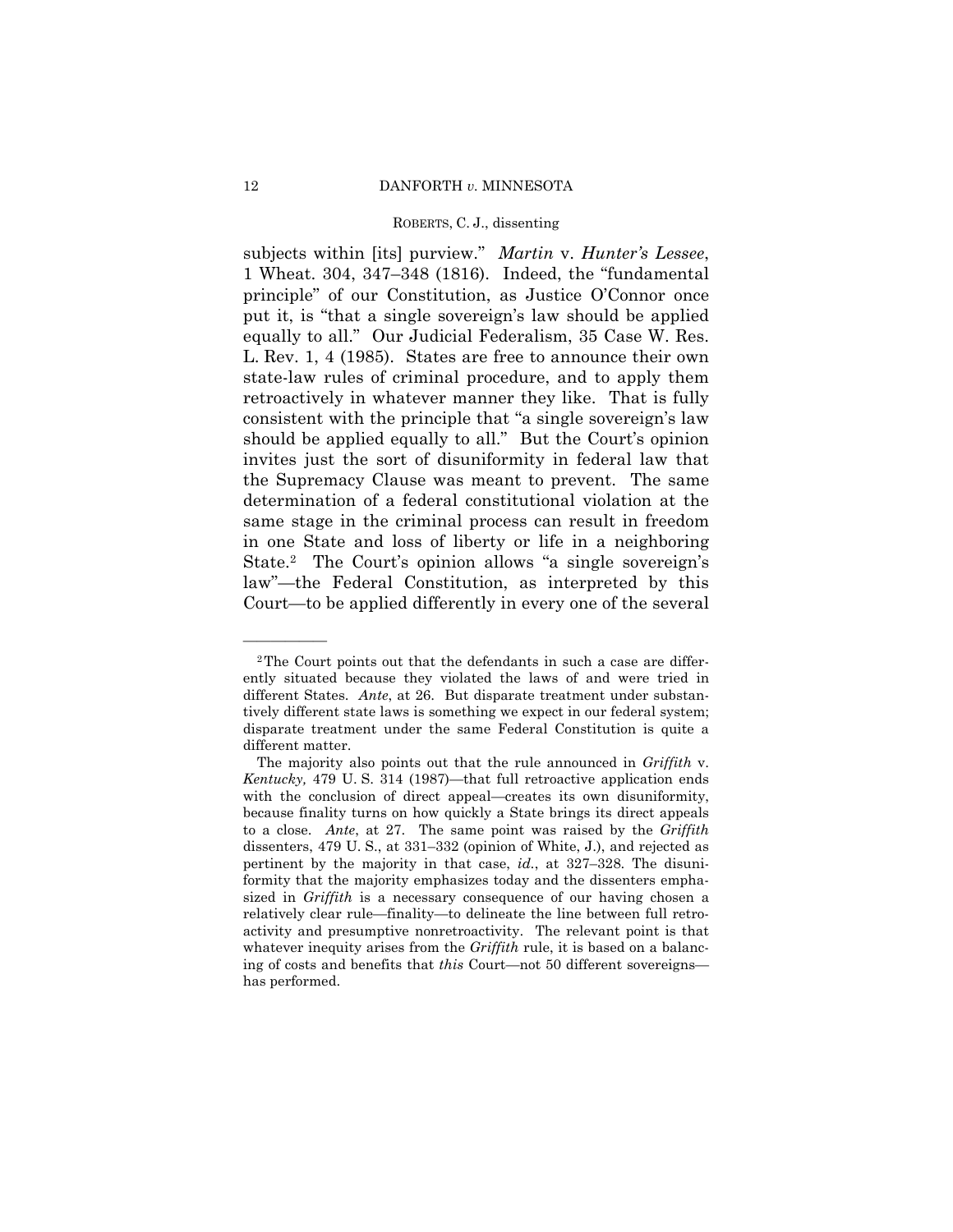# States.

 Finally, from *Linkletter* through *Johnson* to *Teague*, we have always emphasized that determining whether a new federal right is retroactive turns on the nature of the substantive federal rule at issue. See *Linkletter*, 381 U. S., at 629 (in deciding retroactivity, we "loo[k] to the prior history of the rule in question, its purpose and effect, and whether retrospective operation will further or retard its operation"); *Johnson*, 384 U. S., at 728 ("Each constitutional rule of criminal procedure has its own distinct functions, its own background of precedent, and its own impact on the administration of justice, and the way in which these factors combine [to decide the retroactivity issue] must inevitably vary with the dictate involved"); *Teague, supra*, at 311–315 (deciding whether rule is applicable to cases on collateral review turns on whether the rule "places 'certain kinds of primary, private individual conduct beyond the power of the criminal law-making authority to proscribe,'" and whether the rule is an "absolute prerequisite to fundamental fairness that is 'implicit in the concept of ordered liberty'"). That is how we determine retroactivity—by carefully examining the underlying federal right. See, *e.g.*, *Whorton* v. *Bockting*, 549 U. S. \_\_\_, \_\_\_–\_\_\_ (2007) (slip op., at 11–14); *Schriro* v. *Summerlin*, 542 U. S. 348, 353–354 (2004); *Sawyer* v. *Smith*, 497 U. S. 227, 243–245 (1990); *Penry* v. *Lynaugh*, 492 U. S. 302, 318–319 (1989).

 When this Court decides that a particular right shall not be applied retroactively, but a state court finds that it should, it is at least in part because of a different assessment by the state court of the nature of the underlying federal right—something on which the Constitution gives this Court the final say. The nature and scope of the new rules we announce directly determines whether they will be applied retroactively on collateral review. Today's opinion stands for the unfounded proposition that while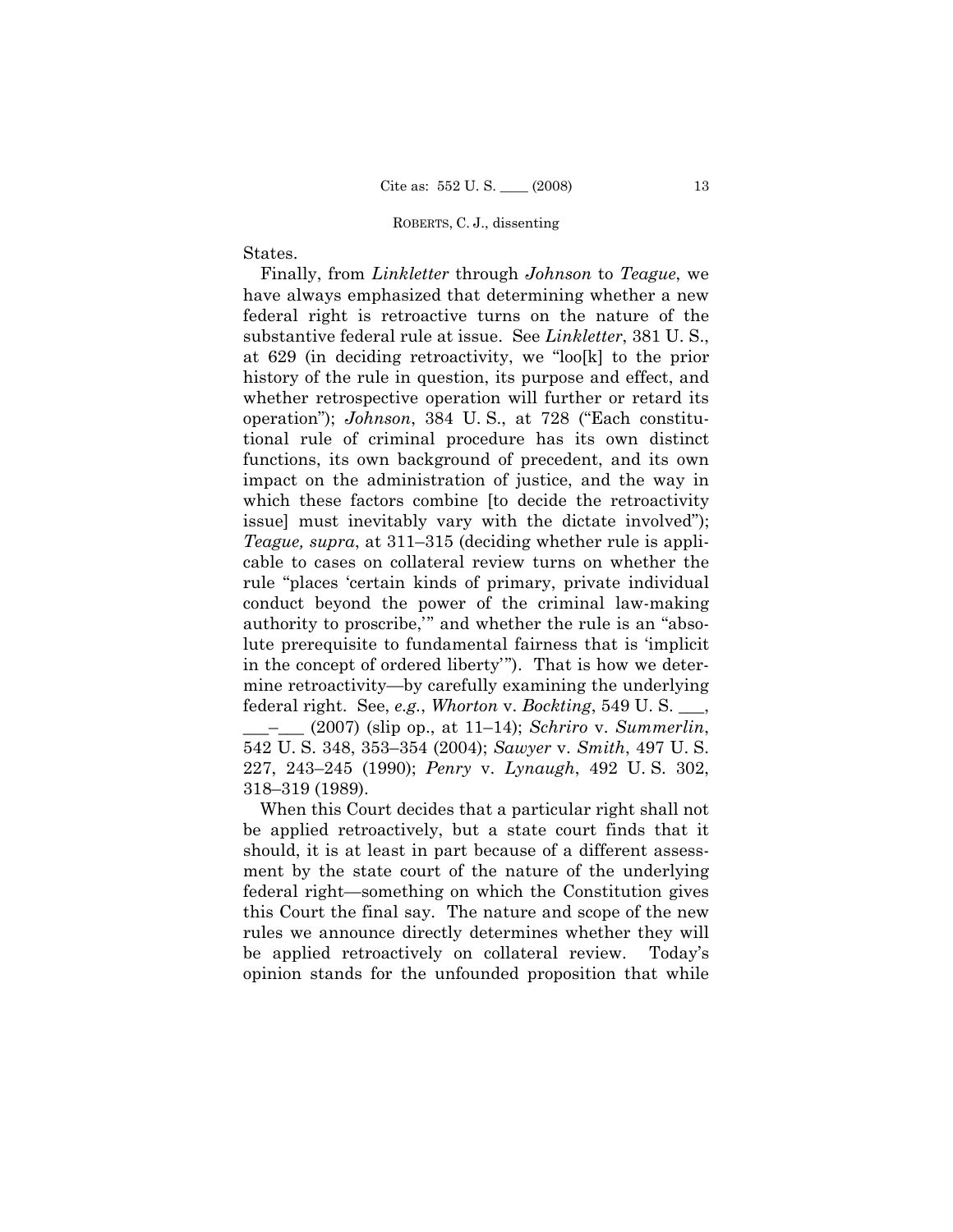we alone have the final say in expounding the former, we have no control over the latter.

### II

 The Court's holding is not only based on a misreading of our retroactivity cases, but also on a misunderstanding of the nature of retroactivity generally. The majority's decision is grounded on the erroneous view that retroactivity is a remedial question. See *ante*, at 26–27 ("It is important to keep in mind that our jurisprudence concerning the 'retroactivity' of 'new rules' of constitutional law is primarily concerned, not with the question whether a constitutional violation occurred, but with the availability or nonavailability of remedies"). But as explained in the lead opinion in *American Trucking*—penned by the author of the lead opinion in *Teague*—it is an "error" to "equat[e] a decision not to apply a rule retroactively with the judicial choice of a remedy." 496 U. S., at 194 (plurality opinion of O'Connor, J.). As Justice O'Connor went on to emphasize, "[n]or do this Court's retroactivity decisions, whether in the civil or criminal sphere, support the . . . assertion that our retroactivity doctrine is a remedial principle." *Ibid.* "While application of the principles of retroactivity may have remedial effects, they are not themselves remedial principles. . . . A decision defining the operative conduct or events that will be adjudicated under old law does not, in itself, specify an appropriate remedy." *Id.*, at 195. See also *Lemon* v. *Kurtzman*, 411 U. S. 192, 199 (1973) (plurality opinion) (describing the question of retroactivity as "whether we will apply a new constitutional rule of criminal law in reviewing judgments of conviction obtained under a prior standard," and contrasting this with the question of the "appropriate scope of federal equitable remedies").

 In other words, when we ask whether and to what extent a rule will be retroactively applied, we are asking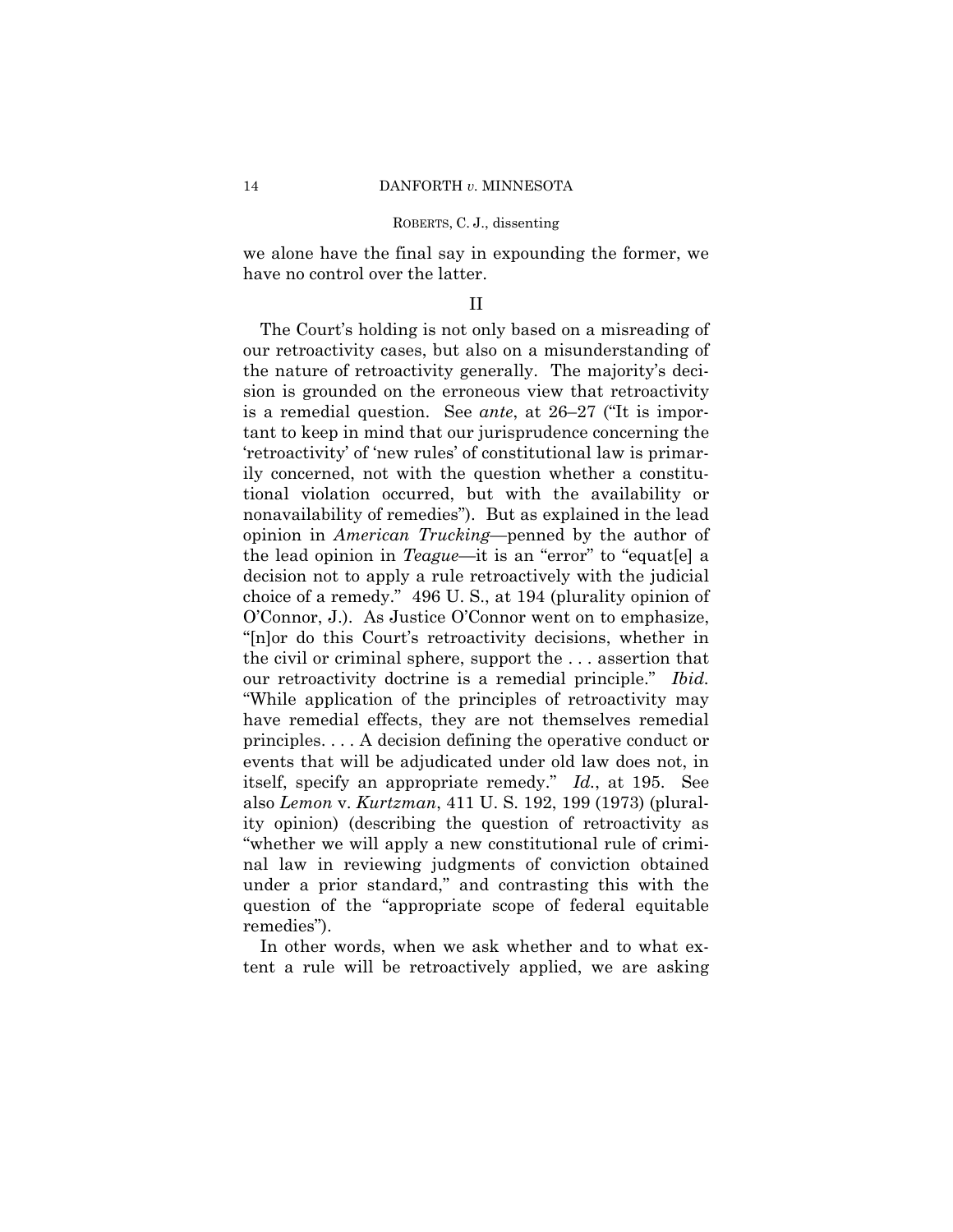what law—new or old—will apply. As we have expressly noted, "[t]he *Teague* doctrine . . . does not involve a special 'remedial' limitation on the principle of 'retroactivity' as much as it reflects a limitation inherent in the principle itself." *Reynoldsville Casket Co.* v. *Hyde*, 514 U. S. 749, 758 (1995).

 The foregoing prompts a lengthy rejoinder from the Court, to the effect that it is wrong to view retroactivity as a federal choice-of-law question rather than a remedial one. That view, we are told, was rejected by five Justices in *American Trucking* and then by the Court in *Harper*. *Ante*, at 20–24. But the proposition on which five Members of the Court agreed in *American Trucking*, and that the Court adopted in *Harper*, was that the *Griffith* rule of retroactivity—that is, that newly announced constitutional decisions should apply to all cases on direct review—should apply to civil cases as well as criminal. See *American Trucking*, 496 U. S., at 201 (SCALIA, J., concurring in judgment) ("I share JUSTICE STEVENS' perception that prospective decisionmaking is incompatible with the judicial role, which is to say what the law is, not to prescribe what it shall be"); *id.*, at 212 (STEVENS, J., dissenting) ("Fundamental notions of fairness and legal process dictate that the same rules should be applied to all similar cases on direct review"); *Harper*, 509 U. S., at 97 ("When this Court applies a rule of federal law to the parties before it, that rule is the controlling interpretation of federal law and must be given full retroactive effect in all cases still open on direct review").

 Neither JUSTICE SCALIA's concurrence in *American Trucking* combined with the dissent, nor the Court's opinion in *Harper*, resolved that retroactivity was a remedial question. That is why, the year after *American Trucking*  was decided, two of the Justices in today's majority could explain: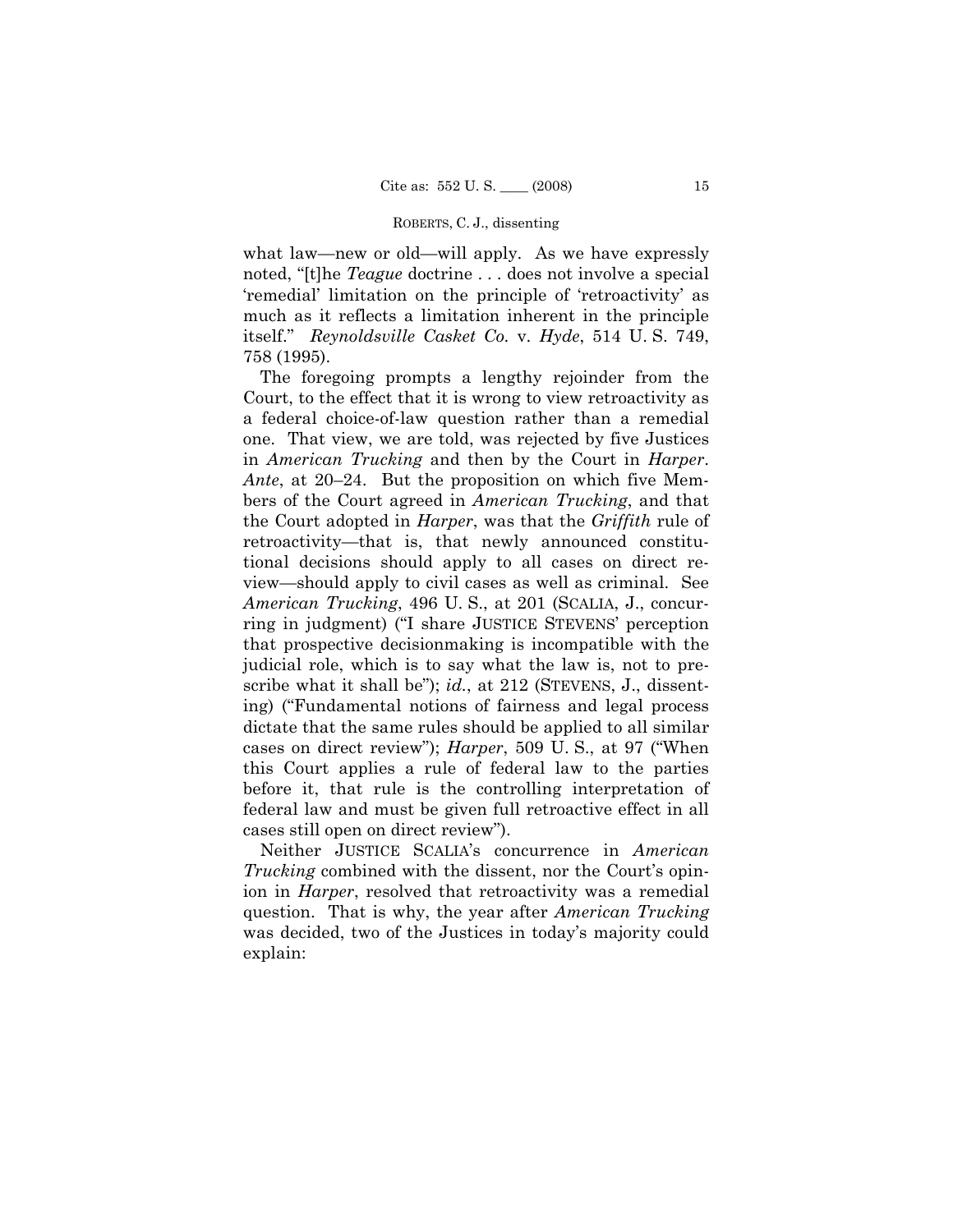"Since the question is whether the court should apply the old rule or the new one, retroactivity is properly seen in the first instance as a matter of choice of law, 'a choice . . . between the principle of forward operation and that of relation backward.' *Great Northern R. Co.* v. *Sunburst Oil & Refining Co.*, 287 U. S. 358, 364 (1932). Once a rule is found to apply 'backward,' there may then be a further issue of remedies, *i.e.*, whether the party prevailing under a new rule should obtain the same relief that would have been awarded if the rule had been an old one. Subject to possible constitutional thresholds, the remedial inquiry is one governed by state law, at least where the case originates in state court. See *American Trucking Assns., Inc.* v. *Smith*, 496 U. S. 167, 210 (1990) (STEVENS, J., dissenting). *But the antecedent choice-of-law question is a federal one where the rule at issue itself derives from federal law, constitutional or otherwise.* See *Smith*, *supra*, at 177–178 (plurality opinion)." *James B. Beam Distilling Co.* v. *Georgia*, 501 U. S. 529, 534– 535 (1991) (opinion of SOUTER, J., joined by STEVENS, J.) (citation omitted; emphasis added).

 And *Harper* certainly did not view the retroactivity of federal rules as a remedial question for state courts. Quite the contrary: *Harper* held that the "Supremacy Clause does not allow federal retroactivity doctrine to be supplanted by the invocation of a contrary approach to retroactivity under state law," 509 U. S., at 100 (citation omitted), and expressly treated retroactivity and remedy as separate questions, *id.*, at 100–102.

 The majority explains that when we announce a new rule of law, we are not "'*creating* the law,'" but rather "'*declaring* what the law already is.'" *Ante*, at 21 (quoting *American Trucking*, *supra*, at 201 (SCALIA, J., concurring in judgment)). But this has nothing to do with the ques-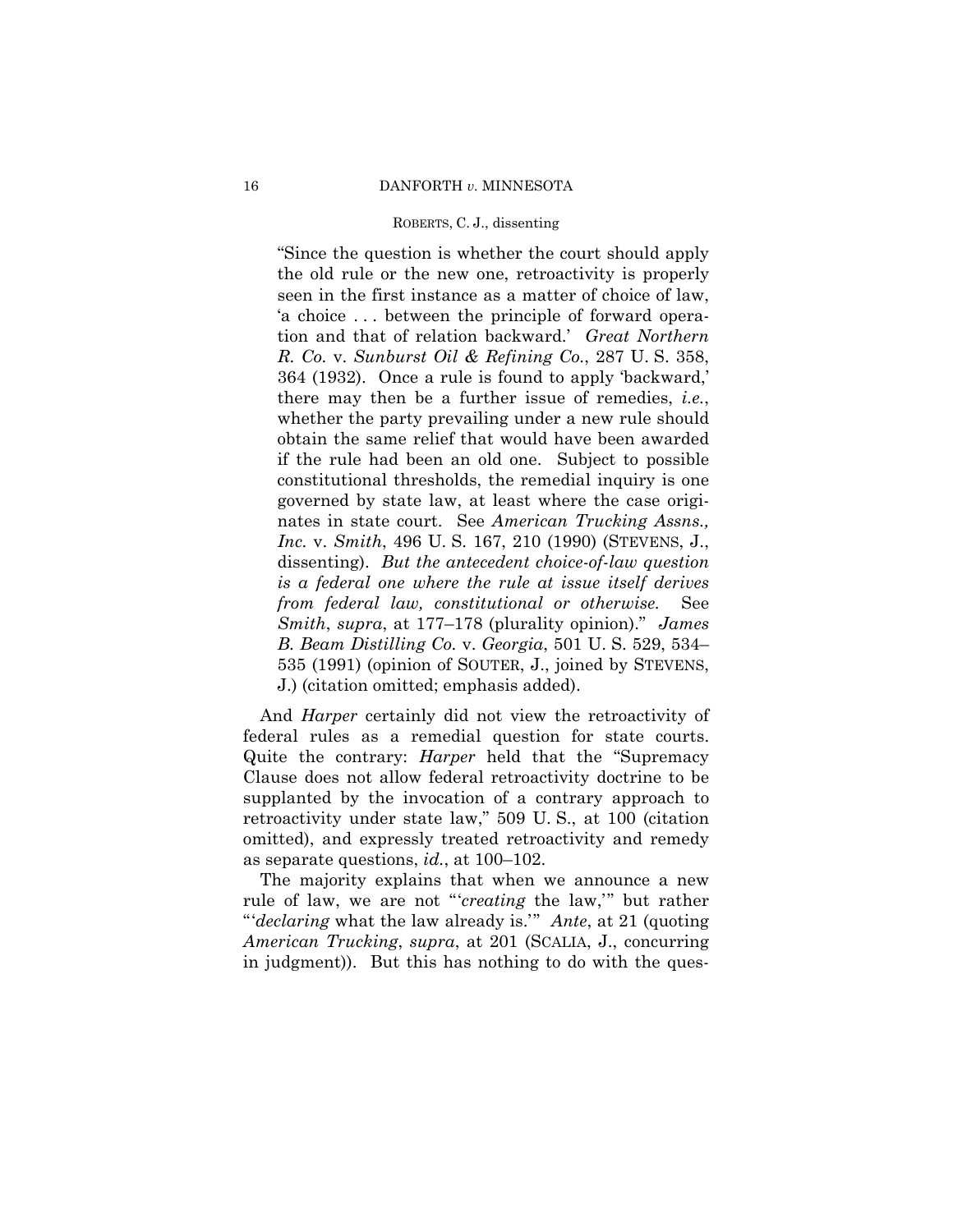tion before us. The point may lead to the conclusion that nonretroactivity of our decisions is improper—the position the Court has adopted in both criminal and civil cases on direct review—but everyone agrees that full retroactivity is not required on collateral review. It necessarily follows that we must choose whether "new" or "old" law applies to a particular category of cases. Suppose, for example, that a defendant, whose conviction became final before we announced our decision in *Crawford* v. *Washington*, 541 U. S. 36 (2004), argues (correctly) on collateral review that he was convicted in violation of both *Crawford* and *Ohio* v. *Roberts*, 448 U. S. 56 (1980), the case that *Crawford* overruled. Under our decision in *Whorton* v. *Bockting*, 549 U. S. \_\_\_ (2007), the "new" rule announced in *Crawford* would not apply retroactively to the defendant. But I take it to be uncontroversial that the defendant would nevertheless get the benefit of the "old" rule of *Roberts*, even under the view that the rule not only is but always has been an incorrect reading of the Constitution. See, *e.g.*, *Yates*, 484 U. S., at 218. Thus, the question whether a particular federal rule will apply retroactively is, in a very real way, a choice between new and old law. The issue in this case is who should decide.

 The proposition that the question of retroactivity—that is, the choice between new or old law in a particular case is distinct from the question of remedies has several important implications for this case. To begin with, whatever intuitive appeal may lie in the majority's statement that "the remedy a state court chooses to provide its citizens for violations of the Federal Constitution is primarily a question of state law," *ante*, at 24, the statement misses the mark. The relevant inquiry is not about remedy; it is about choice of law—new or old. There is no reason to believe, either legally or intuitively, that States should have any authority over this question when it comes to which *federal* constitutional rules of criminal procedure to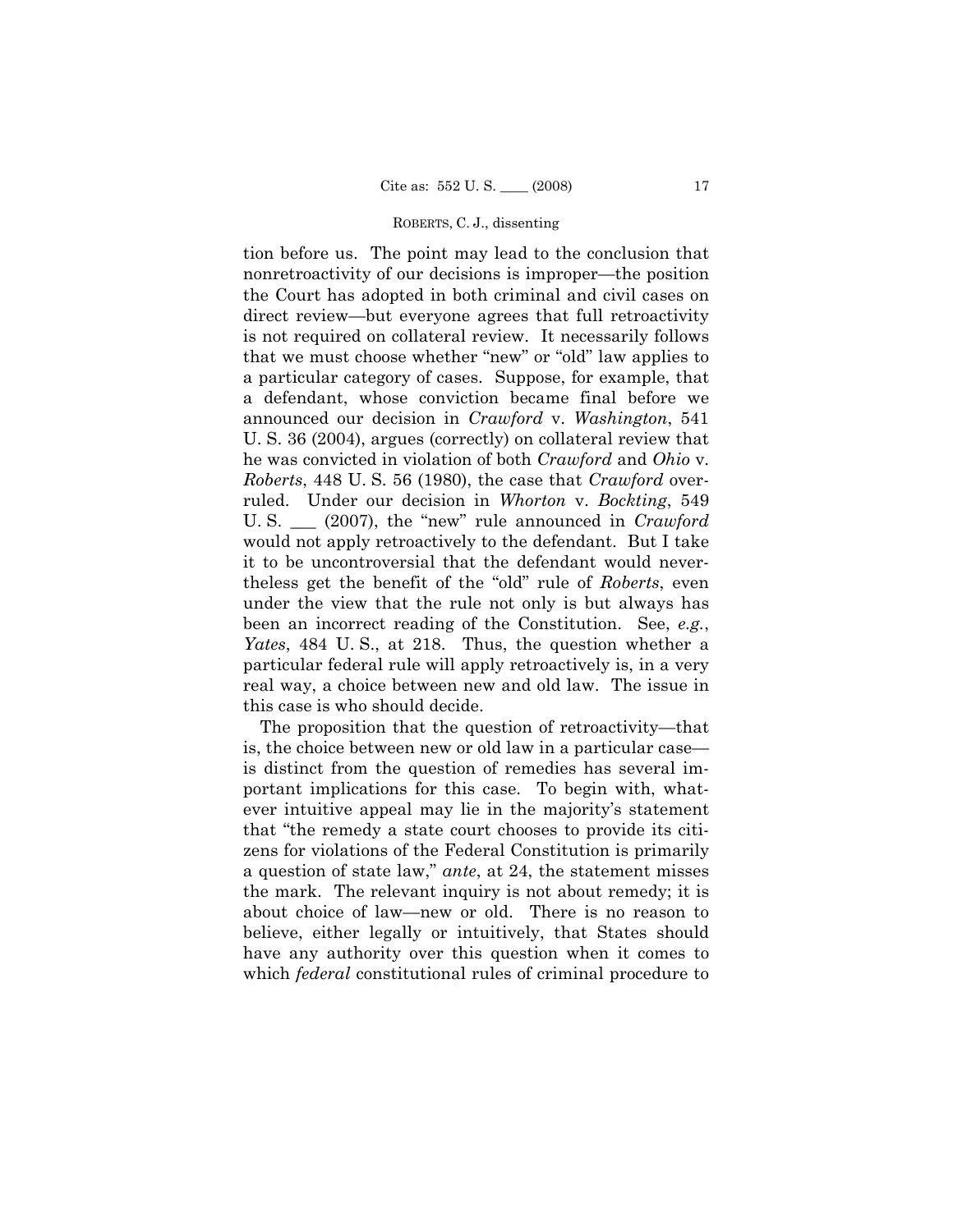apply.3

——————

 Indeed, when the question is what federal rule of decision from this Court should apply to a particular case, no Court but this one—which has the ultimate authority "to say what the law is," *Marbury*, 1 Cranch, at 177—should have final say over the answer. See *Harper*, *supra*, at 100 ("Supremacy Clause does not allow federal retroactivity doctrine to be supplanted by the invocation of a contrary approach to retroactivity under state law" (citation omitted)). This is enough to rebut the proposition that there is no "source of [our] authority" to bind state courts to follow our retroactivity decisions. *Ante*, at 26. Retroactivity is a question of federal law, and our final authority to construe it cannot, at this point in the Nation's history, be reasonably doubted.

 Principles of federalism protect the prerogative of States to extend greater rights under their own laws than are available under federal law. The question here, however, is the availability of protection under the Federal Constitution—specifically, the Confrontation Clause of the Sixth Amendment. It is no intrusion on the prerogatives of the States to recognize that it is for this Court to decide such a question of federal law, and that our decision is binding on the States under the Supremacy Clause.

 Consider the flip side of the question before us today: If a State interprets its own constitution to provide protection beyond that available under the Federal Constitution, and has ruled that this interpretation is not retroactive,

<sup>3</sup>A federal court applying state law under *Erie R. Co.* v. *Tompkins*, 304 U. S. 64 (1938), follows state choice-of-law rules as well, see *Klaxon Co.* v. *Stentor Elec. Mfg. Co.*, 313 U. S. 487, 496 (1941). It is not free to follow its own federal rule simply because the issue arises in federal court. By the same token, a state court considering a federal constitutional claim on collateral review should follow the federal rule on whether new or old law applies. It is not free to follow its own state-law view on the question simply because the issue arises in state court.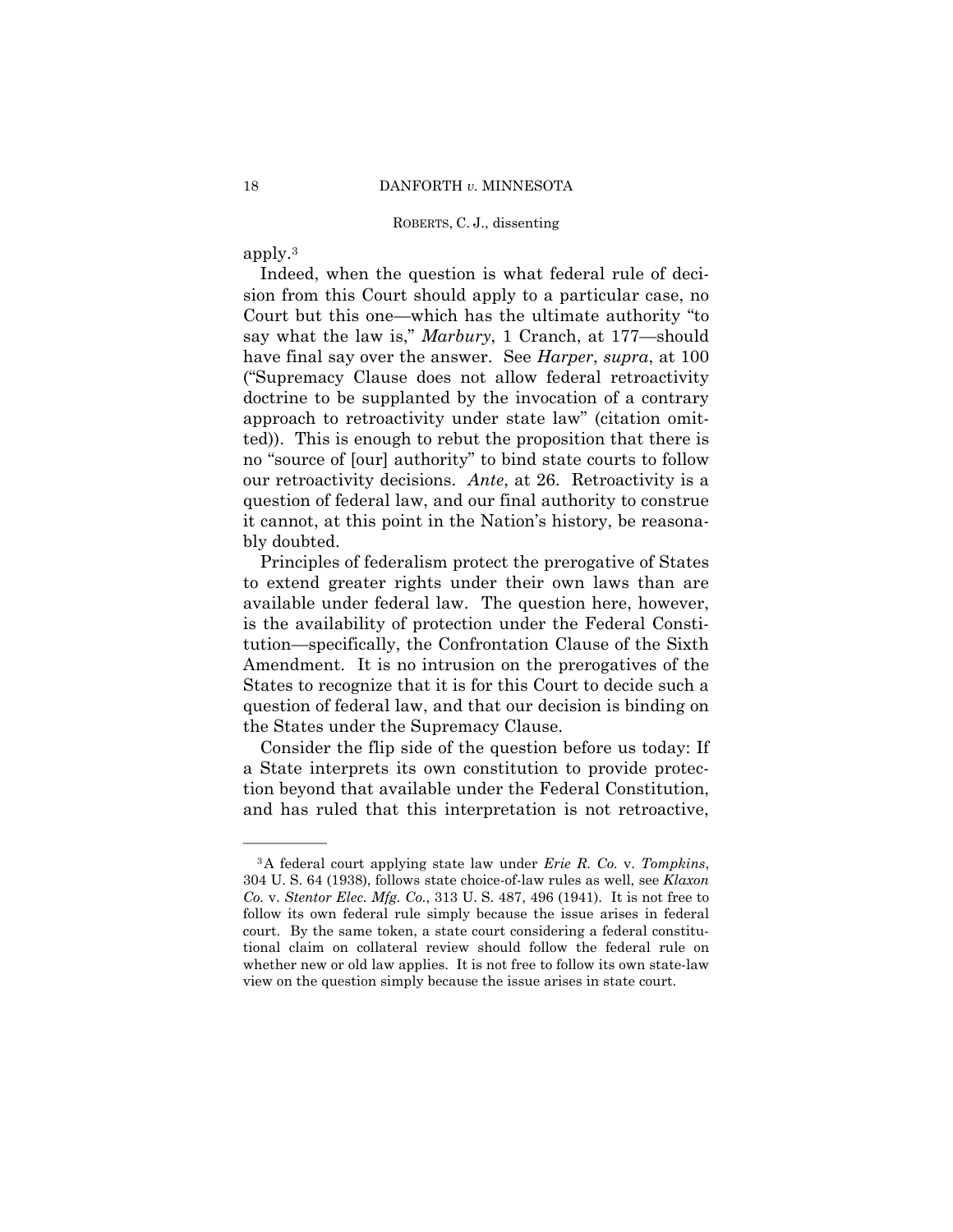no one would suppose that a federal court could hold otherwise, and grant relief under state law that a state court would refuse to grant. The result should be the same when a state court is asked to give retroactive effect to a right under the Federal Constitution that this Court has held is not retroactive.

 The distinction between retroactivity and available remedies highlights the fact that the majority's assertion "that *Teague*'s general rule of nonretroactivity was an exercise of this Court's power to interpret the federal habeas statute," *ante*, at 13—even if correct—is neither here nor there.4 While Congress has substantial control over federal courts' ability to grant relief for violations of the Federal Constitution, the Constitution gives us the responsibility to decide what its provisions mean. And with that responsibility necessarily comes the authority to determine the scope of those provisions—when they apply and when they do not.

 This proposition—and the importance of the distinction between retroactivity and available remedies—were confirmed when we considered the availability of federal collateral review of state convictions under the Antiterrorism and Effective Death Penalty Act of 1996 (AEDPA). See 28 U. S. C. §2254(d)(1). Whatever control Congress has over federal courts' ability to grant postconviction remedies, the availability or scope of those remedies has no bearing on our decisions about whether new or old law should apply in a particular case. That is why, after

<sup>4</sup>The majority's assertion, however, is a bit of an overstatement. *Teague* would be an odd form of statutory interpretation; 28 U. S. C. §2254 is cited once in passing, 489 U. S., at 298, and §2243—the statute that the Court believes *Teague* was interpreting—is not cited at all. As support for its proposition, the Court cites several cases having nothing to do with retroactivity, and numerous concurring and dissenting opinions that did not command a majority. See *ante*, at 14–15, and n. 15.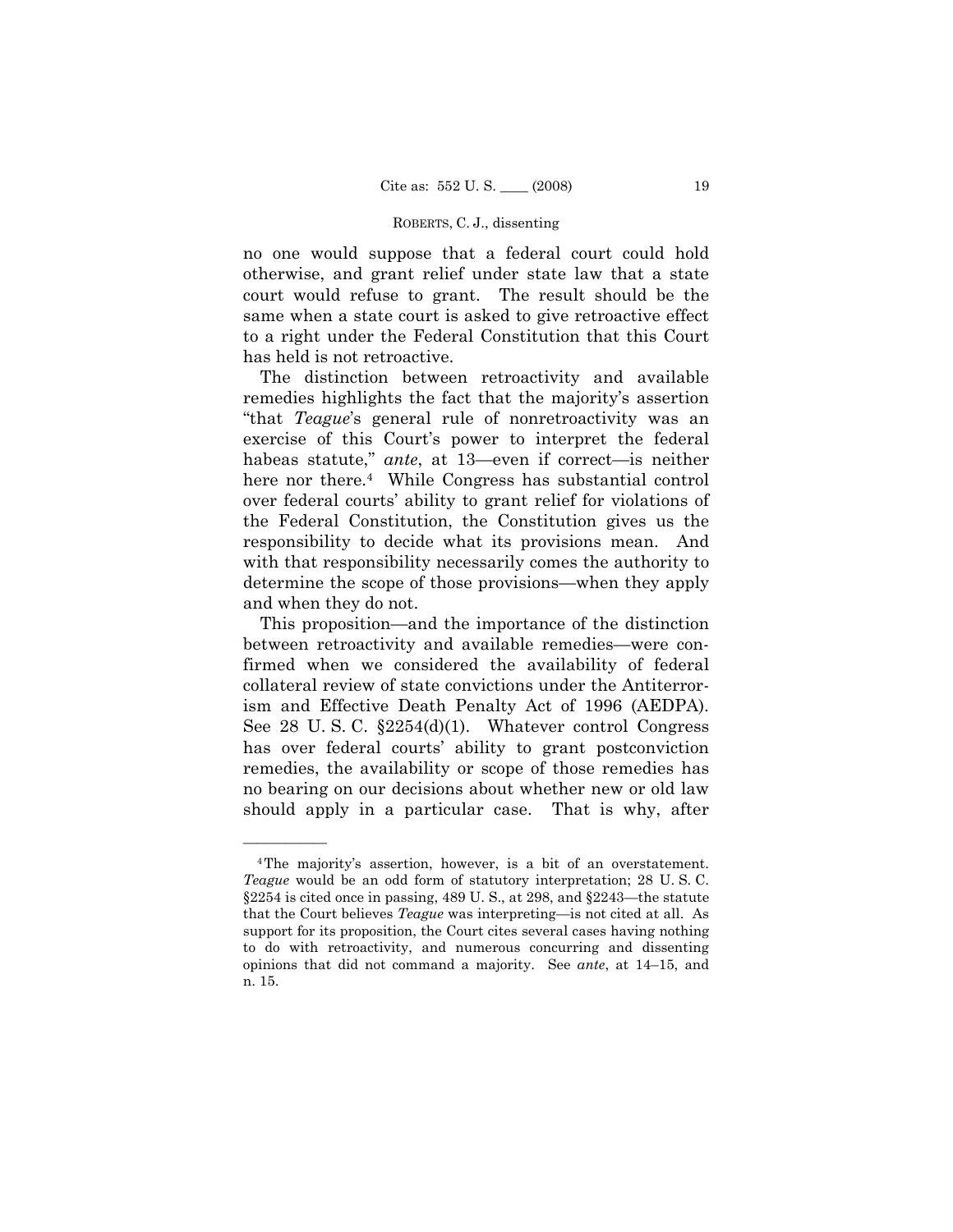AEDPA's passage, we view the *Teague* inquiry as distinct from that under AEDPA. See *Horn* v. *Banks*, 536 U. S. 266, 272 (2002) *(per curiam)* ("While it is of course a necessary prerequisite to federal habeas relief that a prisoner satisfy the AEDPA standard of review set forth in 28 U. S. C. §2254(d), . . . none of our post-AEDPA cases have suggested that a writ of habeas corpus should automatically issue if a prisoner satisfies the AEDPA standard, or that AEDPA relieves courts from the responsibility of addressing properly raised *Teague* arguments"). The majority today views the issue as simply one of what remedies a State chooses to apply; our cases confirm that the question whether a federal decision is retroactive is one of federal law distinct from the issue of available remedies.

 Lurking behind today's decision is of course the question of just how free state courts are to define the retroactivity of our decisions interpreting the Federal Constitution. I do not see any basis in the majority's logic for concluding that States are free to hold our decisions retroactive when we have held they are not, but not free to hold that they are not when we have held they are. Under the majority's reasoning, in either case the availability of relief in state court is a question for those courts to evaluate independently. The majority carefully reserves that question, see *ante*, at 4, n. 4, confirming that the majority regards it as open.

 Nor is there anything in today's decision suggesting that States could not adopt more nuanced approaches to retroactivity. For example, suppose we hold that the Sixth Amendment right to be represented by particular counsel of choice, recently announced in *United States* v. *Gonzalez-Lopez*, 548 U. S. 140 (2006), is a new rule that does not apply retroactively. Under the majority's rationale, a state court could decide that it nonetheless will apply *Gonzalez-Lopez* retroactively, but only if the defendant